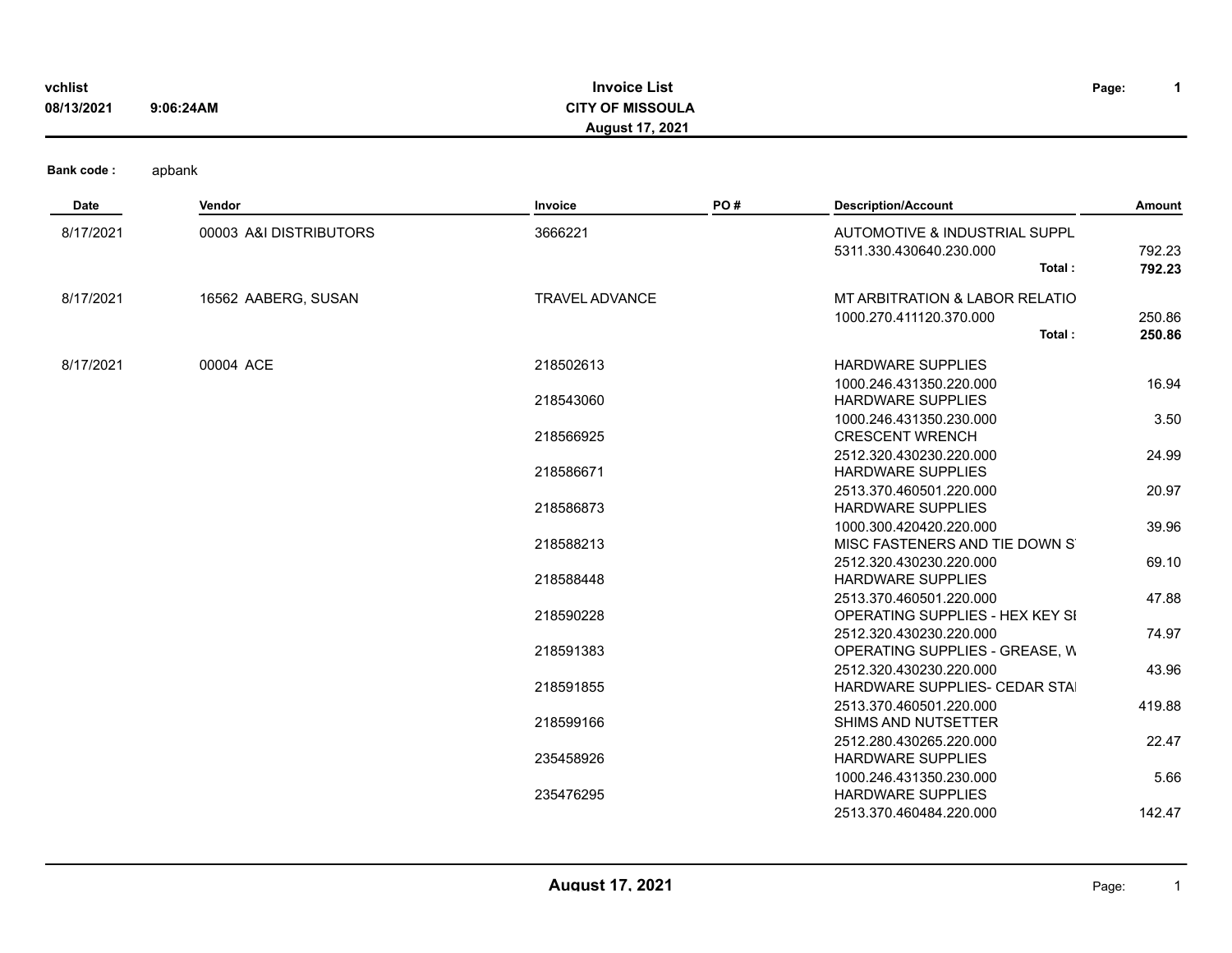| vchlist<br>08/13/2021 | 9:06:24AM | <b>Invoice List</b><br><b>CITY OF MISSOULA</b><br><b>August 17, 2021</b> |     |                            | $\mathbf{2}$<br>Page: |
|-----------------------|-----------|--------------------------------------------------------------------------|-----|----------------------------|-----------------------|
| Bank code:            | apbank    |                                                                          |     |                            |                       |
| Date                  | Vendor    | Invoice                                                                  | PO# | <b>Description/Account</b> | Amount                |
| 8/17/2021             | 00004 ACE | (Continued)                                                              |     |                            |                       |
|                       |           | 235477208                                                                |     | #17, GFI OUTLET            |                       |
|                       |           |                                                                          |     | 1000.290.420185.230.000    | 24.99                 |
|                       |           | 235477587                                                                |     | <b>HARDWARE SUPPLIES</b>   |                       |
|                       |           |                                                                          |     | 2513.370.460501.220.000    | 84.42                 |
|                       |           | 235479899                                                                |     | <b>HARDWARE SUPPLIES</b>   |                       |
|                       |           |                                                                          |     | 2513.370.460484.220.000    | 59.94                 |
|                       |           | 235481548                                                                |     | <b>HARDWARE SUPPLIES</b>   |                       |
|                       |           |                                                                          |     | 7370.395.430266.230.000    | 21.99                 |
|                       |           |                                                                          |     | Total:                     | 1,124.09              |
| 8/17/2021             | 00004 ACE | 218566730                                                                |     | LANDSCAPE EQUIPMENT PARTS  |                       |
|                       |           |                                                                          |     | 2513.370.460484.220.000    | 15.99                 |

|           |                                  | 218578741            | <b>GENERAL OPERATING SUPPLIES</b>  |          |  |
|-----------|----------------------------------|----------------------|------------------------------------|----------|--|
|           |                                  |                      | 2513.370.460484.220.000            | 52.98    |  |
|           |                                  | 218590040            | SMALL TOOLS                        |          |  |
|           |                                  |                      | 2513.370.460501.220.000            | 172.87   |  |
|           |                                  | 58391                | AIR FILTER AND SPARK PLUG          |          |  |
|           |                                  |                      | 2513.370.460501.235.000            | 19.96    |  |
|           |                                  |                      | Total:                             | 261.80   |  |
| 8/17/2021 | 07379 ACTION GLASS REPAIR        | 12797                | #8089, ROCK CHIP REPAIR X4         |          |  |
|           |                                  |                      | 1000.290.420141.360.000            | 39.00    |  |
|           |                                  |                      | Total:                             | 39.00    |  |
| 8/17/2021 | 16365 ADAMS, JOHN                | <b>REIMBURSEMENT</b> | SUBMISSION OF APP- FED BLDG TO     |          |  |
|           |                                  |                      | 1000.390.510300.845.000            | 11.55    |  |
|           |                                  |                      | Total:                             | 11.55    |  |
| 8/17/2021 | 06982 ADVANCED LAWN CARE & MAINT | 6117                 | MOWING-JULY-STEPHENS & REDFE       |          |  |
|           |                                  |                      | 2513.370.460501.350.000            | 1,800.00 |  |
|           |                                  |                      | Total:                             | 1,800.00 |  |
| 8/17/2021 | 00011 ALBERTSONS                 | 00808114             | <b>GROCERY- SPLASH CONCESSIONS</b> |          |  |
|           |                                  |                      | 5711.370.460477.220.000            | 36.00    |  |
|           |                                  |                      | Total:                             | 36.00    |  |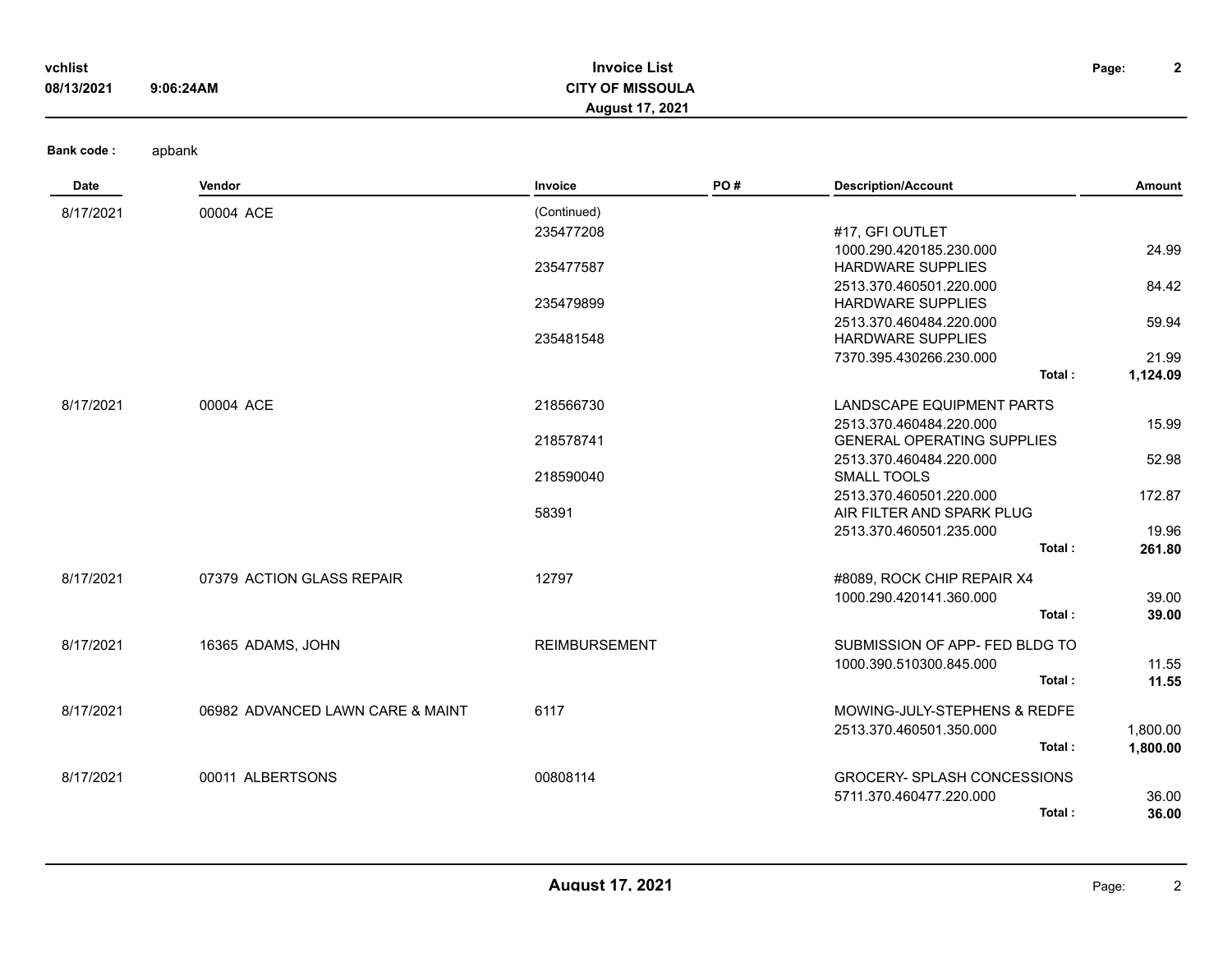| vchlist    |           | <b>Invoice List</b>     | Page: | $\mathbf{\hat{a}}$<br>P |
|------------|-----------|-------------------------|-------|-------------------------|
| 08/13/2021 | 9:06:24AM | <b>CITY OF MISSOULA</b> |       |                         |
|            |           | <b>August 17, 2021</b>  |       |                         |

| <b>Date</b> | Vendor                              | Invoice     | PO# | <b>Description/Account</b>                    | Amount                 |
|-------------|-------------------------------------|-------------|-----|-----------------------------------------------|------------------------|
| 8/17/2021   | 01489 ALLEGIANCE BENEFIT HEALTH INS | 420366      |     | AUGUST 2021 HEALTH BENEFITS                   |                        |
|             |                                     |             |     | 6050.390.520800.353.000<br>Total:             | 88,016.03<br>88,016.03 |
| 8/17/2021   | 00185 ALPHAGRAPHICS MISSOULA        | 71069       |     | <b>WATER SIGN</b>                             |                        |
|             |                                     |             |     | 1000.340.430930.220.000                       | 89.30                  |
|             |                                     | 71149       |     | <b>BUSINESS CARDS</b>                         |                        |
|             |                                     |             |     | 1000.340.430910.210.000<br>Total:             | 104.85<br>194.15       |
|             |                                     |             |     |                                               |                        |
| 8/17/2021   | 06753 AMBIENTE H2O INC              | V201816     |     | <b>ST-BT REPLACEMENT CAPS</b>                 |                        |
|             |                                     |             |     | 5311.330.430640.230.000<br>Total:             | 81.18<br>81.18         |
|             |                                     |             |     |                                               |                        |
| 8/17/2021   | 01573 ANCHOR ELECTRIC INC           | 16831       |     | ANALOG TIMER INSTALLED                        |                        |
|             |                                     |             |     | 2513.370.460474.360.000<br>Total:             | 130.50<br>130.50       |
|             |                                     |             |     |                                               |                        |
| 8/17/2021   | <b>19915 ANSER</b>                  | 5755-080421 |     | ANSWERING SERVICE                             |                        |
|             |                                     |             |     | 5210.335.430510.310.000                       | 435.00                 |
|             |                                     |             |     | Total:                                        | 435.00                 |
| 8/17/2021   | 00167 AVI SYSTEMS                   | 88745899    |     | SYSTEM SUPPORT AGREEMENT- YE                  |                        |
|             |                                     |             |     | 1000.230.410360.390.000                       | 19,263.00              |
|             |                                     |             |     | Total:                                        | 19,263.00              |
| 8/17/2021   | 00879 AXMEN, THE                    | 425267      |     | <b>CONSTRUCTION SUPPLIES</b>                  |                        |
|             |                                     |             |     | 2513.370.460484.220.000                       | 137.80                 |
|             |                                     |             |     | Total:                                        | 137.80                 |
| 8/17/2021   | 06533 BAKERY & RESTAURANT FOODS INC | 612810      |     | <b>SPLASH CONCESSIONS</b>                     |                        |
|             |                                     |             |     | 5711.370.460477.220.000                       | 756.14                 |
|             |                                     | 612931      |     | SPLASH CONCESSIONS                            |                        |
|             |                                     | 612968      |     | 5711.370.460477.220.000<br>SPLASH CONCESSIONS | 117.34                 |
|             |                                     |             |     | 5711.370.460477.220.000                       | 297.68                 |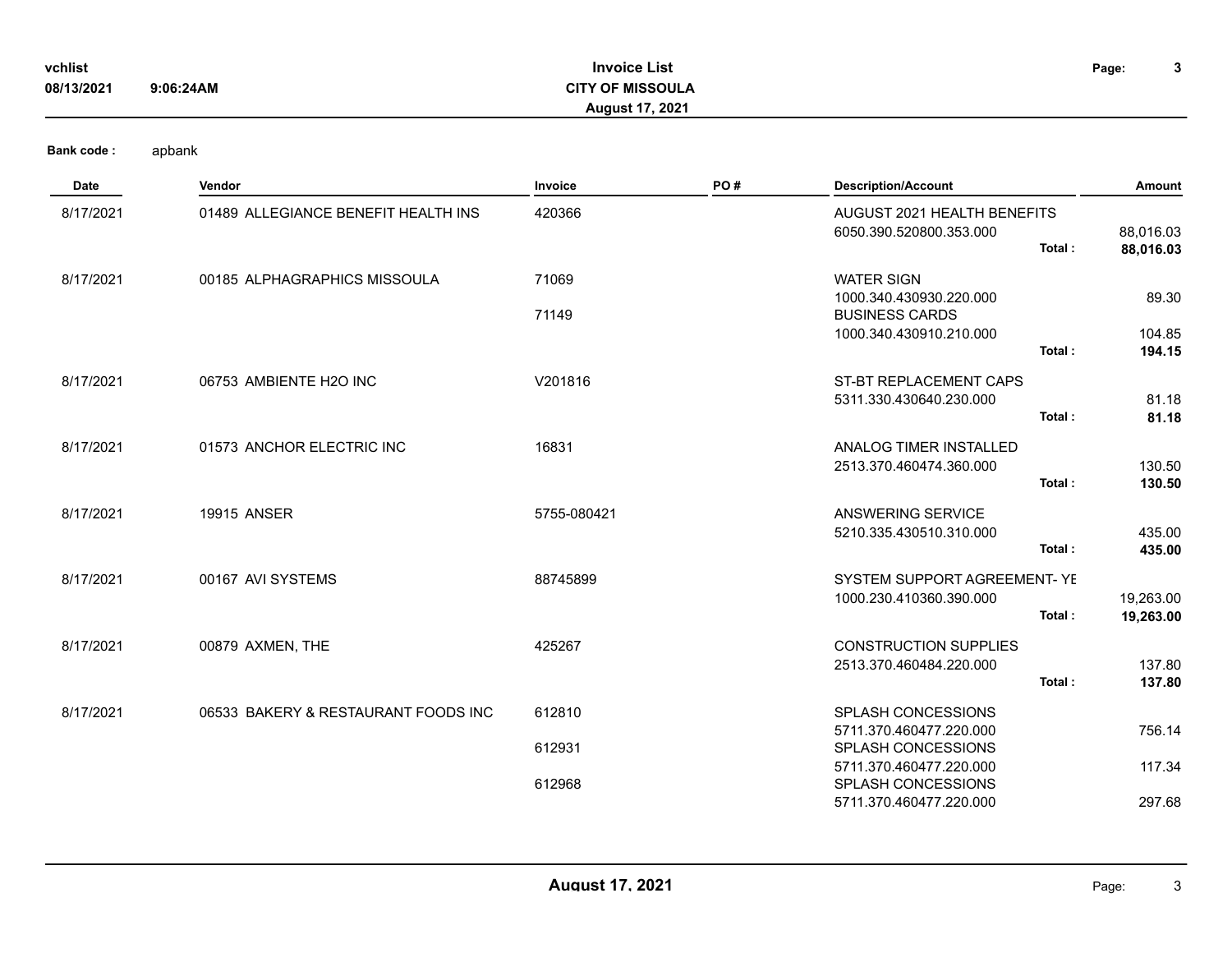| vchlist    |           | <b>Invoice List</b>     | Page: |  |
|------------|-----------|-------------------------|-------|--|
| 08/13/2021 | 9:06:24AM | <b>CITY OF MISSOULA</b> |       |  |
|            |           | August 17, 2021         |       |  |

| Date      | Vendor                              | Invoice              | PO# | <b>Description/Account</b>       | Amount   |
|-----------|-------------------------------------|----------------------|-----|----------------------------------|----------|
| 8/17/2021 | 06533 BAKERY & RESTAURANT FOODS INC | (Continued)          |     |                                  |          |
|           |                                     | 612969               |     | SPLASH CONCESSIONS               |          |
|           |                                     |                      |     | 1219.370.460477.220.000          | 398.02   |
|           |                                     | 613171               |     | SPLASH CONCESSIONS               |          |
|           |                                     |                      |     | 5711.370.460477.220.000          | 46.00    |
|           |                                     | 613198               |     | SPLASH CONCESSIONS               |          |
|           |                                     |                      |     | 5711.370.460477.220.000          | 645.43   |
|           |                                     | 613378               |     | SPLASH CONCESSIONS               |          |
|           |                                     |                      |     | 5711.370.460477.220.000          | 615.36   |
|           |                                     |                      |     | Total:                           | 2,875.97 |
| 8/17/2021 | 14501 BARE, BRYCE                   | <b>TVLADV082221</b>  |     | PERDIEM, SNIPERCRAFT NW BASIC    |          |
|           |                                     |                      |     | 1000.290.420130.370.000          | 429.00   |
|           |                                     | <b>TVLADV083121</b>  |     | PERDIEM, TRITON AR15 ARMORER (   |          |
|           |                                     |                      |     | 1000.290.420130.370.000          | 231.00   |
|           |                                     |                      |     | Total:                           | 660.00   |
| 8/17/2021 | 04403 BARGREEN ELLINGSON            | 009970341            |     | <b>HEATED HOLDING CABINET</b>    |          |
|           |                                     |                      |     | 5711.370.460477.220.000          | 2,860.00 |
|           |                                     |                      |     | Total:                           | 2,860.00 |
| 8/17/2021 | 20339 BATES, ASHTON                 | <b>REIMBURSEMENT</b> |     | <b>CLOTHING REIMBURSEMENT</b>    |          |
|           |                                     |                      |     | 2513.370.460432.220.000          | 274.98   |
|           |                                     |                      |     | Total:                           | 274.98   |
|           |                                     |                      |     |                                  |          |
| 8/17/2021 | 00802 BATTERIES PLUS BULBS          | P41432537            |     | <b>BATTERIES</b>                 |          |
|           |                                     |                      |     | 1000.246.431350.230.000          | 15.25    |
|           |                                     |                      |     | Total:                           | 15.25    |
| 8/17/2021 | 00033 BIG BEAR SIGN CO INC          | 2021-1203            |     | SIGNS- W BROADWAY ISLAND RULE    |          |
|           |                                     |                      |     | 2513.370.460484.220.000          | 216.00   |
|           |                                     | 2021-1205            |     | <b>SIGNS- MARSHALL TRAIL</b>     |          |
|           |                                     |                      |     | 2513.370.460484.220.000          | 849.50   |
|           |                                     |                      |     | Total:                           | 1,065.50 |
| 8/17/2021 | 05342 BIG DIPPER ICE CREAM          | AR002183             |     | ICE CREAM, NAT'L NIGHT OUT 08032 |          |
|           |                                     |                      |     | 1000.290.420110.220.000          | 400.13   |
|           |                                     |                      |     |                                  |          |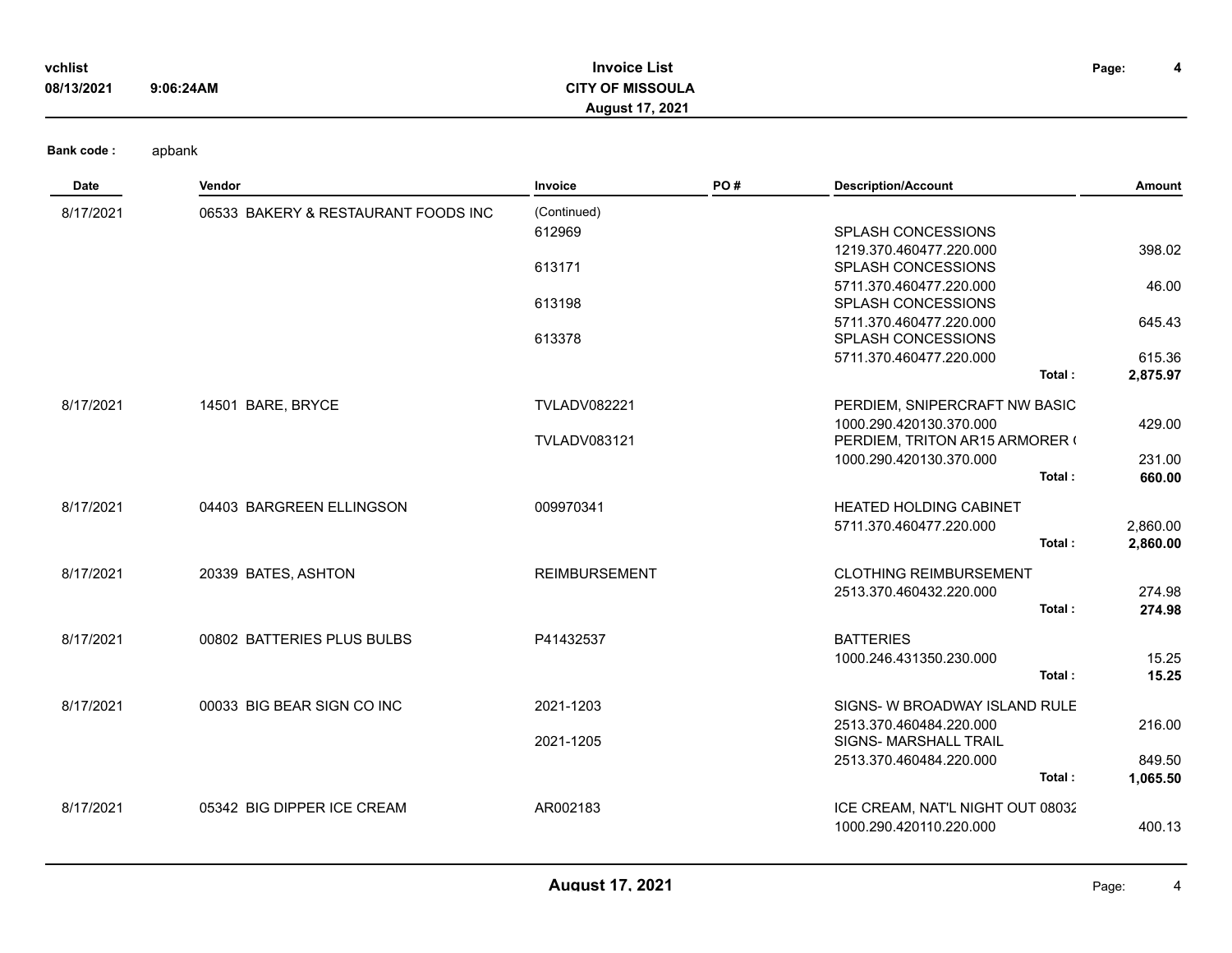| vchlist    |           | <b>Invoice List</b>     | Page: |  |
|------------|-----------|-------------------------|-------|--|
| 08/13/2021 | 9:06:24AM | <b>CITY OF MISSOULA</b> |       |  |
|            |           | <b>August 17, 2021</b>  |       |  |

| Date      | Vendor                               | Invoice                | PO# | <b>Description/Account</b>                                                                                                        | Amount                           |
|-----------|--------------------------------------|------------------------|-----|-----------------------------------------------------------------------------------------------------------------------------------|----------------------------------|
|           | 05342 BIG DIPPER ICE CREAM           | (Continued)            |     | Total:                                                                                                                            | 400.13                           |
| 8/17/2021 | 01079 BIG SKY RESTAURANT SUPPLY INC  | 105785                 |     | <b>SQUEEZE BOTTLE</b><br>1219.370.460477.220.000<br>Total:                                                                        | 9.00<br>9.00                     |
| 8/17/2021 | 04076 BITTERROOT WELDING & HYDRAULIC | 20938                  |     | <b>CURB BOX KEYS</b><br>5210.335.430550.220.000<br>Total:                                                                         | 289.75<br>289.75                 |
| 8/17/2021 | 09988 BLACK KNIGHT SECURITY          | 6518-4136<br>6518-4140 |     | STANDING GUARD CITY HALL JULY1<br>1000.390.510300.845.419<br>PATROL STOP JULY 16-31- PARKING<br>7370.395.430266.350.702<br>Total: | 5,280.00<br>1,259.28<br>6,539.28 |
| 8/17/2021 | 00040 BLACKFOOT COMMUNICATIONS       | 180329                 |     | PHONE SERVICES<br>1000.224.410580.344.000<br>Total:                                                                               | 3,233.30<br>3,233.30             |
| 8/17/2021 | 21656 BLUMENTHAL, JESSE              | 080121                 |     | FRANKLIN TO THE FORT NEIGHBOR<br>1000.250.410121.700.000<br>Total:                                                                | 450.00<br>450.00                 |
| 8/17/2021 | 00268 BMC                            | 68609540-00            |     | ALUMINUM DOOR CLOSER<br>1000.246.431350.230.000<br>Total:                                                                         | 143.40<br>143.40                 |
| 8/17/2021 | 00177 BORDER STATES ELECTRIC SUPPLY  | 922502187              |     | ELECTRICAL PARTS/SUPPLIES<br>5311.330.430649.930.000<br>Total:                                                                    | 2,595.00<br>2,595.00             |
| 8/17/2021 | 00460 BOYCE LUMBER CO                | 2107-699609            |     | <b>PLYWOOD</b><br>2513.370.460484.220.000<br>Total:                                                                               | 265.65<br>265.65                 |
| 8/17/2021 | 04405 BROVOLD, ROBERT                | <b>REIMBURSEMENT</b>   |     | CANCELLED NWS PARKING SPACE<br>7370.000.360010.00                                                                                 | 35.00                            |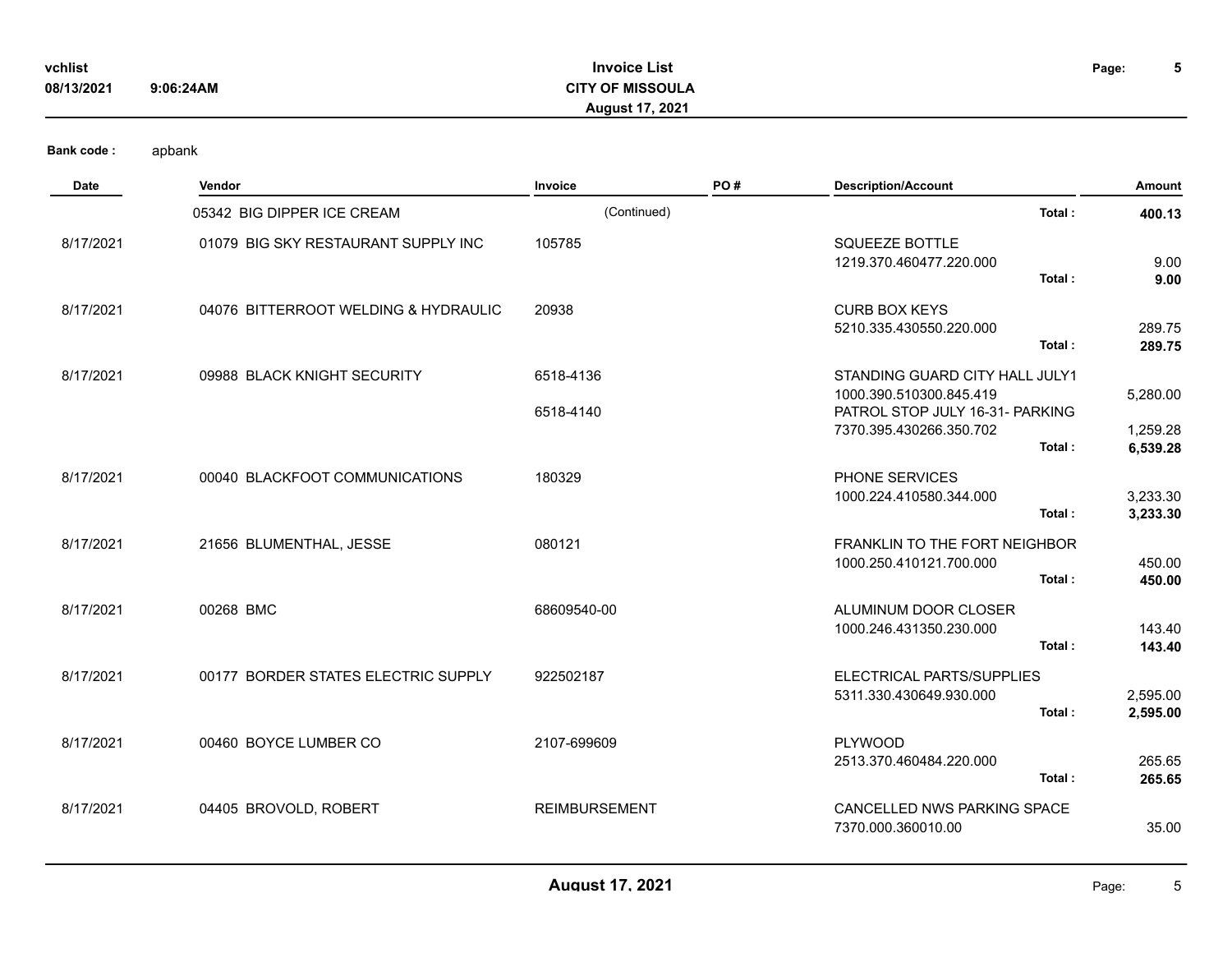| vchlist    |           | <b>Invoice List</b>     | Page: | О |
|------------|-----------|-------------------------|-------|---|
| 08/13/2021 | 9:06:24AM | <b>CITY OF MISSOULA</b> |       |   |
|            |           | <b>August 17, 2021</b>  |       |   |

| Date      | Vendor                           | Invoice             | PO# | <b>Description/Account</b>                 | Amount         |
|-----------|----------------------------------|---------------------|-----|--------------------------------------------|----------------|
|           | 04405 BROVOLD, ROBERT            | (Continued)         |     | Total:                                     | 35.00          |
| 8/17/2021 | 21652 BROWN, GARRETT             | <b>TVLADV082221</b> |     | PERDIEM, MLEA LEGAL EQUIVALEN <sup>®</sup> |                |
|           |                                  |                     |     | 1000.290.420130.370.000                    | 49.50          |
|           |                                  | <b>TVLADV082921</b> |     | PERDIEM, MLEA SFST & INTOXILYZE            |                |
|           |                                  |                     |     | 1000.290.420130.370.000<br>Total:          | 49.50<br>99.00 |
|           |                                  |                     |     |                                            |                |
| 8/17/2021 | 13205 BROWNS SEPTIC SERVICES INC | 15998               |     | PORTABLE TOILET/SINK                       |                |
|           |                                  |                     |     | 5311.330.430630.360.000                    | 325.00         |
|           |                                  |                     |     | Total:                                     | 325.00         |
| 8/17/2021 | 01532 CARAS NURSERY & LANDSCAPE  | 2200000463883       |     | SOD 1 ROLL                                 |                |
|           |                                  |                     |     | 2512.320.430230.220.000                    | 5.52           |
|           |                                  |                     |     | Total:                                     | 5.52           |
| 8/17/2021 | 00126 CARQUEST AUTO PARTS        | 2867-587784         |     | SHOP TOWELS AND OTHER OPERAT               |                |
|           |                                  |                     |     | 2512.320.430230.220.000                    | 23.44          |
|           |                                  |                     |     | Total:                                     | 23.44          |
| 8/17/2021 | 02876 CDA METALS                 | 772277              |     | <b>DRILL PRESS</b>                         |                |
|           |                                  |                     |     | 1000.321.431330.230.000                    | 47.74          |
|           |                                  | 773234              |     | <b>CURB BOX KEYS</b>                       |                |
|           |                                  |                     |     | 5210.335.430550.220.000                    | 122.75         |
|           |                                  |                     |     | Total:                                     | 170.49         |
| 8/17/2021 | 16798 CENTURYLINK                | M4061119981707M     |     | NETWORK SERVICE                            |                |
|           |                                  |                     |     | 2513.370.460411.344.000                    | 114.10         |
|           |                                  |                     |     | 1000.224.410580.344.000                    | 480.44         |
|           |                                  |                     |     | Total:                                     | 594.54         |
| 8/17/2021 | 16798 CENTURYLINK                | 4065493014127B      |     | <b>NETWORK SERVICE</b>                     |                |
|           |                                  |                     |     | 1000.224.410580.344.000                    | 77.20          |
|           |                                  |                     |     | Total:                                     | 77.20          |
| 8/17/2021 | 16798 CENTURYLINK                | 4065493638535B      |     | NETWORK SERVICE                            |                |
|           |                                  |                     |     | 1000.224.410580.344.000                    | 57.67          |
|           |                                  |                     |     |                                            |                |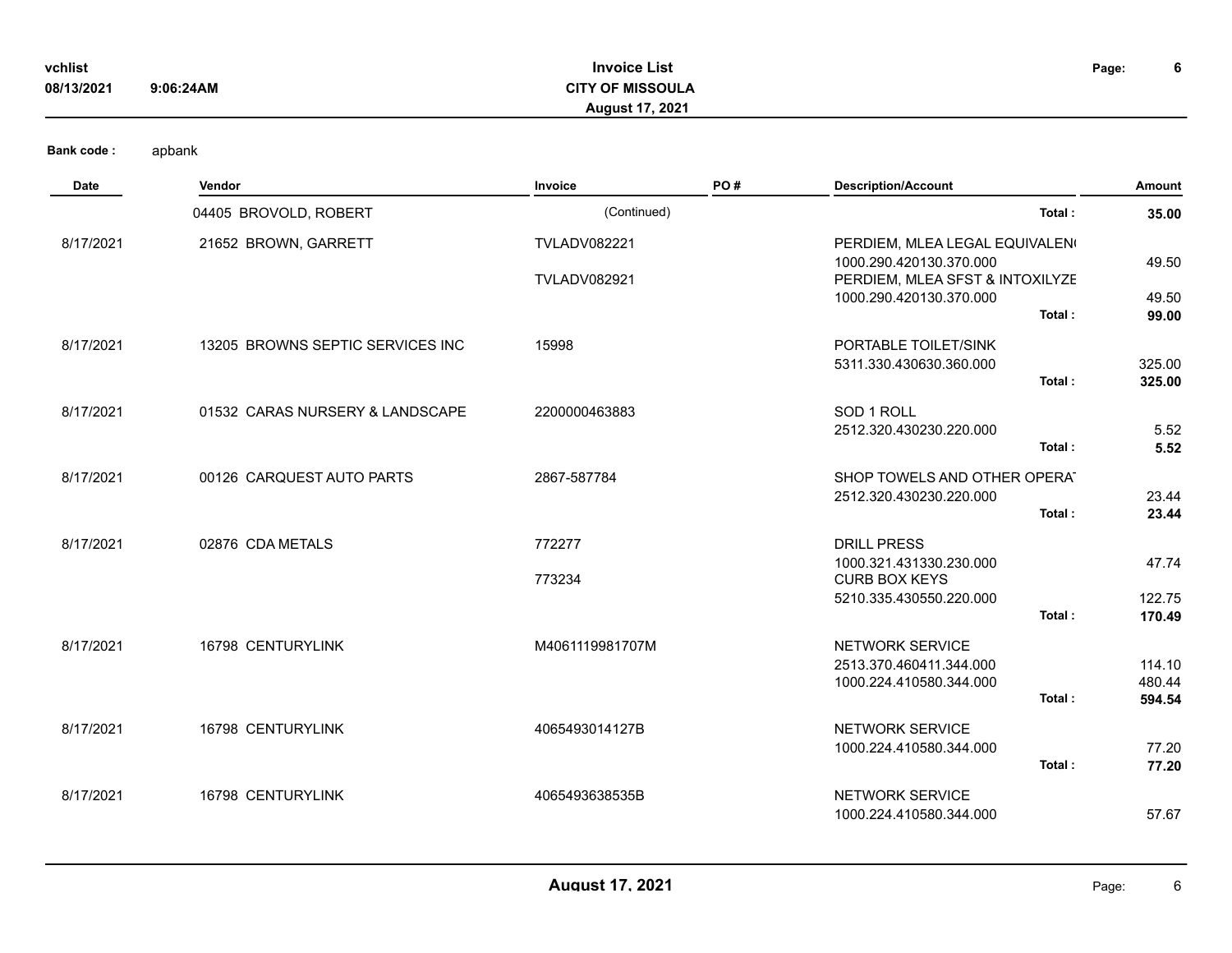| vchlist    |           | <b>Invoice List</b>     | Page: |  |
|------------|-----------|-------------------------|-------|--|
| 08/13/2021 | 9:06:24AM | <b>CITY OF MISSOULA</b> |       |  |
|            |           | <b>August 17, 2021</b>  |       |  |
|            |           |                         |       |  |

| PO#<br><b>Description/Account</b><br>Invoice<br>Date<br><b>Vendor</b>                                        |                  |
|--------------------------------------------------------------------------------------------------------------|------------------|
| (Continued)<br>Total:<br>16798 CENTURYLINK                                                                   | 57.67            |
| 16798 CENTURYLINK<br>4065492613453B<br>8/17/2021<br>072221-082121 NETWORK SERVICE<br>2989.290.420196.344.000 | 57.67            |
| Total:                                                                                                       | 57.67            |
| 16798 CENTURYLINK<br>8/17/2021<br>4062517027109B<br><b>NETWORK SERVICE</b>                                   |                  |
| 1000.224.410580.344.000<br>Total:                                                                            | 56.55<br>56.55   |
| 16798 CENTURYLINK<br><b>NETWORK SERVICE</b><br>8/17/2021<br>4065493647006B                                   |                  |
| 1000.224.410580.344.000<br>Total:                                                                            | 48.06<br>48.06   |
| 8/17/2021<br>11238 CHARTER COMMUNICATIONS<br>8313200411356406<br>080421-090321 INTERNET                      |                  |
| 2989.290.420160.350.000<br>Total:                                                                            | 144.97<br>144.97 |
| 17377 CINTAS<br>8/17/2021<br>5071400235<br>FIRST AID OPERATING SUPPLIES                                      |                  |
| 2512.320.430210.220.000                                                                                      | 57.79            |
| Total:                                                                                                       | 57.79            |
| 00312 CITY OF MISSOULA<br>8/17/2021<br>083825134171<br>FLOATING HYDRANT - STREET CLE/                        |                  |
| 2512.320.430210.343.000                                                                                      | 1,546.89         |
| 1125 CLARK FORK LANE<br>109800143300                                                                         |                  |
| 5311.330.430640.343.000<br>186915176066<br>2000 CEMETERY RD JULY                                             | 92.86            |
| 1000.340.430920.343.000                                                                                      | 4.00             |
| Total:                                                                                                       | 1,643.75         |
| 8/17/2021<br>00312 CITY OF MISSOULA<br>068641272490<br>1427 W BROADWAY                                       |                  |
| 1000.255.450131.350.000                                                                                      | 1,467.72         |
| 080948127692<br>3011 LATIMOR ST + FIRE                                                                       |                  |
| 1000.300.420420.343.000                                                                                      | 154.25           |
| 1000.300.420420.342.000<br>1000.300.420420.340.000                                                           | 6.22<br>23.60    |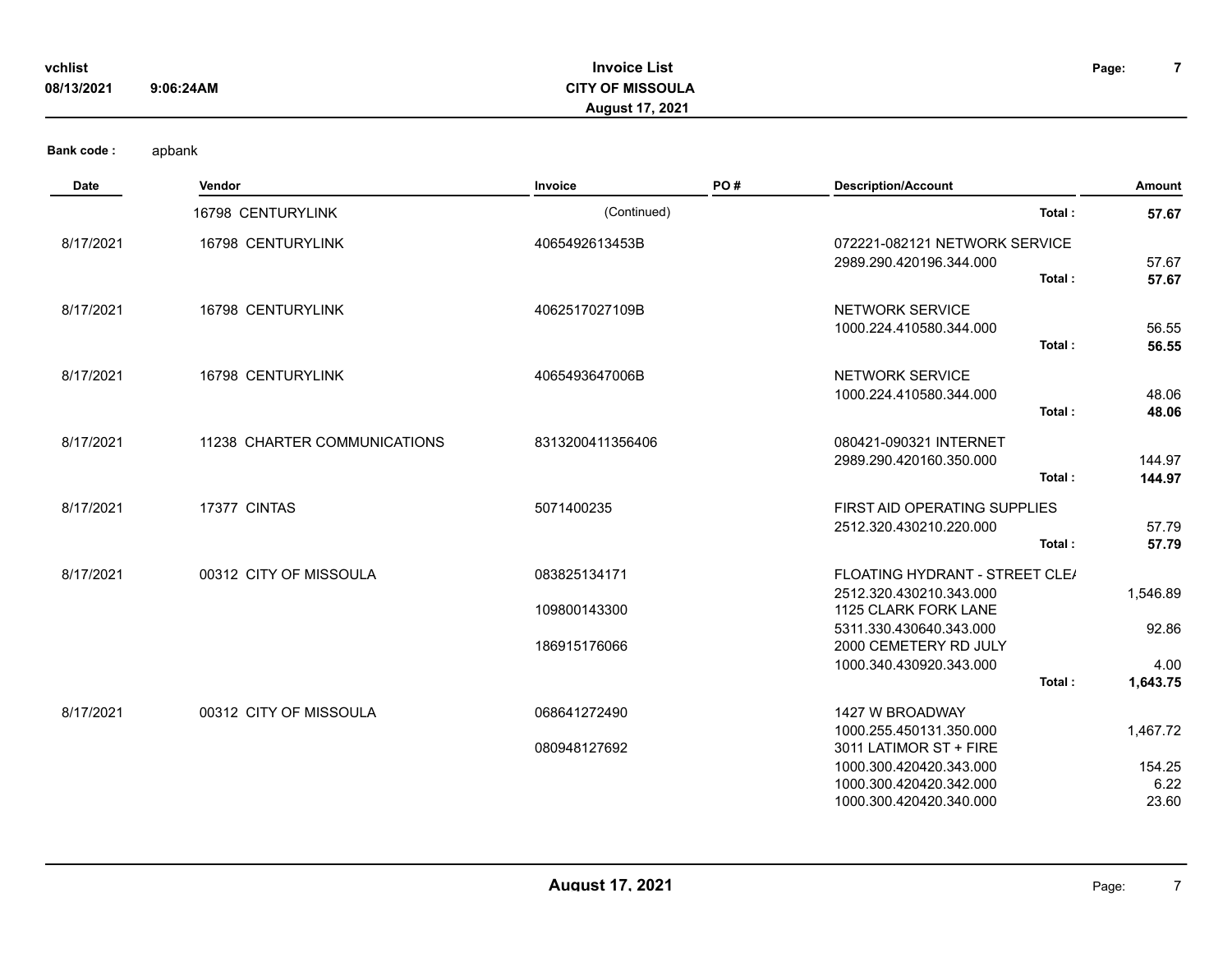| vchlist<br>08/13/2021 | 9:06:24AM                        | <b>Invoice List</b><br><b>CITY OF MISSOULA</b><br>August 17, 2021 |     |                                                                                                                        | 8<br>Page:           |
|-----------------------|----------------------------------|-------------------------------------------------------------------|-----|------------------------------------------------------------------------------------------------------------------------|----------------------|
| <b>Bank code:</b>     | apbank                           |                                                                   |     |                                                                                                                        |                      |
| Date                  | Vendor                           | Invoice                                                           | PO# | <b>Description/Account</b>                                                                                             | Amount               |
| 8/17/2021             | 00312 CITY OF MISSOULA           | (Continued)<br>117735127692                                       |     | 3011 LATIMOR ST IRR<br>1000.300.420420.343.000<br>Total:                                                               | 264.83<br>1,916.62   |
| 8/17/2021             | 21653 CLARK, JORDAN              | <b>TVLADV082221</b><br><b>TVLADV082921</b>                        |     | PERDIEM, MLEA LEGAL EQUIVALEN<br>1000.290.420130.370.000<br>PERDIM, MLEA SFST & INTOXILYZEF<br>1000.290.420130.370.000 | 49.50<br>49.50       |
|                       |                                  |                                                                   |     | Total:                                                                                                                 | 99.00                |
| 8/17/2021             | 21648 CLARK, JOSHUA F            | SEWER REFUND 017917                                               |     | DBL PYMT 440 LIVINGSTON AVE MSI<br>5311.122000<br>Total:                                                               | 90.29<br>90.29       |
| 8/17/2021             | 18861 CMS LLC                    | <b>CMISS-1009</b>                                                 |     | HUMAN RESOURCE CONSULTING<br>1000.221.410810.350.000<br>Total:                                                         | 7,040.00<br>7,040.00 |
| 8/17/2021             | 06215 COPPER STATE BOLT & NUT CO | 104807861                                                         |     | <b>HARDWARE</b><br>2513.370.460501.220.000<br>Total:                                                                   | 9.60<br>9.60         |
| 8/17/2021             | 15994 CORE & MAIN LP             | P245928                                                           |     | SAFETY GLASSES<br>5210.335.430550.220.000                                                                              | 143.04               |
|                       |                                  | P265638<br>P322831                                                |     | 4-10" BELL DAMPERS/VALVES FOR E<br>5311.330.430660.220.000<br>DOMES FOR HIGGINS - PROJ. 222 M                          | 1,204.00             |
|                       |                                  | P329233                                                           |     | 2512.320.430230.400.000<br>PIPE WRENCH                                                                                 | 484.72               |
|                       |                                  | P345735                                                           |     | 5210.335.430550.220.000<br><b>METER GASKETS</b>                                                                        | 73.49                |
|                       |                                  | P378642                                                           |     | 5210.335.430550.230.000<br><b>LOCATE PAINT</b><br>5210.335.430550.230.000                                              | 34.44<br>87.60       |
|                       |                                  |                                                                   |     | Total:                                                                                                                 | 2,027.29             |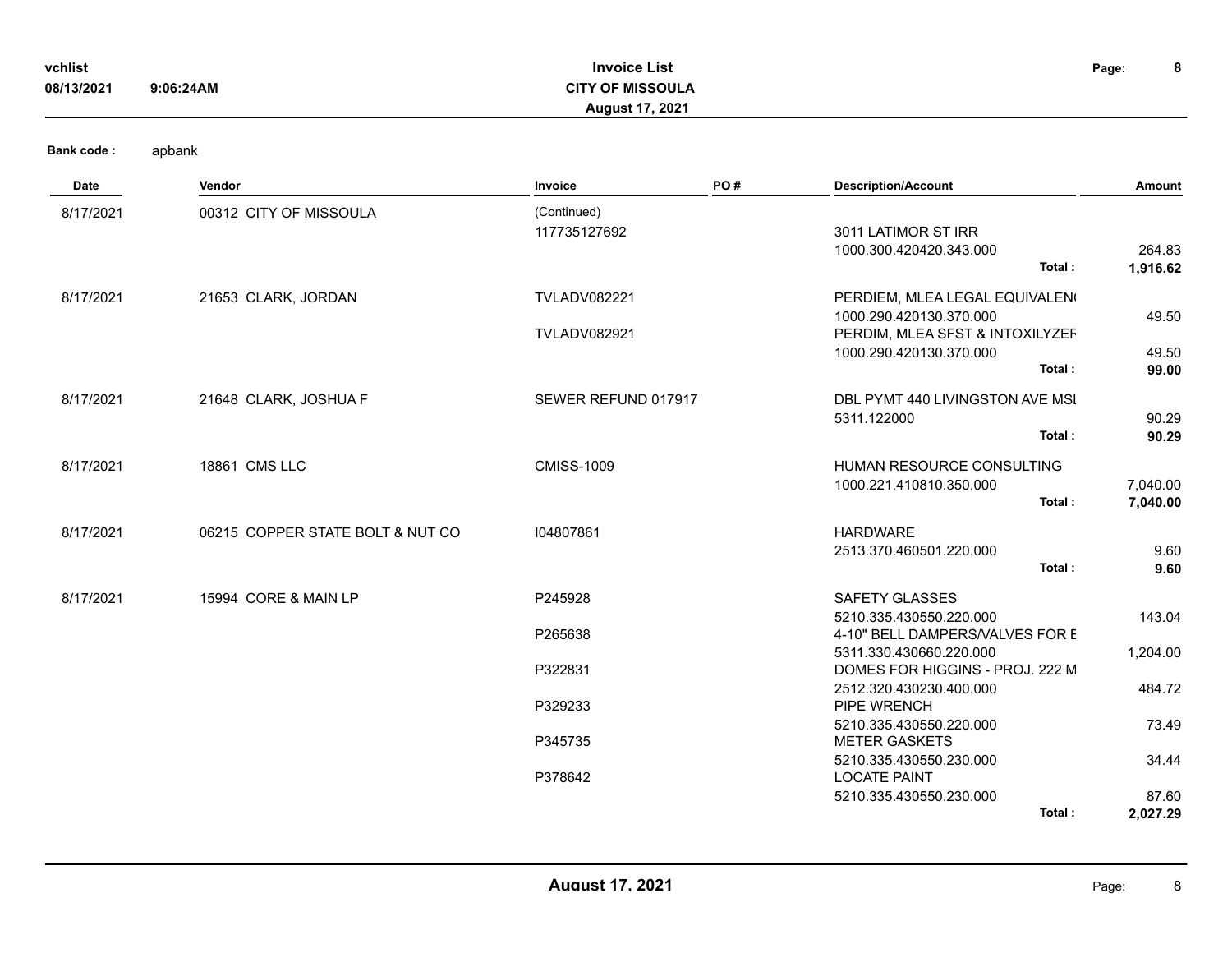| vchlist<br>08/13/2021 | 9:06:24AM                         | <b>Invoice List</b><br><b>CITY OF MISSOULA</b><br>August 17, 2021 |     |                                                                     | 9<br>Page:           |
|-----------------------|-----------------------------------|-------------------------------------------------------------------|-----|---------------------------------------------------------------------|----------------------|
| <b>Bank code:</b>     | apbank                            |                                                                   |     |                                                                     |                      |
| Date                  | Vendor                            | Invoice                                                           | PO# | <b>Description/Account</b>                                          | Amount               |
| 8/17/2021             | 01280 CREATIVE PAINT & GLASS      | 106425                                                            |     | SERVICE CALL TO REPAIR DAMAGE<br>7370.395.430266.360.713<br>Total:  | 169.00<br>169.00     |
| 8/17/2021             | 01102 CRESCENT ELECTRIC SUPPLY CO | S509346272.001                                                    |     | <b>TRAIL LIGHTS</b><br>2513.370.460501.220.000<br>Total:            | 17.91<br>17.91       |
| 8/17/2021             | 20142 DESIGN WORKSHOP INC         | 0067907                                                           |     | PROFESSIONAL SERVICES JULY 1-1<br>2700.255.470210.350.000<br>Total: | 2,332.50<br>2,332.50 |
| 8/17/2021             | 21655 DUGAN, SHEILA               | <b>REIMBURSEMENT</b>                                              |     | PERMIT CANCELLED/RTND CREDS<br>7370.000.352004.00<br>Total:         | 20.00<br>20.00       |
| 8/17/2021             | 00088 ELECTRO CONTROLS INC        | 31483                                                             |     | <b>HVAC REPAIRS ST 3</b><br>1000.300.420420.360.000<br>Total:       | 637.50<br>637.50     |
| 8/17/2021             | 00092 ENERGY LABORATORIES, INC.   | 405933                                                            |     | <b>WATER TESTING</b><br>5210.335.430550.350.000                     | 327.00               |
|                       |                                   | 411699                                                            |     | <b>WATER TESTING</b><br>5210.335.430550.350.000                     | 1,072.00             |
|                       |                                   | 411700                                                            |     | <b>WATER TESTING</b><br>5210.335.430550.350.000                     | 1,072.00             |
|                       |                                   | 412410                                                            |     | JUNE 2021 METALS ANALYSIS<br>5311.330.430650.350.000                | 559.00               |
|                       |                                   | 413131                                                            |     | <b>WATER TESTING</b><br>5210.335.430550.350.000                     | 197.00               |
|                       |                                   |                                                                   |     | Total:                                                              | 3,227.00             |
| 8/17/2021             | 16790 ENNIS FLINT INC             | 259151                                                            |     | PM125WH Q1 BD 8' SLOW FHWA<br>2512.280.430265.230.000<br>Total:     | 351.26<br>351.26     |
| 8/17/2021             | 00874 FASTENAL                    | <b>MTMSL75142</b>                                                 |     | PARTS FOR 120                                                       |                      |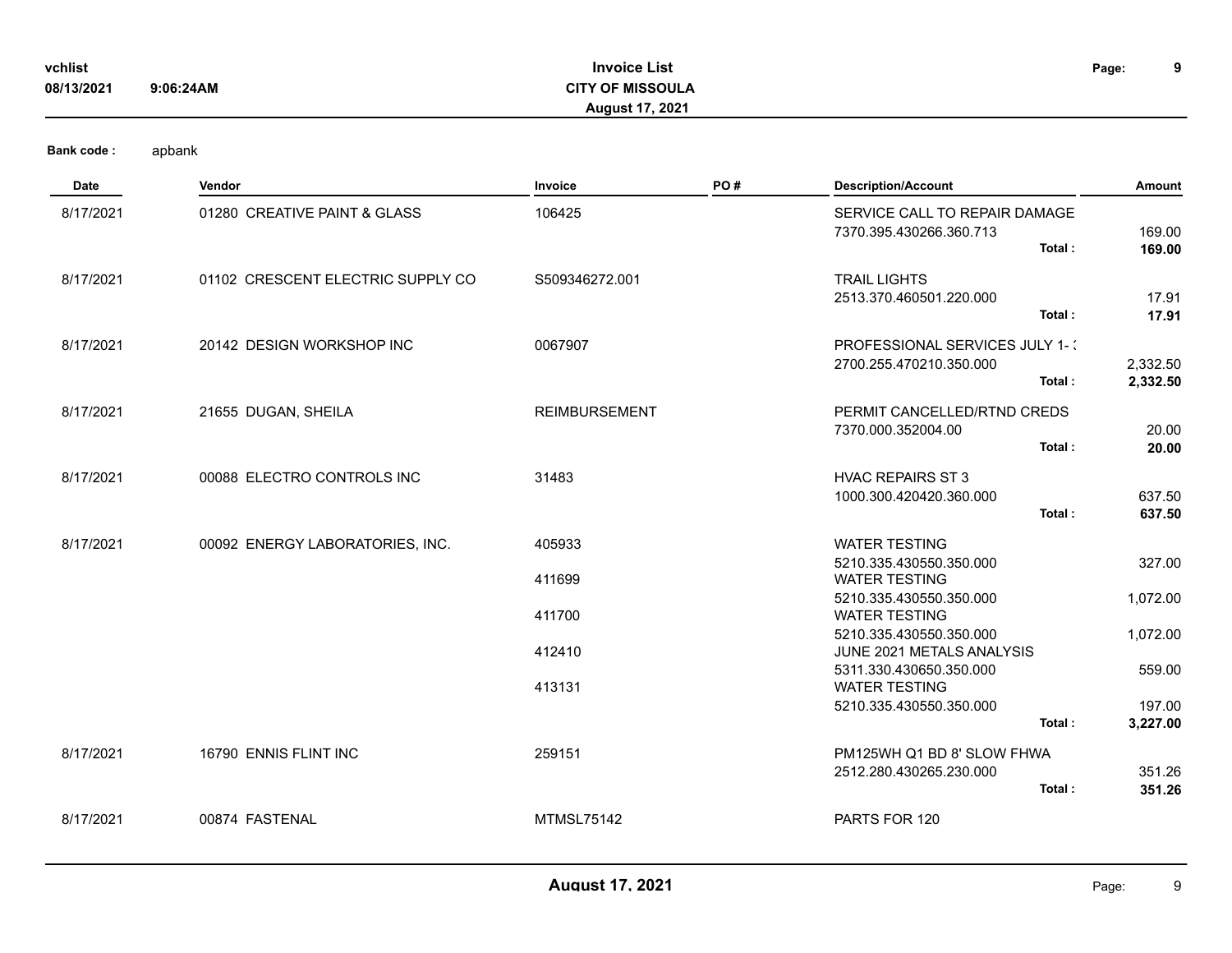| vchlist    |           | <b>Invoice List</b>     | Page: | 10 |
|------------|-----------|-------------------------|-------|----|
| 08/13/2021 | 9:06:24AM | <b>CITY OF MISSOULA</b> |       |    |
|            |           | <b>August 17, 2021</b>  |       |    |
|            |           |                         |       |    |

| Date      | Vendor                             | Invoice             | PO# | <b>Description/Account</b>                                 | Amount               |
|-----------|------------------------------------|---------------------|-----|------------------------------------------------------------|----------------------|
| 8/17/2021 | 00874 FASTENAL                     | (Continued)         |     |                                                            |                      |
|           |                                    |                     |     | 2512.320.430230.230.000<br>Total:                          | 8.43<br>8.43         |
| 8/17/2021 | 04219 FERGUSON ENTERPRISES         | 9541365             |     | <b>PLUMBING FIXTURES</b>                                   |                      |
|           |                                    |                     |     | 1221.370.460503.220.000                                    | 309.44               |
|           |                                    |                     |     | Total:                                                     | 309.44               |
| 8/17/2021 | 19966 FERGUSON, WILL               | <b>SUBJUDGE</b>     |     | DEPT 2 JUDGE PRO TEMP 7 HOURS                              |                      |
|           |                                    |                     |     | 1000.230.410360.350.000<br>Total:                          | 239.47<br>239.47     |
|           | 14933 FIELD INSTRUMENTS & CONTROLS | 177792              |     | PRESSURE TRANSMITTER                                       |                      |
| 8/17/2021 |                                    |                     |     | 5210.335.430530.230.000                                    | 758.96               |
|           |                                    |                     |     | Total:                                                     | 758.96               |
| 8/17/2021 | 00108 FINEST OIL COMPANY           | 118146              |     | 15PPM SULFUR DYED LSD                                      |                      |
|           |                                    |                     |     | 5311.330.430660.231.000<br>Total:                          | 1,287.05<br>1,287.05 |
| 8/17/2021 | 04060 FLOWMARK/HIGH TECH COMPANIES | 1108177             |     | <b>HVAC FILTERS FOR ALL STATIONS</b>                       |                      |
|           |                                    |                     |     | 1000.300.420420.230.000                                    | 1,693.72             |
|           |                                    |                     |     | Total:                                                     | 1,693.72             |
| 8/17/2021 | 21654 GARCIA, JOHN                 | <b>TVLADV082221</b> |     | PERDIEM, MLEA LEGAL EQUIVALEN                              |                      |
|           |                                    | <b>TVLADV082921</b> |     | 1000.290.420130.370.000<br>PERDIEM, MLEA SFST & INTOXILYZE | 49.50                |
|           |                                    |                     |     | 1000.290.420130.370.000                                    | 49.50                |
|           |                                    |                     |     | Total:                                                     | 99.00                |
| 8/17/2021 | 19493 GARDEN CITY JANITORIAL INC   | 26114               |     | OFFICE CLEANING JULY 2021<br>5210.335.430520.360.000       | 1,336.45             |
|           |                                    |                     |     | 5210.335.430520.360.419                                    | 200.00               |
|           |                                    |                     |     | Total:                                                     | 1,536.45             |
| 8/17/2021 | 05064 GARLINGTON LOHN & ROBINSON   | 1006473             |     | WORKPLACE INVESTIGATION- #2364                             |                      |
|           |                                    |                     |     | 2513.370.460501.350.000                                    | 1,453.00             |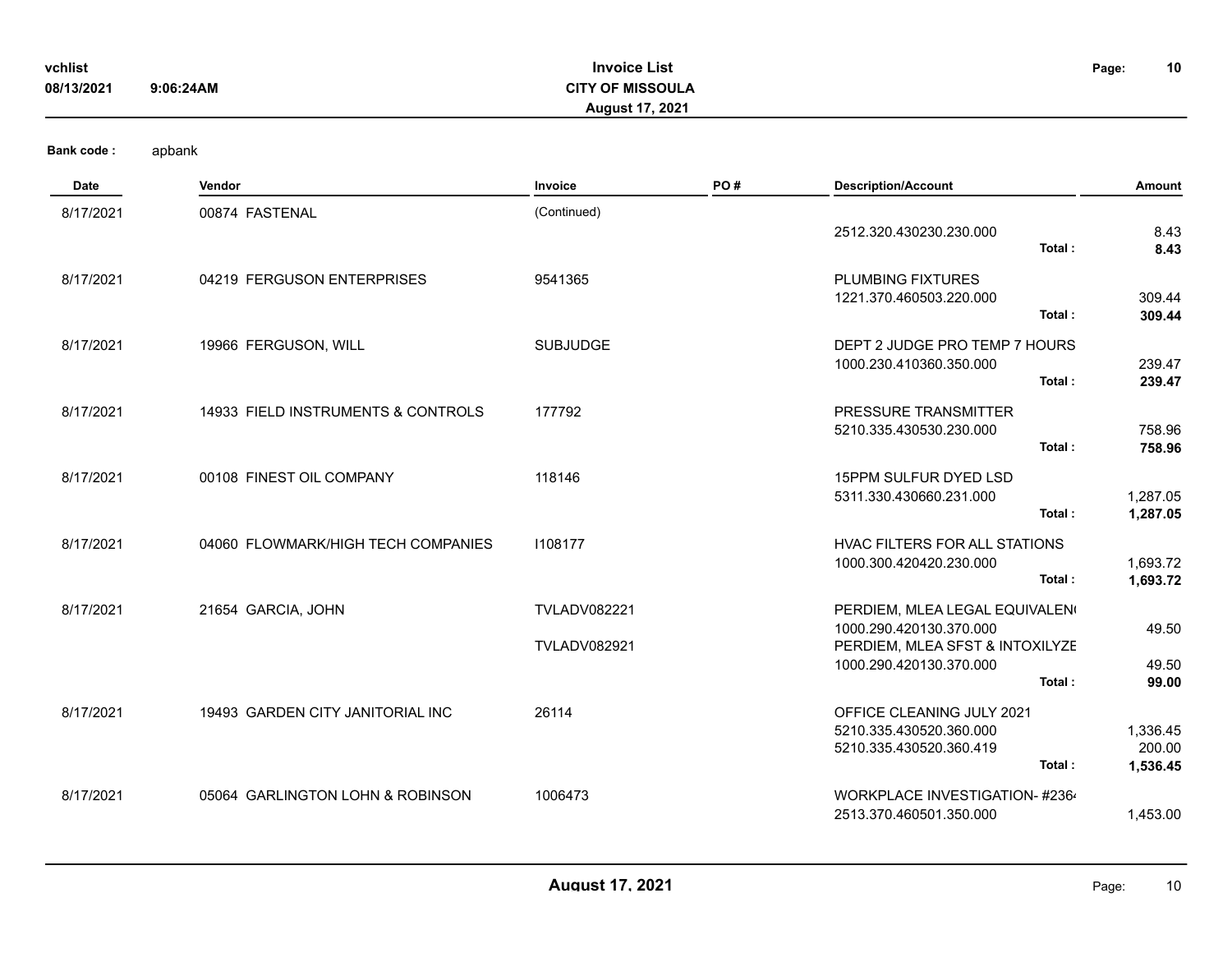| vchlist    |           | <b>Invoice</b><br>· List |  |  |
|------------|-----------|--------------------------|--|--|
| 08/13/2021 | 9:06:24AM | <b>CITY OF MISSOULA</b>  |  |  |

## **Invoice List CITY OF MISSOULA August 17, 2021**

**11**

| Date      | Vendor                             | Invoice       | PO# | <b>Description/Account</b>                                 | Amount   |
|-----------|------------------------------------|---------------|-----|------------------------------------------------------------|----------|
|           | 05064 GARLINGTON LOHN & ROBINSON   | (Continued)   |     | Total:                                                     | 1,453.00 |
| 8/17/2021 | 13148 GOBLE SAMPSON ASSOCIATES INC | BINV0009082   |     | <b>CARBON FILTERS PK-12-PCB</b><br>5311.330.430640.230.000 | 768.70   |
|           |                                    |               |     | Total:                                                     | 768.70   |
| 8/17/2021 | 00100 HACH COMPANY                 | 12571840      |     | E COLI BLUE MEDIA KITS                                     |          |
|           |                                    |               |     | 5311.330.430650.220.000                                    | 1,588.91 |
|           |                                    |               |     | Total:                                                     | 1,588.91 |
| 8/17/2021 | 20629 HEALTHY IS WELLNESS LLC      | 1564          |     | <b>CORP HEALTH &amp; WELLNESS PROGF</b>                    |          |
|           |                                    |               |     | 6050.390.520800.352.000                                    | 1,200.00 |
|           |                                    |               |     | Total:                                                     | 1,200.00 |
| 8/17/2021 | 00123 HOME DEPOT CREDIT SERVICES   | 3623747       |     | <b>BUCKET/LID/SIMPLE GREEN</b>                             |          |
|           |                                    |               |     | 7370.395.430266.220.000                                    | 42.03    |
|           |                                    | 3623807       |     | <b>SPRAYER</b>                                             |          |
|           |                                    |               |     | 1000.246.431350.220.000                                    | 14.97    |
|           |                                    | 4021699       |     | POWER CORDS & WATERING CAN                                 |          |
|           |                                    | 4513719       |     | 5311.330.430660.220.000<br>TOOLS/PARTS/SUPPLIES            | 34.32    |
|           |                                    |               |     | 1000.246.431350.220.000                                    | 834.32   |
|           |                                    | 4612986       |     | <b>CORD COVER KIT</b>                                      |          |
|           |                                    |               |     | 1000.246.431350.230.000                                    | 25.80    |
|           |                                    | 5012385       |     | <b>SHOP &amp; REPAIR SUPPLIES</b>                          |          |
|           |                                    |               |     | 5311.330.430640.230.000                                    | 105.79   |
|           |                                    | 7611748       |     | MISC SUPPLIES/TOOLS                                        |          |
|           |                                    |               |     | 1000.246.431350.220.000                                    | 54.88    |
|           |                                    | 7613663       |     | PAINT AND PAINTING SUPPLIES                                |          |
|           |                                    | 8204848       |     | 1000.246.431350.220.000<br>SMALL TOOLS AND PPE SUPPLIES-(  | 195.77   |
|           |                                    |               |     | 2513.370.460501.220.000                                    | 87.13    |
|           |                                    |               |     | 2513.370.460485.220.000                                    | 224.55   |
|           |                                    |               |     | Total:                                                     | 1,619.56 |
| 8/17/2021 | 03669 HOMEWORD                     | HOME-20-01-01 |     | DRAWDOWN #1                                                |          |
|           |                                    |               |     |                                                            |          |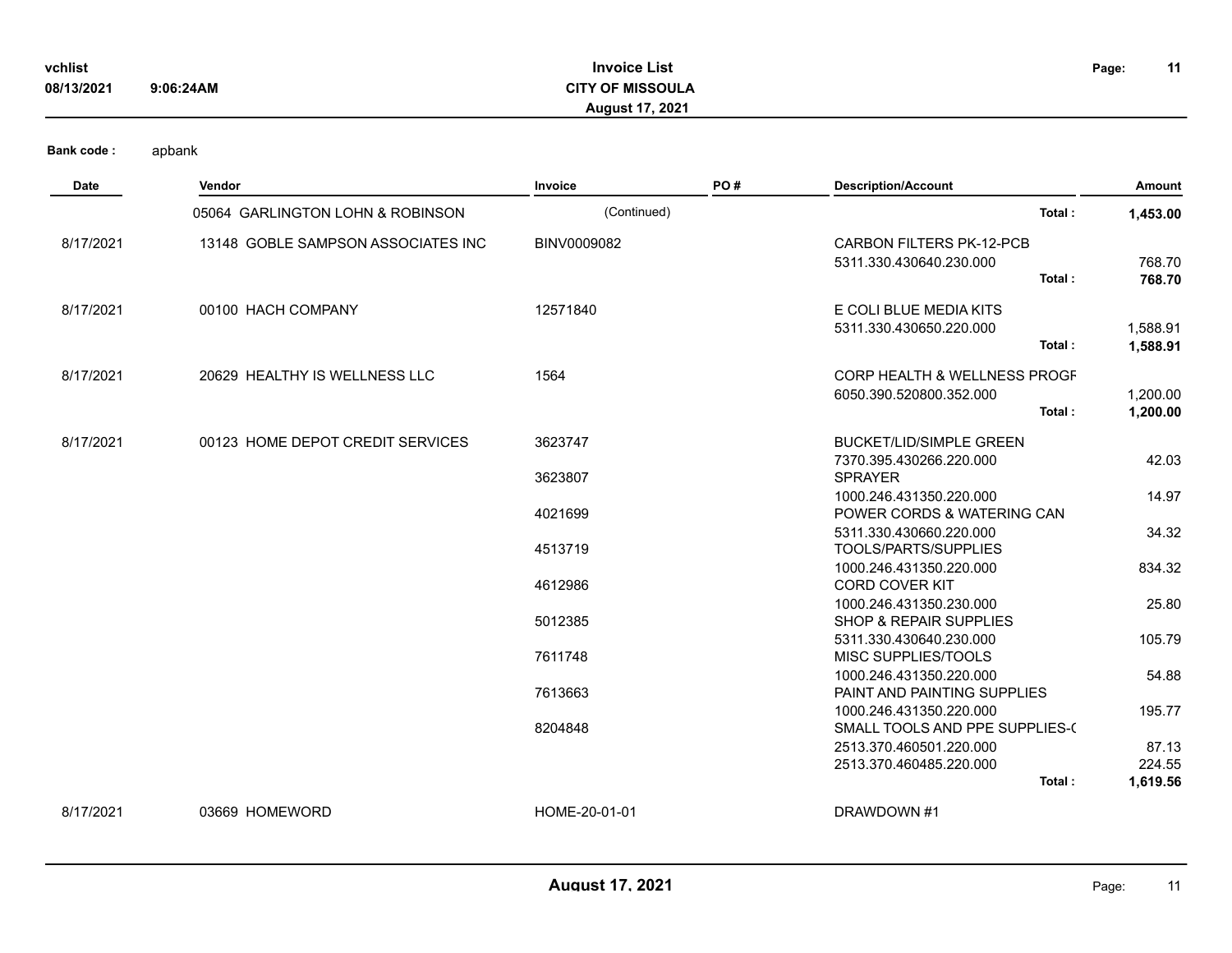| vchlist<br>08/13/2021 | <b>Invoice List</b><br><b>CITY OF MISSOULA</b><br>9:06:24AM<br><b>August 17, 2021</b> |               |     |                                                      |        |                           |  |
|-----------------------|---------------------------------------------------------------------------------------|---------------|-----|------------------------------------------------------|--------|---------------------------|--|
| <b>Bank code:</b>     | apbank                                                                                |               |     |                                                      |        |                           |  |
| Date                  | Vendor                                                                                | Invoice       | PO# | <b>Description/Account</b>                           |        | Amount                    |  |
| 8/17/2021             | 03669 HOMEWORD                                                                        | (Continued)   |     |                                                      |        |                           |  |
|                       |                                                                                       |               |     | 2941.400.470450.700.000                              | Total: | 339,153.45<br>339, 153.45 |  |
| 8/17/2021             | 21651 HOPE RESCUE MISSION                                                             | <b>REFUND</b> |     | <b>EVENT CANCELED</b>                                |        |                           |  |
|                       |                                                                                       |               |     | 1000.202110                                          |        | 500.00                    |  |
|                       |                                                                                       |               |     |                                                      | Total: | 500.00                    |  |
| 8/17/2021             | 06531 HOUSE OF CLEAN                                                                  | 604382071     |     | <b>CUSTODIAL SUPPLIES</b>                            |        |                           |  |
|                       |                                                                                       |               |     | 5711.370.460491.232.000                              |        | 135.94                    |  |
|                       |                                                                                       | 604383574     |     | <b>CUSTODIAL SUPPLIES</b>                            |        |                           |  |
|                       |                                                                                       | 604408647     |     | 5711.370.460491.232.000<br><b>CUSTODIAL SUPPLIES</b> |        | 37.99                     |  |
|                       |                                                                                       |               |     | 5711.370.460490.232.000                              |        | 137.20                    |  |
|                       |                                                                                       | 604411295     |     | <b>CUSTODIAL SUPPLIES</b>                            |        |                           |  |
|                       |                                                                                       |               |     | 2513.370.460501.220.000                              |        | 127.47                    |  |
|                       |                                                                                       | 604411296     |     | <b>CUSTODIAL SUPPLIES</b>                            |        |                           |  |
|                       |                                                                                       |               |     | 1221.370.460503.220.000                              |        | 294.10                    |  |
|                       |                                                                                       | 604411297     |     | <b>CUSTODIAL SUPPLIES</b><br>1221.370.460503.220.000 |        | 129.18                    |  |
|                       |                                                                                       | 604411298     |     | <b>CUSTODIAL SUPPLIES</b>                            |        |                           |  |
|                       |                                                                                       |               |     | 2513.370.460501.220.000                              |        | 591.50                    |  |
|                       |                                                                                       | 604415412     |     | <b>CUSTODIAL SUPPLIES</b>                            |        |                           |  |
|                       |                                                                                       |               |     | 2513.370.460501.220.000                              |        | 698.80                    |  |
|                       |                                                                                       | 604415413     |     | <b>CUSTODIAL SUPPLIES</b>                            |        |                           |  |
|                       |                                                                                       |               |     | 2513.370.460501.220.000                              | Total: | 48.52<br>2,200.70         |  |

566513 FIRE TRUCK PARTS/EQUIPMENT 1000.300.420460.230.000 650.57 566529 FIRE TRUCK PARTS/EQUIPMENT 1000.300.420460.230.000 159.16 **Total : 1,480.86**

1000.300.420460.230.000 671.13

8/17/2021 00118 HUGHES FIRE EQUIPMENT 566477 FIRE TRUCK PARTS/EQUIPMENT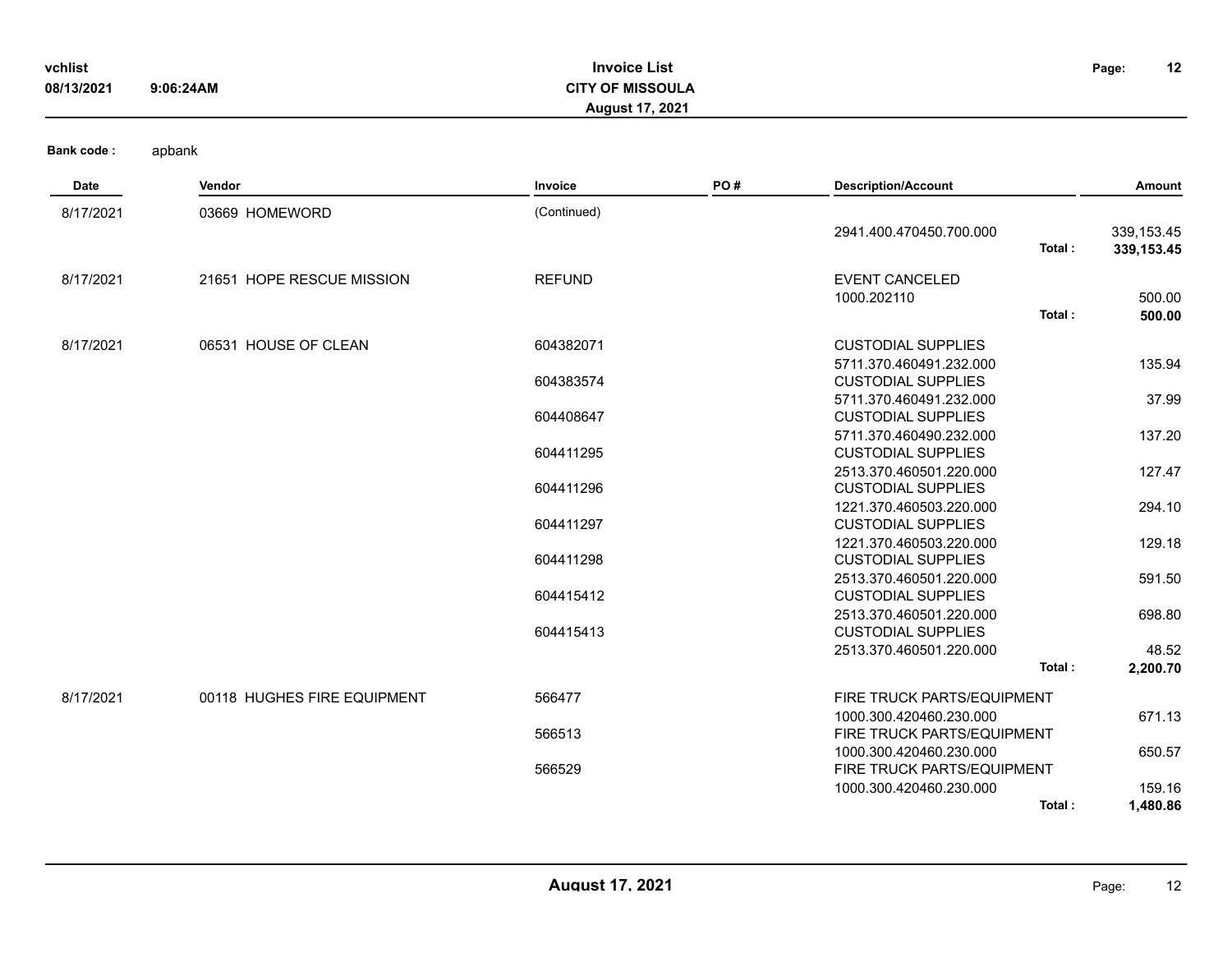| vchlist    |           | <b>Invoice List</b>     | Page: | 13 |
|------------|-----------|-------------------------|-------|----|
| 08/13/2021 | 9:06:24AM | <b>CITY OF MISSOULA</b> |       |    |
|            |           | <b>August 17, 2021</b>  |       |    |

| Date      | Vendor                              | Invoice          | PO# | <b>Description/Account</b>                            | <b>Amount</b> |
|-----------|-------------------------------------|------------------|-----|-------------------------------------------------------|---------------|
| 8/17/2021 | 00122 HUNTON PRE CAST CONCRETE      | 55177            |     | <b>PAVING RISERS</b><br>5311.330.430630.230.000       | 984.00        |
|           |                                     |                  |     | Total:                                                | 984.00        |
| 8/17/2021 | 02268 IDAHO ASPHALT SUPPLY INC      | 4-475778         |     | CHIP SEAL OIL                                         |               |
|           |                                     |                  |     | 2512.320.430231.930.000                               | 12,996.49     |
|           |                                     | 4-475779         |     | CHIP SEAL OIL FOR CHIP SEAL 2021                      |               |
|           |                                     | 4-475780         |     | 2512.320.430231.930.000<br>CHIP SEAL OIL              | 13,202.66     |
|           |                                     |                  |     | 2512.320.430231.930.000                               | 13,214.33     |
|           |                                     |                  |     | Total:                                                | 39,413.48     |
| 8/17/2021 | 19800 IDAHO SENIOR INDEPENDENT      | 173-023          |     | <b>IDAHO SEN INDEP AUG/SEPT 2021</b>                  |               |
|           |                                     |                  |     | 1219.370.460473.330.000                               | 278.25        |
|           |                                     | 173-024          |     | AUGUST/SEPT 2021 & WEB AD                             |               |
|           |                                     |                  |     | 1219.370.460473.330.000                               | 35.00         |
|           |                                     |                  |     | Total:                                                | 313.25        |
| 8/17/2021 | 19800 IDAHO SENIOR INDEPENDENT      | 376-097          |     | MT SENIOR NEWS AUG/SEPT 2021                          |               |
|           |                                     |                  |     | 1219.370.460473.330.000                               | 278.25        |
|           |                                     | 376-098          |     | MT SENIOR NEWS AUG/SEPT 21<br>1219.370.460473.330.000 | 35.00         |
|           |                                     |                  |     | Total:                                                | 313.25        |
|           |                                     |                  |     |                                                       |               |
| 8/17/2021 | 18735 INSITE TOWERS DEVELOPMENT LLC | 408549616        |     | <b>DEANSTONE MTN RENT</b>                             |               |
|           |                                     | 408549901        |     | 5311.330.430630.530.000<br>MT SENTINEL RENT           | 50.23         |
|           |                                     |                  |     | 5311.330.430630.350.000                               | 88.65         |
|           |                                     |                  |     | Total:                                                | 138.88        |
| 8/17/2021 | 10962 INSPIRING DEVELOPMENT LLC     | <b>SEPT RENT</b> |     | SEPTEMBER 2021 RENT                                   |               |
|           |                                     |                  |     | 2989.290.420196.500.000                               | 6,638.00      |
|           |                                     |                  |     | 2919.290.420181.500.000                               | 1,659.00      |
|           |                                     |                  |     | Total:                                                | 8,297.00      |
| 8/17/2021 | 00271 INTERSTATE ALARM CO INC       | M10859           |     | ALARM MONITORING SERVICE                              |               |
|           |                                     |                  |     | 5210.335.430520.360.000                               | 318.00        |
|           |                                     |                  |     |                                                       |               |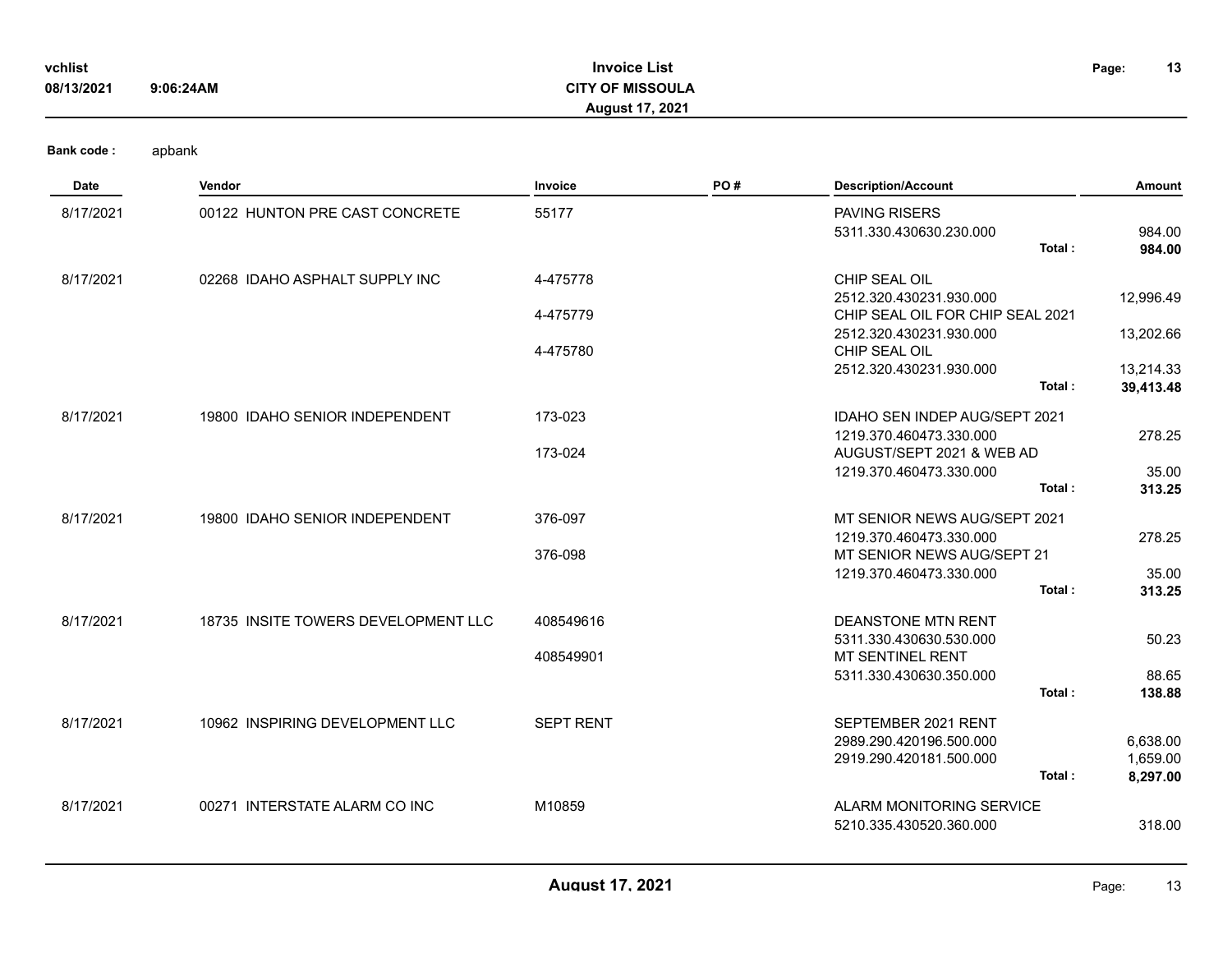| vchlist    |           | <b>Invoice List</b>     | Page: | 14 |
|------------|-----------|-------------------------|-------|----|
| 08/13/2021 | 9:06:24AM | <b>CITY OF MISSOULA</b> |       |    |
|            |           | <b>August 17, 2021</b>  |       |    |

| <b>Date</b> | Vendor                        | <b>Invoice</b>       | PO# | <b>Description/Account</b>        | Amount   |
|-------------|-------------------------------|----------------------|-----|-----------------------------------|----------|
| 8/17/2021   | 00271 INTERSTATE ALARM CO INC | (Continued)          |     |                                   |          |
|             |                               | M10912               |     | ANNUAL FIRE ALARM INSPECTION F    |          |
|             |                               |                      |     | 7370.395.430266.360.714           | 300.00   |
|             |                               | M10913               |     | ANNUAL FIRE ALARM INSPECTION F    |          |
|             |                               |                      |     | 7370.395.430266.360.713           | 600.00   |
|             |                               |                      |     | Total:                            | 1,218.00 |
| 8/17/2021   | 05577 ISTATE TRUCK CENTER     | C253155598:01        |     | COOLER FOR SWEEPER 116            |          |
|             |                               |                      |     | 2512.320.430252.230.000           | 753.14   |
|             |                               | C253158083:01        |     | <b>PARTS FOR STREETS 180</b>      |          |
|             |                               |                      |     | 2512.320.430230.230.000           | 67.32    |
|             |                               | C253158150:01        |     | PARTS FOR 180 SEALING WASHERS     |          |
|             |                               |                      |     | 2512.320.430230.230.000           | 29.14    |
|             |                               | C253158150:02        |     | PARTS FOR 180                     |          |
|             |                               |                      |     | 2512.320.430230.230.000           | 6.22     |
|             |                               | C253158377:01        |     | PARTS FOR 137                     |          |
|             |                               |                      |     | 2512.320.430230.230.000           | 136.79   |
|             |                               | C253158674:01        |     | PARTS FOR 182                     |          |
|             |                               |                      |     | 2512.320.430230.230.000<br>Total: | 415.18   |
|             |                               |                      |     |                                   | 1,407.79 |
| 8/17/2021   | 06148 J&D GLASS               | 25545                |     | #1, WINDSHIELD                    |          |
|             |                               |                      |     | 1000.290.420110.230.000           | 229.00   |
|             |                               | 26597                |     | WINDSHIELD REPLACEMENT ON 12      |          |
|             |                               |                      |     | 2512.320.430230.360.000           | 269.00   |
|             |                               |                      |     | Total:                            | 498.00   |
| 8/17/2021   | 14534 JARVIE, LARRY           | <b>REIMBURSEMENT</b> |     | FY22 BOOT ALLOWANCE, PER UNIO     |          |
|             |                               |                      |     | 5311.330.430630.220.000           | 319.98   |
|             |                               |                      |     | Total:                            | 319.98   |
| 8/17/2021   | 14124 KAMURA, RYAN            | REIMB081121          |     | <b>ICE X2 BAGS</b>                |          |
|             |                               |                      |     | 1000.290.420130.220.000           | 3.50     |
|             |                               | <b>TVLADV091021</b>  |     | PERDIEM, IACP CONFERENCE 0910.    |          |
|             |                               |                      |     | 1000.290.420130.370.000           | 390.50   |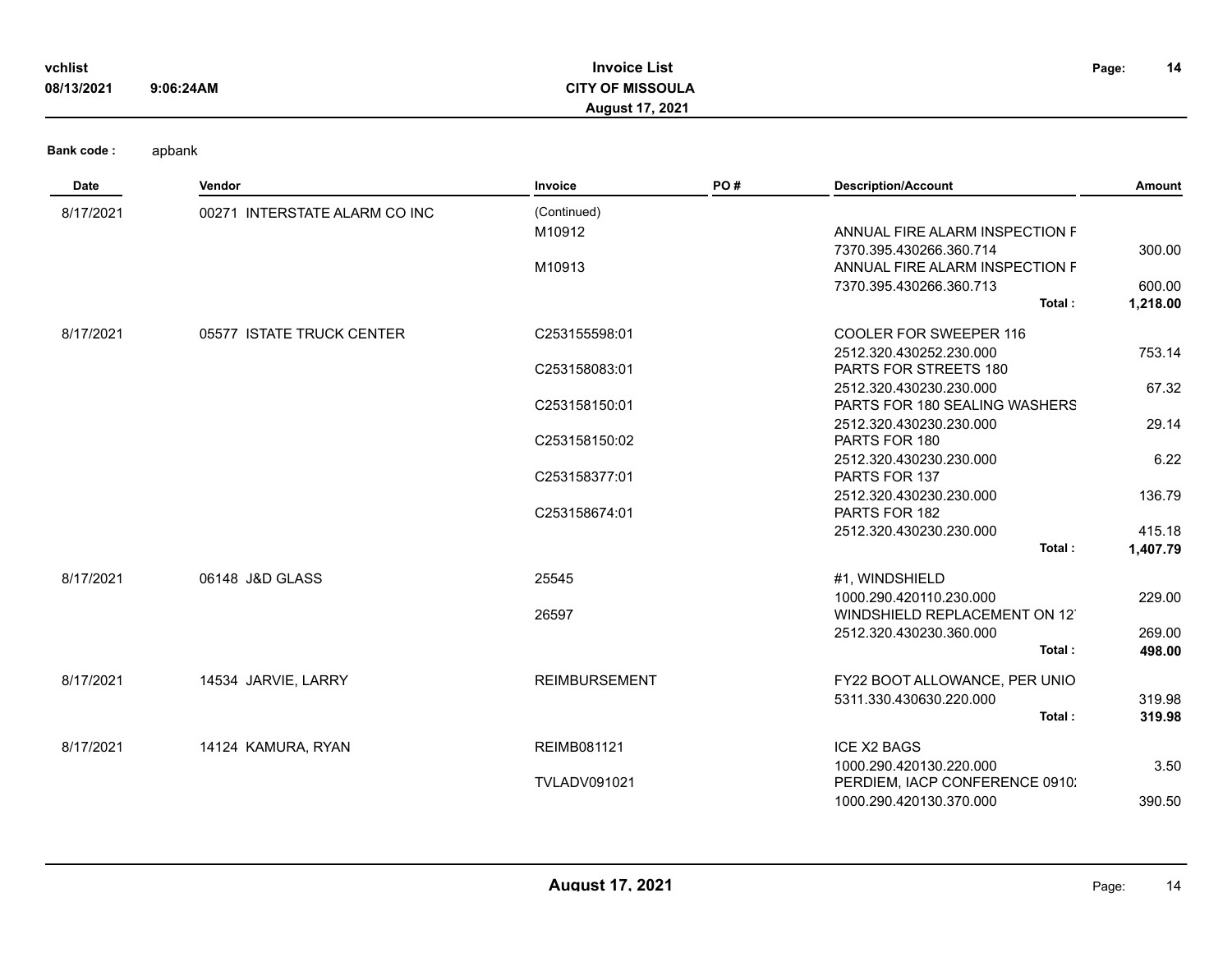| vchlist<br>08/13/2021 | 9:06:24AM               | <b>Invoice List</b><br><b>CITY OF MISSOULA</b><br><b>August 17, 2021</b> |     | Page:                                                                                   |                  |
|-----------------------|-------------------------|--------------------------------------------------------------------------|-----|-----------------------------------------------------------------------------------------|------------------|
| <b>Bank code:</b>     | apbank                  |                                                                          |     |                                                                                         |                  |
| Date                  | Vendor                  | Invoice                                                                  | PO# | <b>Description/Account</b>                                                              | <b>Amount</b>    |
|                       | 14124 KAMURA, RYAN      | (Continued)                                                              |     | Total:                                                                                  | 394.00           |
| 8/17/2021             | 06695 KAZINSKY, MATTHEW | REIMB080921                                                              |     | <b>WATER X12 PKS</b><br>1000.290.420110.220.000<br>Total:                               | 59.40<br>59.40   |
| 8/17/2021             | 21646 KELLER, DIANE     | SEWER REFUND 067127                                                      |     | DBL PYM 417 CAHILL RISE MSLA<br>5311.122000<br>Total:                                   | 90.29<br>90.29   |
| 8/17/2021             | 00473 KLS HYDRAULICS    | 91549<br>91714                                                           |     | <b>WINCH REMOTE</b><br>1000.300.420420.230.000<br><b>PARTS FOR CHIP SPREADER</b>        | 570.00           |
|                       |                         | 91801                                                                    |     | 2512.320.430230.230.000<br>PARTS FOR 182<br>2512.320.430230.230.000                     | 137.36<br>136.51 |
|                       |                         | 91837                                                                    |     | <b>CENTRIFUGE FILTER</b><br>5311.330.430640.220.000<br>Total:                           | 83.07<br>926.94  |
| 8/17/2021             | 00299 KNIFE RIVER       | 767316<br>767655                                                         |     | CONCRETE FOR MDT PROJECT 222<br>2512.320.430230.400.000<br>CONCRETE FOR HIGGINS/CONNELL | 515.00           |

|           |                                  |                     | Total:                         | 962.50   |
|-----------|----------------------------------|---------------------|--------------------------------|----------|
| 8/17/2021 | 11446 KOCHS TENNIS COURT SERVICE | 072821              | TENNIS & PICKLEBALL COURT REPA |          |
|           |                                  |                     | 1212.370.460511.220.000        | 7,760.00 |
|           |                                  |                     | Total:                         | 7,760.00 |
| 8/17/2021 | 20902 KREIS, JOHNATHAN           | <b>REIMBURSE</b>    | <b>FY22 CLOTHING ALLOWANCE</b> |          |
|           |                                  |                     | 2512.320.430210.220.000        | 229.95   |
|           |                                  |                     | Total:                         | 229.95   |
| 8/17/2021 | 21645 LAMBROS, GEORGE P          | SEWER REFUND 007045 | DBL PYM 717 SPANISH PEAKS DR M |          |
|           |                                  |                     | 5311.122000                    | 90.29    |

2512.320.430230.400.000 447.50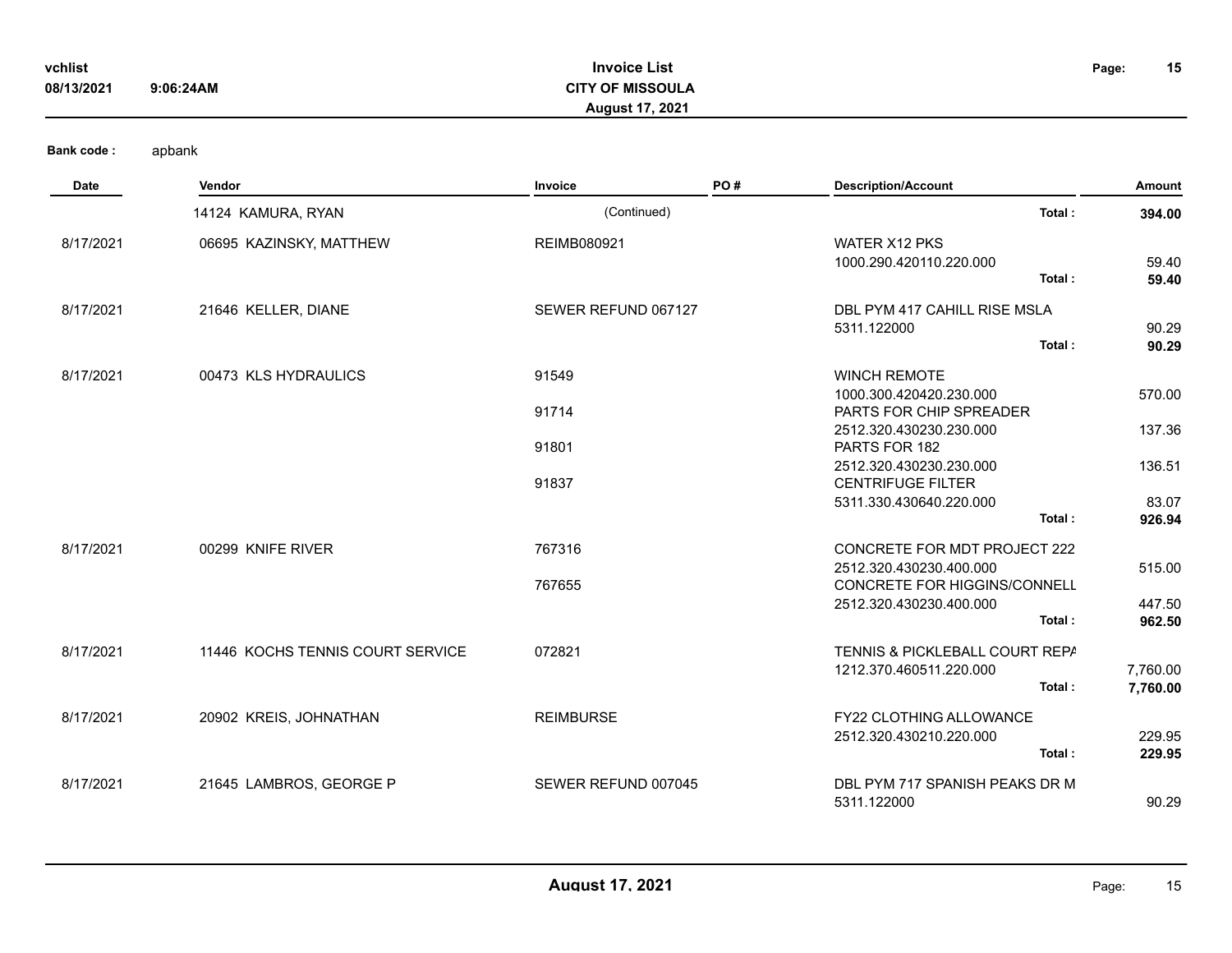| vchlist    |           | <b>Invoice List</b>     | Page: | 16 |
|------------|-----------|-------------------------|-------|----|
| 08/13/2021 | 9:06:24AM | <b>CITY OF MISSOULA</b> |       |    |
|            |           | <b>August 17, 2021</b>  |       |    |

| <b>Date</b> | <b>Vendor</b>                        | Invoice          | PO# | <b>Description/Account</b>           | Amount   |
|-------------|--------------------------------------|------------------|-----|--------------------------------------|----------|
|             | 21645 LAMBROS, GEORGE P              | (Continued)      |     | Total:                               | 90.29    |
| 8/17/2021   | 19541 LAWN WORKS & LANDSCAPE SOLUTIO | 5572             |     | <b>HAZ VEG 1901 STEPHENS</b>         |          |
|             |                                      |                  |     | 1000.250.411050.350.000              | 162.50   |
|             |                                      | 5573             |     | HAZ VEG AT 2312 HIGHWOOD             |          |
|             |                                      |                  |     | 1000.250.411050.350.000              | 227.50   |
|             |                                      | 5574             |     | HAZ VEG AT 1529 RESERVE ST           |          |
|             |                                      |                  |     | 1000.250.411050.350.000              | 260.00   |
|             |                                      |                  |     | Total:                               | 650.00   |
| 8/17/2021   | 00336 LAWSON PRODUCTS INC            | 9308680831       |     | <b>TOOLS AND PARTS</b>               |          |
|             |                                      |                  |     | 1000.321.431330.230.000              | 224.34   |
|             |                                      |                  |     | Total:                               | 224.34   |
| 8/17/2021   | 21348 LAWSON, JOHN                   | <b>REIMBURSE</b> |     | <b>CDL REIMBURSEMENT</b>             |          |
|             |                                      |                  |     | 2512.320.430210.220.000              | 38.02    |
|             |                                      |                  |     | Total:                               | 38.02    |
| 8/17/2021   | 00407 LEE ENTERPRISES                | 102-60124365     |     | FIREWORKS ADS- 54854-1 & 55343-1     |          |
|             |                                      |                  |     | 1000.300.420440.330.000              | 544.00   |
|             |                                      | 57615            |     | PH NOTICE - RES 8531                 |          |
|             |                                      |                  |     | 1000.223.410910.330.000              | 16.50    |
|             |                                      | 58602            |     | PH NOTICE - ORD MMC15.66             |          |
|             |                                      |                  |     | 1000.223.410910.330.000              | 16.50    |
|             |                                      | 58604            |     | PH NOTICE - RES ST DISTRICT #1       |          |
|             |                                      |                  |     | 1000.223.410910.330.000              | 33.00    |
|             |                                      |                  |     | Total:                               | 610.00   |
| 8/17/2021   | 08878 LEIF ASSOCIATES INC            | 2108036          |     | <b>GASB 75 ROLL FORWARD VALUATIC</b> |          |
|             |                                      |                  |     | 6050.390.520800.350.000              | 1,650.00 |
|             |                                      |                  |     | Total:                               | 1,650.00 |
| 8/17/2021   | 00338 LES SCHWAB TIRE CENTER         | 90101088696      |     | <b>TIRES</b>                         |          |
|             |                                      |                  |     | 5210.335.430520.230.000              | 1,135.88 |
|             |                                      | 90200663113      |     | DISMOUNT & MOUNT ATV WHEELS          |          |
|             |                                      |                  |     | 2513.370.460501.235.000              | 17.99    |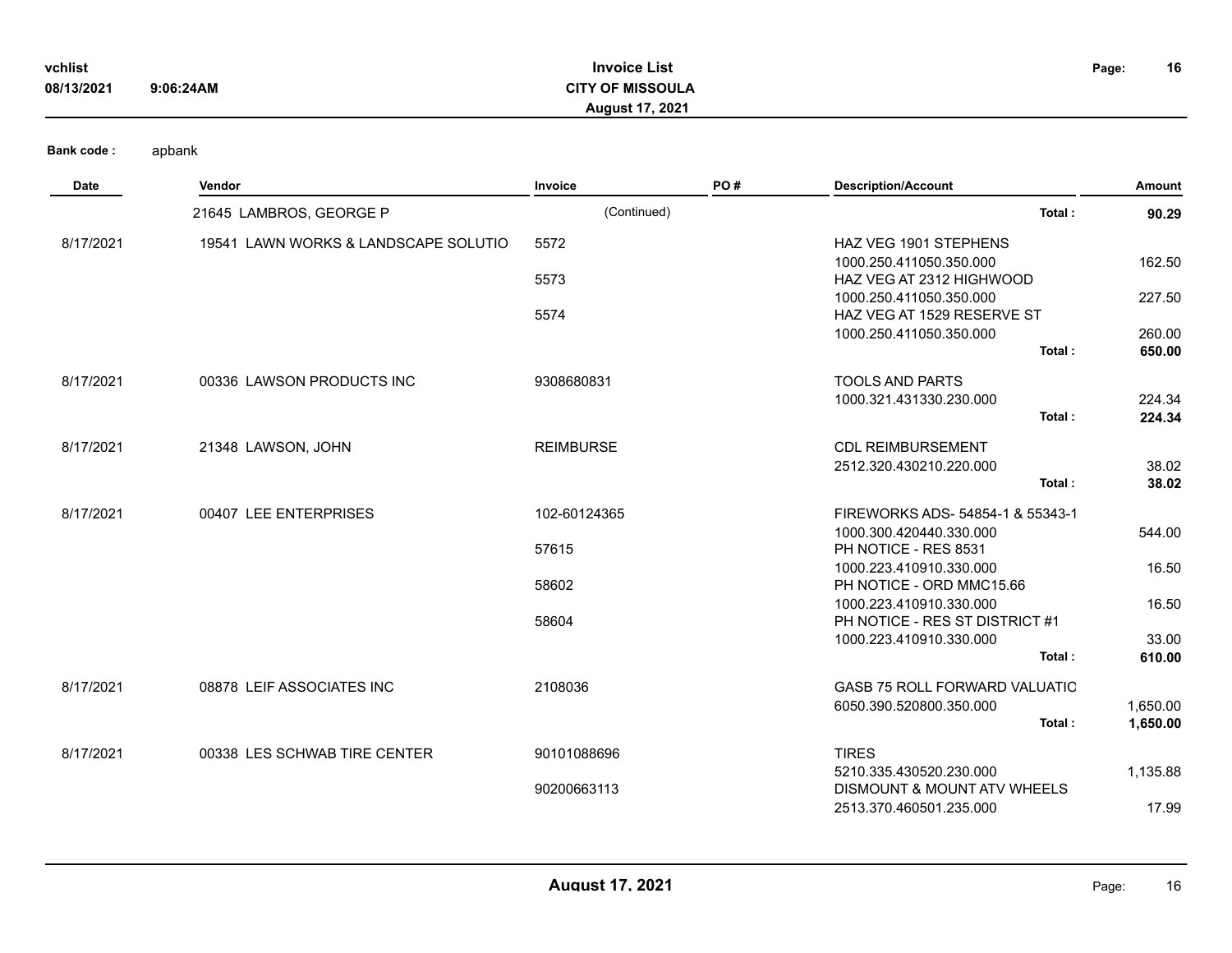| vchlist    |           | <b>Invoice List</b>     | Page: |
|------------|-----------|-------------------------|-------|
|            |           |                         |       |
| 08/13/2021 | 9:06:24AM | <b>CITY OF MISSOULA</b> |       |
|            |           |                         |       |

## **Invoice List CITY OF MISSOULA August 17, 2021**

**17**

| <b>Date</b> | <b>Vendor</b>                   | Invoice                       | PO# | <b>Description/Account</b>                                                                     | Amount                        |
|-------------|---------------------------------|-------------------------------|-----|------------------------------------------------------------------------------------------------|-------------------------------|
|             | 00338 LES SCHWAB TIRE CENTER    | (Continued)                   |     | Total:                                                                                         | 1,153.87                      |
| 8/17/2021   | 05875 LEXISNEXIS RISK SOLUTIONS | 1504850-20210731              |     | JULY 2021 - PEOPLE SEARCH<br>1000.290.420110.330.000<br>Total:                                 | 229.25<br>229.25              |
| 8/17/2021   | 14650 LN CURTIS AND SONS        | INV510459<br><b>INV510511</b> |     | FIRE EQUIPMENT & GEAR<br>1000.300.420460.220.000<br>FIRE EQUIPMENT & GEAR-PPE-GLO              | 1,056.25                      |
|             |                                 | <b>INV512878</b>              |     | 1000.300.420460.220.000<br>FIRE EQUIPMENT & GEAR-PPE- GLC<br>1000.300.420460.220.000<br>Total: | 3,236.43<br>93.25<br>4,385.93 |
| 8/17/2021   | 14505 LOYA, SHAUN               | <b>TVLADV083121</b>           |     | PERDIEM/LODGING, TRITON AR15 A<br>1000.290.420130.370.000<br>Total:                            | 554.37<br>554.37              |
| 8/17/2021   | 00367 MACON SUPPLY              | 015859                        |     | <b>SUPPLIES</b><br>1221.370.460503.220.000<br>Total:                                           | 50.80<br>50.80                |
| 8/17/2021   | 15642 MAES, BRENDA              | <b>REIMBURSEMENT</b>          |     | <b>REIMBURSE PRINTER CARTRIDGES</b><br>5210.335.430510.210.000<br>Total:                       | 55.98<br>55.98                |
| 8/17/2021   | 13608 MAHCP                     | CM063021                      |     | DATA PROGRAM FEES & MBRSHIP F<br>6050.390.520800.350.000<br>Total:                             | 2,759.65<br>2,759.65          |
| 8/17/2021   | 21649 MAHN, DAN                 | <b>REIMBURSEMENT</b>          |     | <b>TICKET OVERPAYMENT</b><br>7370.000.352001.00<br>Total:                                      | 5.00<br>5.00                  |
| 8/17/2021   | 00041 MCCHD                     | 6707                          |     | <b>WATER TESTING</b><br>5210.335.430530.350.000                                                | 160.00                        |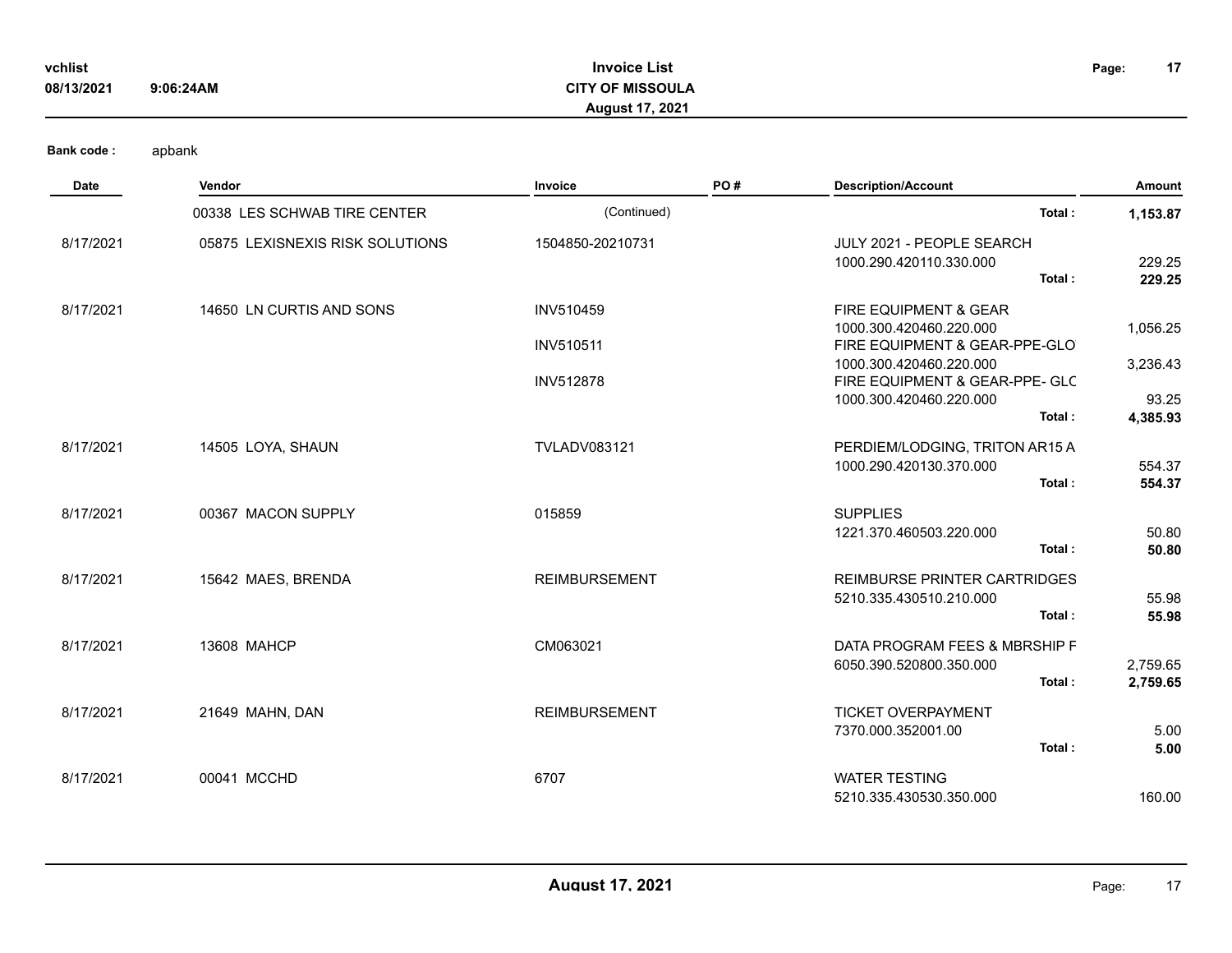| vchlist<br>08/13/2021 | 9:06:24AM                            | <b>Invoice List</b><br><b>CITY OF MISSOULA</b><br><b>August 17, 2021</b> |     |                                                                                                                  | 18<br>Page:          |
|-----------------------|--------------------------------------|--------------------------------------------------------------------------|-----|------------------------------------------------------------------------------------------------------------------|----------------------|
| <b>Bank code:</b>     | apbank                               |                                                                          |     |                                                                                                                  |                      |
| Date                  | Vendor                               | Invoice                                                                  | PO# | <b>Description/Account</b>                                                                                       | <b>Amount</b>        |
| 8/17/2021             | 00041 MCCHD                          | (Continued)<br>6716                                                      |     | <b>WATER TESTING</b><br>5210.335.430530.350.000<br>Total:                                                        | 128.00<br>288.00     |
| 8/17/2021             | 19096 MCMANUS, BILL                  | <b>REIMBURSEMENT</b>                                                     |     | <b>TOOL REIMBURSEMENT</b><br>1000.321.431330.220.000<br>Total:                                                   | 189.95<br>189.95     |
| 8/17/2021             | 12899 MEYER, JIM                     | SEPT2021 RENT<br>SEPT21 RENT                                             |     | 414 RYMAN ST SEPT RENT<br>1000.245.410810.530.000<br>400 RYMAN & 198 W PINE STS SEP F<br>1000.255.470210.530.000 | 6,774.91<br>6,646.10 |
|                       |                                      |                                                                          |     | Total:                                                                                                           | 13,421.01            |
| 8/17/2021             | 00376 MIDLAND IMPLEMENT CO           | 119848001<br>120110001                                                   |     | <b>IRRIGATION</b><br>2513.370.460501.220.000<br><b>IRRIGATION</b>                                                | 301.61               |
|                       |                                      | 120970001                                                                |     | 2513.370.460501.220.000<br><b>IRRIGATION</b>                                                                     | 530.00               |
|                       |                                      | 121218001                                                                |     | 2513.370.460501.220.000<br><b>IRRIGATION FMRP</b>                                                                | 284.40               |
|                       |                                      | 121258001                                                                |     | 1221.370.460503.220.000<br><b>IRRIGATION SUPPLIES</b>                                                            | 428.10               |
|                       |                                      |                                                                          |     | 2513.370.460501.220.000<br>Total:                                                                                | 135.47<br>1,679.58   |
| 8/17/2021             | 02324 MIDWEST LABORATORIES INC       | 1050175                                                                  |     | <b>IVERMERE PARK LAWN &amp; SOIL REC</b><br>2513.370.460411.350.000<br>Total:                                    | 26.20<br>26.20       |
| 8/17/2021             | 14546 MISSOULA BUTTERFLY HOUSE & INS | 073021                                                                   |     | PARKS AND REC SUMMER CAMPS<br>2513.370.460470.390.000<br>Total:                                                  | 360.00<br>360.00     |
| 8/17/2021             | 16995 MISSOULA COMPOST COLLECTION    | 00168-R-0038                                                             |     | <b>COMPOST COLLECTION</b><br>1000.250.411010.350.000                                                             | 18.00                |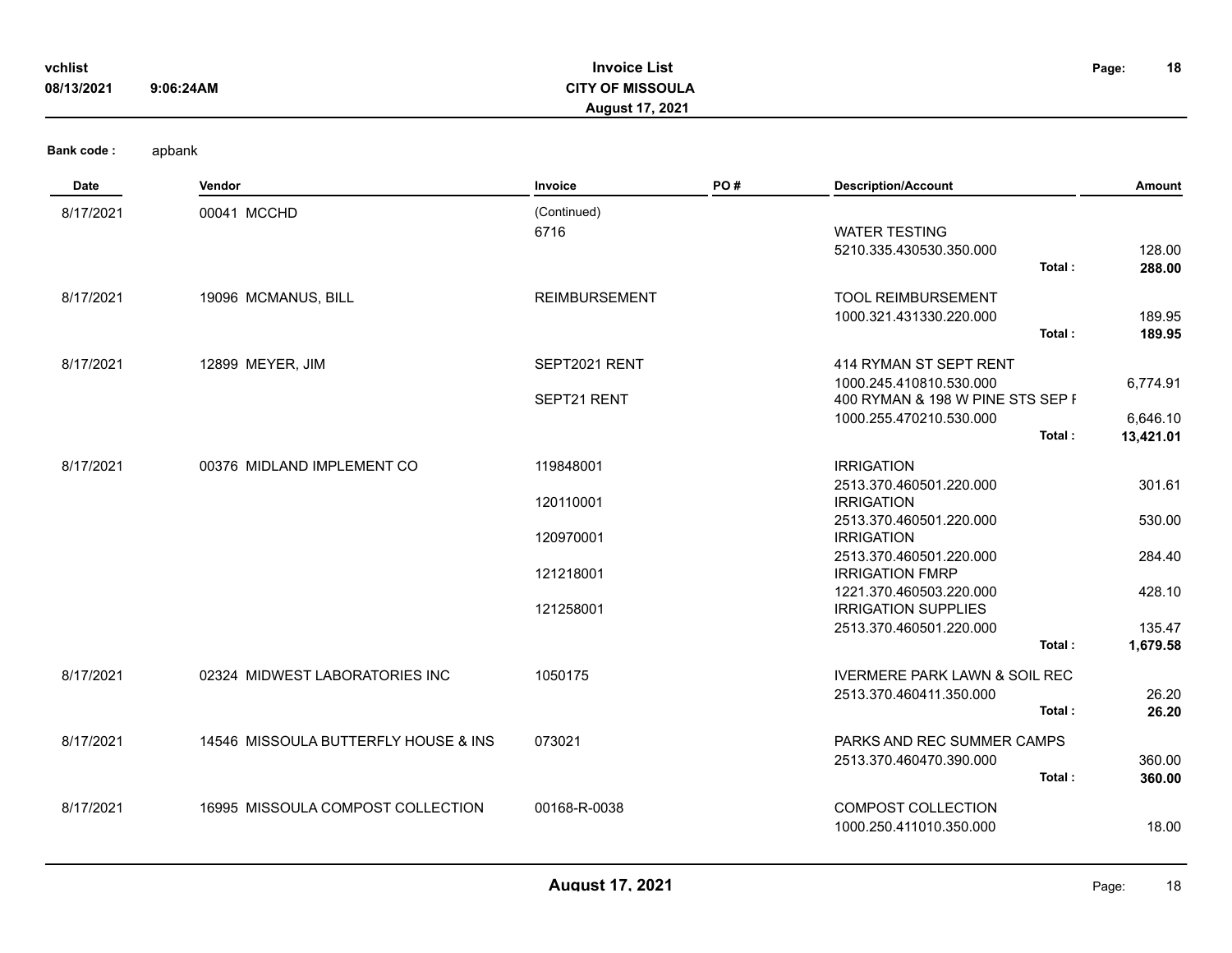| vchlist    |           | Invoice List           | Page: | 19 |
|------------|-----------|------------------------|-------|----|
| 08/13/2021 | 9:06:24AM | <b>OF MISSOULA</b>     |       |    |
|            |           | <b>August 17, 2021</b> |       |    |

| <b>Date</b> | Vendor                              | Invoice     | PO# | <b>Description/Account</b>                         | Amount   |
|-------------|-------------------------------------|-------------|-----|----------------------------------------------------|----------|
|             | 16995 MISSOULA COMPOST COLLECTION   | (Continued) |     | Total:                                             | 18.00    |
| 8/17/2021   | 05191 MISSOULA DOWNTOWN ASSOCIATION | 15799       |     | JOINT MARKETS CAMPAIGN- JULY                       |          |
|             |                                     |             |     | 7370.395.430266.700.000                            | 2,500.00 |
|             |                                     |             |     | Total:                                             | 2,500.00 |
| 8/17/2021   | 03643 MISSOULA ELECTRIC COOP INC    | 313257      |     | <b>ELECTRICITY</b>                                 |          |
|             |                                     |             |     | 5311.330.430630.341.000                            | 1,041.39 |
|             |                                     | 363503      |     | 8500 MULLAN RD                                     |          |
|             |                                     |             |     | 5210.335.430530.341.000                            | 1,128.08 |
|             |                                     |             |     | Total:                                             | 2,169.47 |
| 8/17/2021   | 00393 MISSOULA MOTOR PARTS CO       | 441018      |     | PARTS FOR 143                                      |          |
|             |                                     |             |     | 2512.320.430230.230.000                            | 89.94    |
|             |                                     | 441723      |     | PARTS FOR 180                                      |          |
|             |                                     |             |     | 2512.320.430230.230.000                            | 24.68    |
|             |                                     | 441776      |     | PARTS FOR 180                                      |          |
|             |                                     |             |     | 2512.320.430230.230.000                            | 23.87    |
|             |                                     | 444073      |     | PARTS FOR 120                                      |          |
|             |                                     |             |     | 2512.320.430230.230.000                            | 3.88     |
|             |                                     | 444623      |     | PARTS FOR 127                                      |          |
|             |                                     |             |     | 2512.320.430230.230.000                            | 95.01    |
|             |                                     | 444848      |     | PARTS FOR 137                                      |          |
|             |                                     |             |     | 2512.320.430230.230.000                            | 124.18   |
|             |                                     | 446658      |     | PARTS FOR CHIP SPREADER                            |          |
|             |                                     | 446991      |     | 2512.320.430230.230.000<br>PARTS FOR CHIP SPREADER | 5.87     |
|             |                                     |             |     | 2512.320.430230.230.000                            | 174.98   |
|             |                                     | 447021      |     | PARTS FOR SWEEPER 117                              |          |
|             |                                     |             |     | 2512.320.430252.230.000                            | 106.78   |
|             |                                     | 447125      |     | PARTS FOR SWEEPER 187                              |          |
|             |                                     |             |     | 2512.320.430252.230.000                            | 146.12   |
|             |                                     | 447225      |     | PARTS FOR CHIP SPREADER                            |          |
|             |                                     |             |     | 2512.320.430230.230.000                            | 27.68    |
|             |                                     | 447227      |     | PARTS FOR CHIP SPREADER                            |          |
|             |                                     |             |     | 2512.320.430230.230.000                            | 7.22     |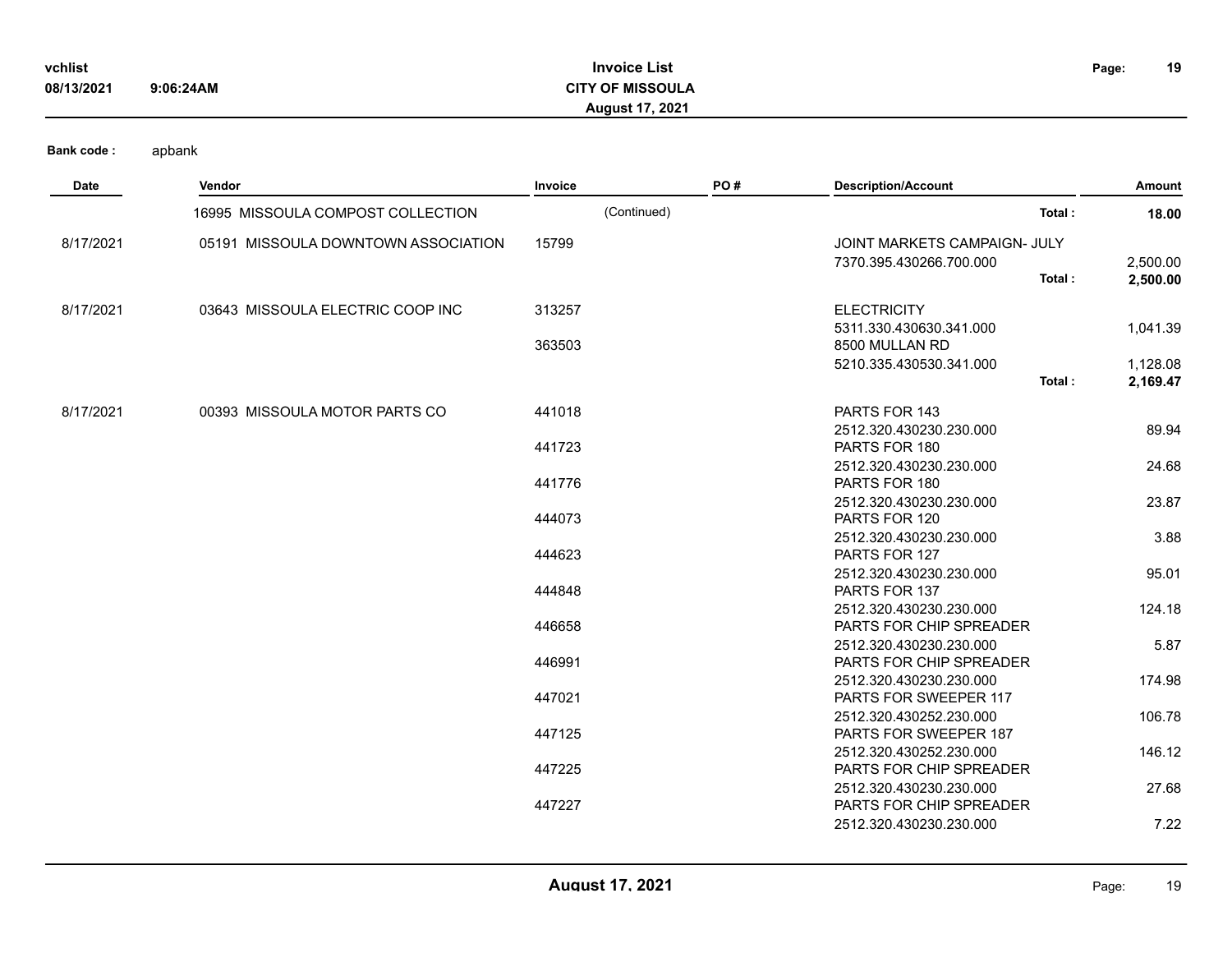| vchlist    |           | <b>Invoice List</b>     | Page: | 20 |
|------------|-----------|-------------------------|-------|----|
| 08/13/2021 | 9:06:24AM | <b>CITY OF MISSOULA</b> |       |    |
|            |           | <b>August 17, 2021</b>  |       |    |

| <b>Date</b> | <b>Vendor</b>                   | Invoice     | PO# | <b>Description/Account</b>   | Amount   |
|-------------|---------------------------------|-------------|-----|------------------------------|----------|
| 8/17/2021   | 00393 MISSOULA MOTOR PARTS CO   | (Continued) |     |                              |          |
|             |                                 | 447283      |     | PARTS TO BUILD GUTTER BROOMS |          |
|             |                                 |             |     | 2512.320.430252.230.000      | 16.56    |
|             |                                 | 447419      |     | PARTS FOR 180                |          |
|             |                                 |             |     | 2512.320.430230.230.000      | 48.00    |
|             |                                 | 447782      |     | <b>AUTO PARTS SUPPLIES</b>   |          |
|             |                                 |             |     | 1000.300.420460.230.000      | 763.88   |
|             |                                 | 447936      |     | STREETS DEF AND VM STOCK     |          |
|             |                                 |             |     | 2512.320.430230.230.000      | 88.48    |
|             |                                 |             |     | 1000.321.431330.230.000      | 299.78   |
|             |                                 | 447985      |     | <b>AUTO PARTS SUPPLIES</b>   |          |
|             |                                 |             |     | 1000.300.420410.230.000      | 14.20    |
|             |                                 | 448329      |     | PARTS FOR 180                |          |
|             |                                 |             |     | 2512.320.430230.230.000      | 8.92     |
|             |                                 | 449438      |     | <b>AUTO PARTS SUPPLIES</b>   |          |
|             |                                 |             |     | 1000.321.431330.220.000      | 127.30   |
|             |                                 | 449739      |     | <b>AUTO PARTS SUPPLIES</b>   |          |
|             |                                 |             |     | 2513.370.460501.235.000      | 41.94    |
|             |                                 | 788425      |     | <b>AUTO PARTS SUPPLIES</b>   |          |
|             |                                 |             |     | 1225.300.420460.220.000      | 11.62    |
|             |                                 | 788523      |     | <b>AUTO PARTS SUPPLIES</b>   |          |
|             |                                 |             |     | 1000.300.420460.230.000      | 22.99    |
|             |                                 | 788982      |     | <b>AUTO PARTS SUPPLIES</b>   |          |
|             |                                 |             |     | 2513.370.460501.220.000      | 88.33    |
|             |                                 |             |     | Total:                       | 2,362.21 |
| 8/17/2021   | 00402 MISSOULA TEXTILE SERVICES | 1415371     |     | <b>TEXTILE SERVICES</b>      |          |
|             |                                 |             |     | 1000.300.420420.360.000      | 7.94     |
|             |                                 | 1419737     |     | <b>TEXTILE SERVICES</b>      |          |
|             |                                 |             |     | 5210.335.430520.360.000      | 61.53    |
|             |                                 | 1424321     |     | <b>TEXTILE SERVICES</b>      |          |
|             |                                 |             |     | 5210.335.430520.360.000      | 61.53    |
|             |                                 | 1424338     |     | <b>TEXTILE SERVICES</b>      |          |
|             |                                 |             |     | 1000.300.420420.360.000      | 7.94     |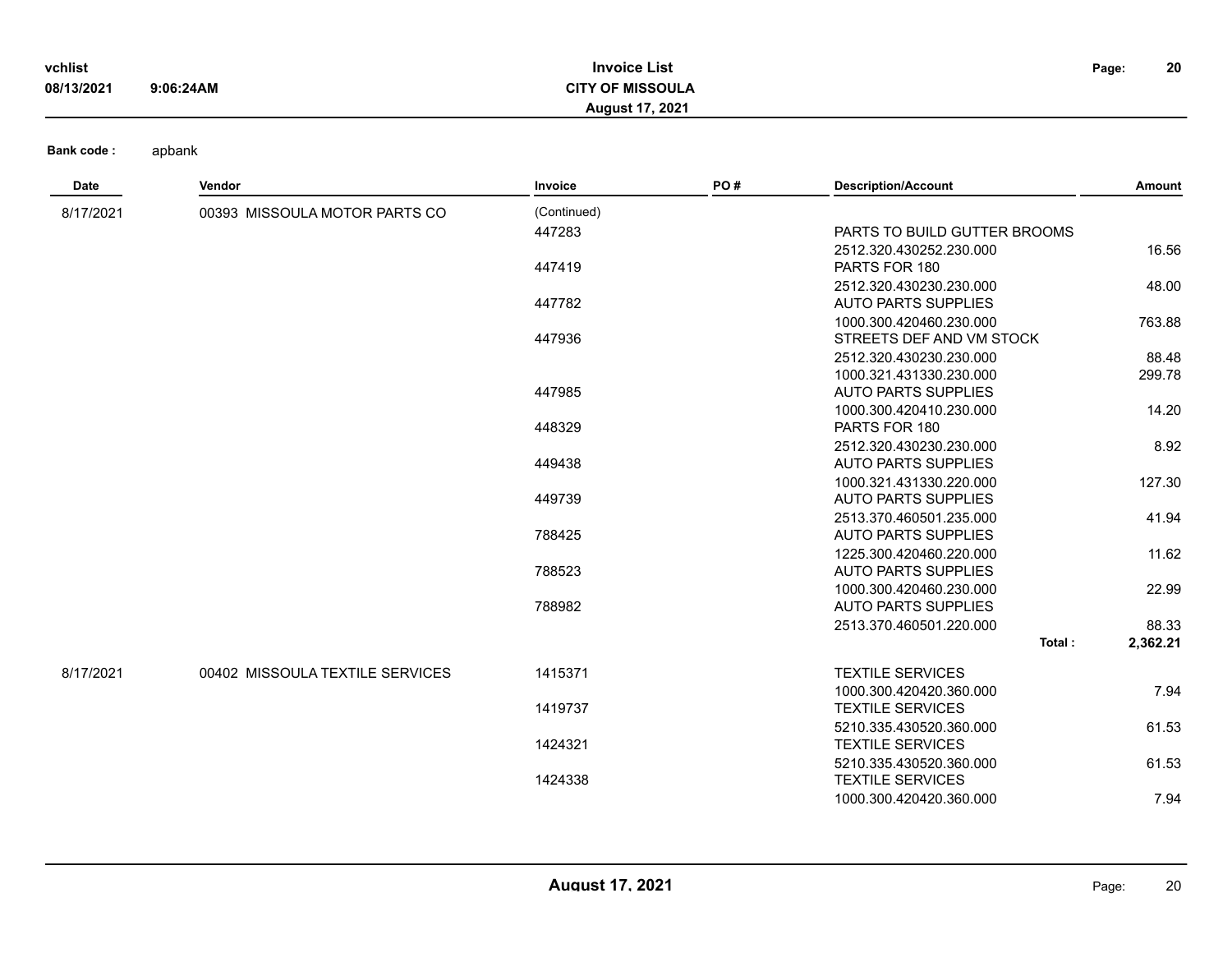| vchlist    |           | <b>Invoice List</b>     | Page: | 21 |
|------------|-----------|-------------------------|-------|----|
| 08/13/2021 | 9:06:24AM | <b>CITY OF MISSOULA</b> |       |    |
|            |           | <b>August 17, 2021</b>  |       |    |

| Date      | Vendor                          | Invoice             | PO# | <b>Description/Account</b>                | Amount    |
|-----------|---------------------------------|---------------------|-----|-------------------------------------------|-----------|
| 8/17/2021 | 00402 MISSOULA TEXTILE SERVICES | (Continued)         |     |                                           |           |
|           |                                 | 1426498             |     | <b>TEXTILE SERVICES</b>                   |           |
|           |                                 |                     |     | 5210.335.430520.360.000                   | 236.17    |
|           |                                 | 1426499             |     | <b>TEXTILE SERVICES</b>                   |           |
|           |                                 |                     |     | 5210.335.430520.360.000                   | 24.12     |
|           |                                 | 1427061             |     | <b>TEXTILE SERVICES</b>                   |           |
|           |                                 |                     |     | 1000.340.430910.310.000                   | 3.45      |
|           |                                 |                     |     | 1000.340.430930.350.000                   | 57.44     |
|           |                                 | 1427068             |     | <b>TEXTILE SERVICES</b>                   |           |
|           |                                 |                     |     | 1000.321.431330.220.000                   | 157.64    |
|           |                                 | 1427073             |     | <b>TEXTILE SERVICES</b>                   |           |
|           |                                 |                     |     | 7370.395.430266.390.044                   | 32.07     |
|           |                                 | 1427572             |     | <b>TEXTILE SERVICES</b>                   |           |
|           |                                 |                     |     | 1000.300.420420.360.000                   | 60.88     |
|           |                                 | 1428360             |     | <b>TEXTILE SERVICES UNIFORMS &amp; RU</b> |           |
|           |                                 |                     |     | 5311.330.430660.350.000                   | 147.61    |
|           |                                 | 1428361             |     | <b>TEXTILE SERVICES</b>                   |           |
|           |                                 |                     |     | 5311.330.430640.350.000                   | 117.53    |
|           |                                 | 1428362             |     | <b>TEXTILE SERVICES</b>                   |           |
|           |                                 |                     |     | 5311.330.430630.350.000                   | 71.55     |
|           |                                 | S1410277            |     | <b>TEXTILE SERVICES</b>                   |           |
|           |                                 |                     |     | 1000.321.431330.220.000                   | 1.86      |
|           |                                 | S1430008            |     | <b>TEXTILE SERVICES</b>                   |           |
|           |                                 |                     |     | 5210.335.430520.360.000                   | 39.75     |
|           |                                 |                     |     | Total:                                    | 1,089.01  |
| 8/17/2021 | 00261 MLCT                      | <b>REGISTRATION</b> |     | ANNUAL LEAGUE CONFERENCE RE               |           |
|           |                                 |                     |     | 1000.270.411120.380.000                   | 399.00    |
|           |                                 |                     |     | Total:                                    | 399.00    |
| 8/17/2021 | 00698 MODERN MACHINERY          | 2729835 PS          |     | PARTS FOR CHIP SPREADER                   |           |
|           |                                 |                     |     | 2512.320.430230.230.000                   | 26,213.60 |
|           |                                 | 2730011 PS          |     | PARTS FOR 155                             |           |
|           |                                 |                     |     | 2512.320.430230.230.000                   | 61.80     |
|           |                                 |                     |     | Total:                                    | 26,275.40 |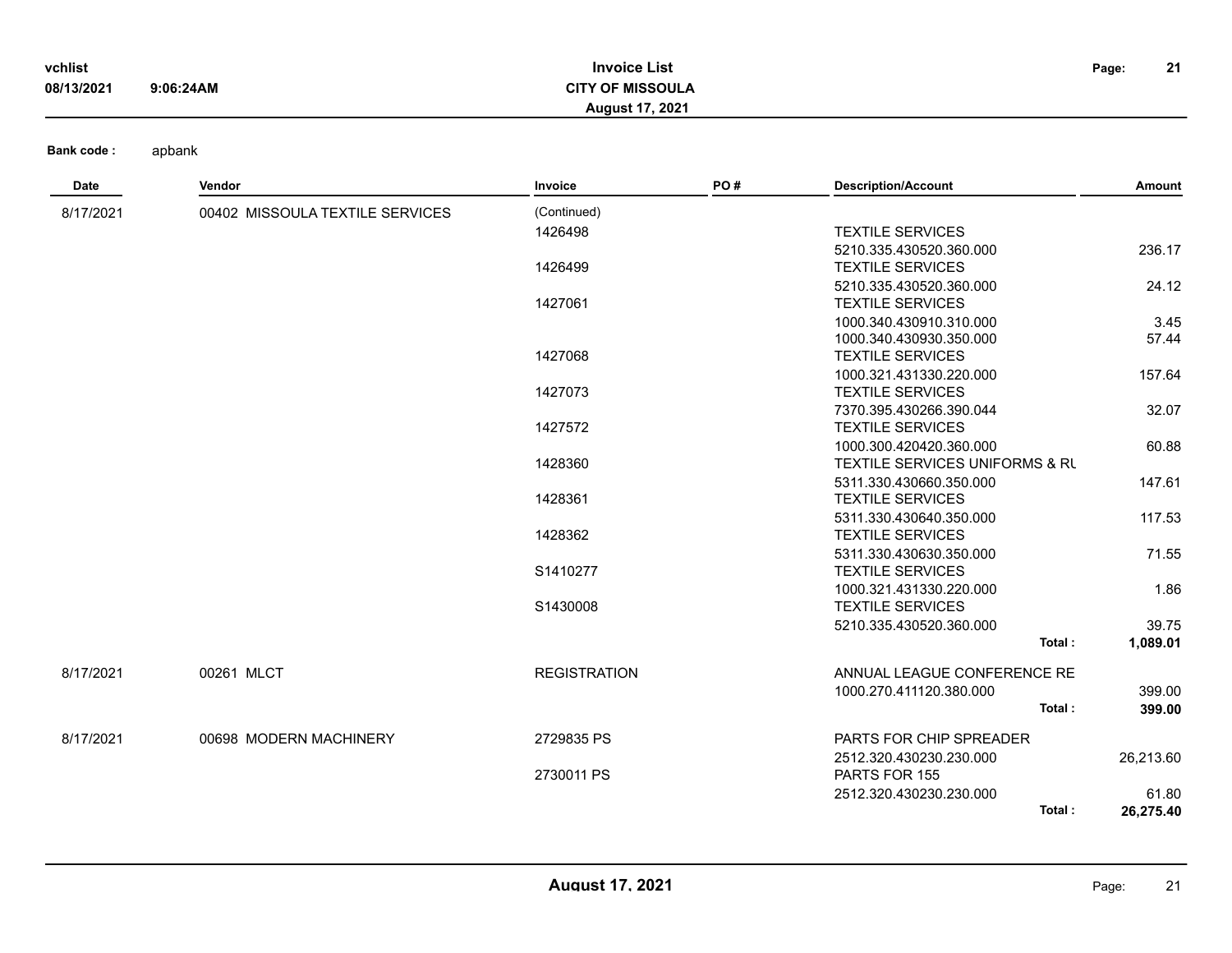| vchlist    |           | <b>Invoice List</b>     | Page: | 22 |
|------------|-----------|-------------------------|-------|----|
| 08/13/2021 | 9:06:24AM | <b>CITY OF MISSOULA</b> |       |    |
|            |           | <b>August 17, 2021</b>  |       |    |
|            |           |                         |       |    |

| <b>Date</b> | Vendor                          | <b>Invoice</b> | PO# | <b>Description/Account</b>                               | <b>Amount</b> |
|-------------|---------------------------------|----------------|-----|----------------------------------------------------------|---------------|
| 8/17/2021   | 13149 MOMS RENTALS              | 128215B-1      |     | <b>EXCAVATOR RENTAL</b>                                  |               |
|             |                                 |                |     | 2512.320.430230.500.000                                  | 1,782.50      |
|             |                                 | 131212-1       |     | <b>JLG 2006 BUCKET RENTAL</b><br>2512.320.430230.500.000 | 426.00        |
|             |                                 |                |     | Total:                                                   | 2,208.50      |
| 8/17/2021   | 00417 MONTANA RAIL LINK         | 811698         |     | <b>WATER LINE XING PERMIT</b>                            |               |
|             |                                 |                |     | 5210.335.430530.530.000                                  | 100.00        |
|             |                                 |                |     | Total:                                                   | 100.00        |
| 8/17/2021   | 18998 MONTANA SNOWBOWL          | 72821          |     | SUMMER CAMPS ZIP LINE TOURS                              |               |
|             |                                 |                |     | 2513.370.460470.390.000                                  | 1,196.25      |
|             |                                 |                |     | Total:                                                   | 1,196.25      |
| 8/17/2021   | 00422 MOUNTAIN SUPPLY COMPANY   | 9287157        |     | PLUMBING/IRRIGATING SUPPLIES                             |               |
|             |                                 |                |     | 2513.370.460501.220.000                                  | 37.95         |
|             |                                 |                |     | Total:                                                   | 37.95         |
| 8/17/2021   | 09274 MOUNTAIN WEST COOPERATIVE | 436864         |     | OPERATING PROPANE FOR CRACK                              |               |
|             |                                 |                |     | 2512.320.430230.220.000                                  | 59.21         |
|             |                                 |                |     | Total:                                                   | 59.21         |
| 8/17/2021   | 10125 MURDOCHS                  | 24973/5        |     | <b>GREENHOUSE SUPPLIES</b>                               |               |
|             |                                 |                |     | 2513.370.460484.220.000                                  | 169.98        |
|             |                                 | 25083/5        |     | POST POUNDER 17 LBS                                      |               |
|             |                                 |                |     | 5311.330.430640.240.000                                  | 30.99         |
|             |                                 | 25085/5        |     | BOOTS FOR CLOTHING ALLOWANCI                             |               |
|             |                                 | 25110/5        |     | 1000.321.431330.220.000<br>OPERATING SUPPLIES - BUCKETS  | 179.99        |
|             |                                 |                |     | 2512.320.430230.220.000                                  | 23.96         |
|             |                                 |                |     | Total:                                                   | 404.92        |
|             |                                 |                |     |                                                          |               |
| 8/17/2021   | 00438 NMCDC                     | CDBG-20-05-03  |     | DRAWDOWN #3                                              |               |
|             |                                 |                |     | 2940.400.470450.700.000<br>Total:                        | 22,065.68     |
|             |                                 |                |     |                                                          | 22,065.68     |
| 8/17/2021   | 00436 NORCO                     | 32580955       |     | <b>EAR PLUGS</b>                                         |               |
|             |                                 |                |     |                                                          |               |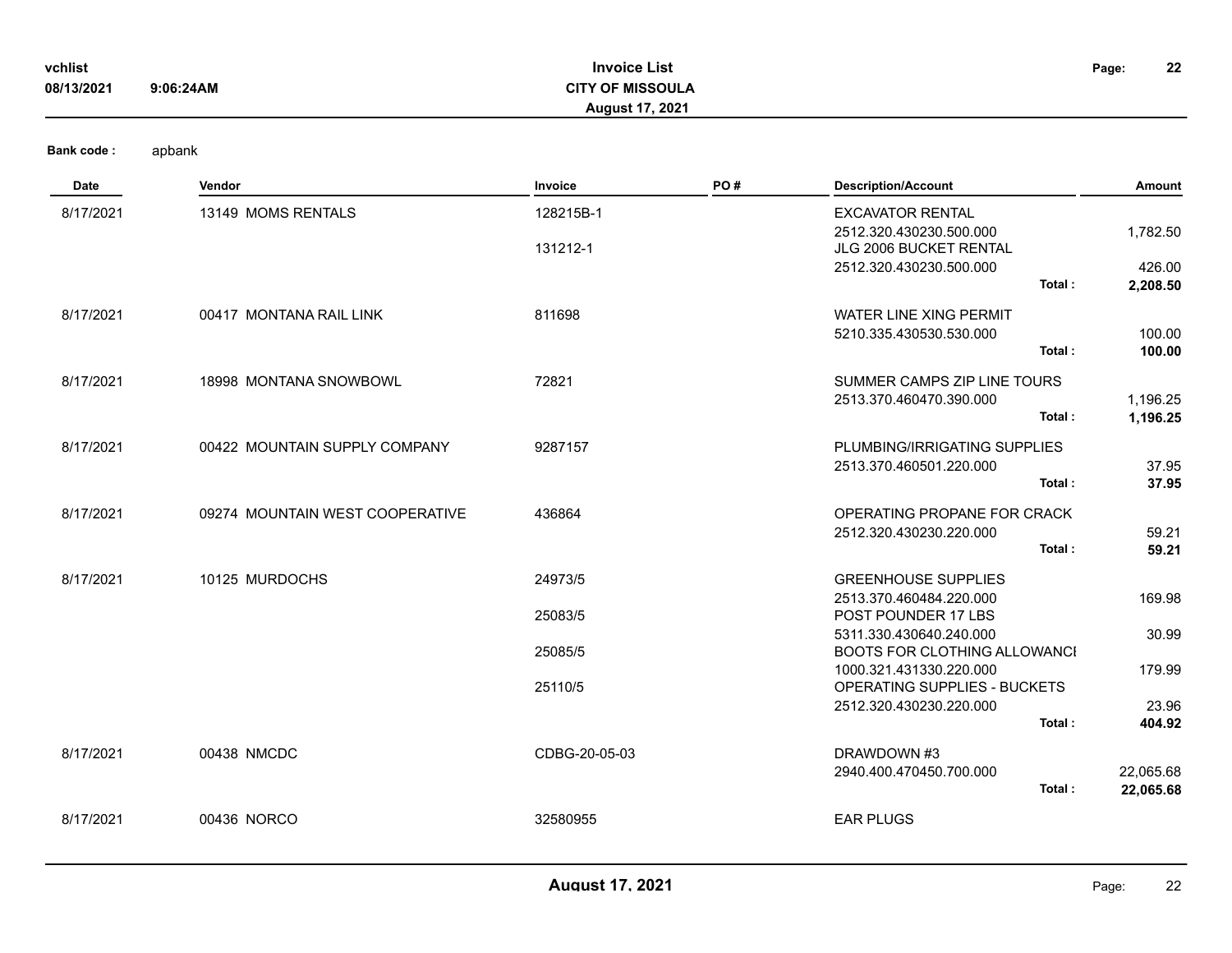| vchlist<br>08/13/2021 | 9:06:24AM | <b>Invoice List</b><br><b>CITY OF MISSOULA</b><br><b>August 17, 2021</b> | Page: | 23 |
|-----------------------|-----------|--------------------------------------------------------------------------|-------|----|
| <b>Bank code:</b>     | apbank    |                                                                          |       |    |

| Date      | Vendor                               | Invoice     | PO# | <b>Description/Account</b>        | Amount   |
|-----------|--------------------------------------|-------------|-----|-----------------------------------|----------|
| 8/17/2021 | 00436 NORCO                          | (Continued) |     |                                   |          |
|           |                                      |             |     | 1000.300.420460.220.000           | 81.86    |
|           |                                      | 32696876    |     | CYLINDER RENT JULY 2021           |          |
|           |                                      |             |     | 5711.370.460490.230.000           | 11.47    |
|           |                                      | 32696940    |     | MEDICAL O2 AND CYLINDER RENT J    |          |
|           |                                      |             |     | 1000.300.420455.220.000           | 172.05   |
|           |                                      |             |     | 1000.300.420460.360.000           | 11.47    |
|           |                                      |             |     | Total:                            | 276.85   |
| 8/17/2021 | 00437 NORMONT EQUIPMENT CO           | 25290       |     | <b>CREDIT- FREIGHT OVERCHARGE</b> |          |
|           |                                      |             |     | 2513.370.460501.235.000           | $-31.02$ |
|           |                                      | 25686       |     | <b>SWEEPER STOCK</b>              |          |
|           |                                      |             |     | 2512.320.430252.230.000           | 1,654.00 |
|           |                                      |             |     | Total:                            | 1,622.98 |
| 8/17/2021 | 18811 NORTH RIDGE FIRE EQUIPMENT     | 12351       |     | DEICER TANK PLUMBING PARTS        |          |
|           |                                      |             |     | 2512.320.430230.220.000           | 91.60    |
|           |                                      | 1379        |     | PPE- COVID SUITS                  |          |
|           |                                      |             |     | 1000.300.420460.220.000           | 1,477.00 |
|           |                                      |             |     | Total:                            | 1,568.60 |
| 8/17/2021 | 00477 NORTHWEST INDUSTRIAL SUPPLY CO | 2545001     |     | <b>HYDRANT PAINT</b>              |          |
|           |                                      |             |     | 5210.335.430550.230.000           | 258.12   |
|           |                                      |             |     | Total:                            | 258.12   |
| 8/17/2021 | 02451 NORTHWEST PARTS & EQUIPMENT    | M158754     |     | PARTS FOR 180                     |          |
|           |                                      |             |     | 2512.320.430230.230.000           | 109.46   |
|           |                                      | M158900     |     | HYDRAULIC HOSES UNITS #362 & #3   |          |
|           |                                      |             |     | 5311.330.430660.235.000           | 226.88   |
|           |                                      |             |     | Total:                            | 336.34   |
| 8/17/2021 | 00725 NORTHWESTERN ENERGY            | 04088621    |     | 2000 CEMETERY RD                  |          |
|           |                                      |             |     | 1000.340.430930.341.000           | 1,876.15 |
|           |                                      |             |     | 1000.340.430920.341.000           | 432.63   |
|           |                                      | 04097747    |     | <b>UTILITIES</b>                  |          |
|           |                                      |             |     | 2513.370.460501.341.000           | 3,160.76 |
|           |                                      |             |     |                                   |          |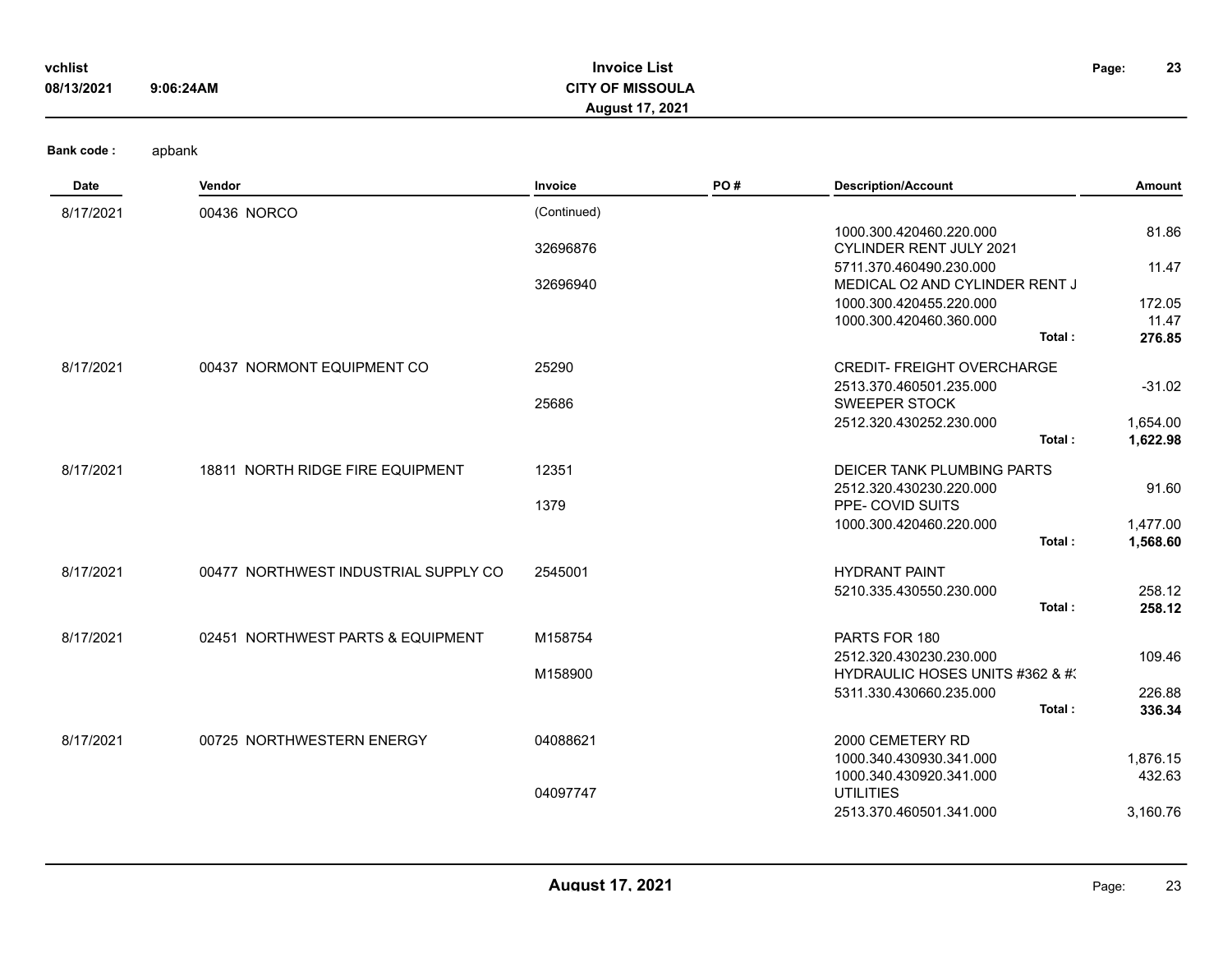| vchlist    |           | <b>Invoice List</b>     | Page: | 24 |
|------------|-----------|-------------------------|-------|----|
| 08/13/2021 | 9:06:24AM | <b>CITY OF MISSOULA</b> |       |    |
|            |           | <b>August 17, 2021</b>  |       |    |

| Date      | Vendor                    | Invoice     | PO# | <b>Description/Account</b>               | Amount    |
|-----------|---------------------------|-------------|-----|------------------------------------------|-----------|
| 8/17/2021 | 00725 NORTHWESTERN ENERGY | (Continued) |     |                                          |           |
|           |                           | 04212791    |     | <b>UTILITIES</b>                         |           |
|           |                           |             |     | 1000.300.420420.341.000                  | 6,061.50  |
|           |                           | 04212866    |     | <b>COLLECTIONS</b>                       |           |
|           |                           |             |     | 5311.330.430630.341.000                  | 4,257.33  |
|           |                           |             |     | 5311.330.430640.341.000                  | 39,811.56 |
|           |                           | 0722869-5   |     | SKYVIEW PK CRNR HILLVIEW/SKYVI           |           |
|           |                           |             |     | 2513.370.460501.341.000                  | 6.00      |
|           |                           | 0722988-3   |     | <b>WAPIKIYA PARK TEMP IRR CLOCK</b>      |           |
|           |                           |             |     | 2513.370.460501.341.000                  | 6.00      |
|           |                           | 0723020-4   |     | 2419 GARLAND DR TMR                      |           |
|           |                           |             |     | 2513.370.460501.341.000                  | 6.49      |
|           |                           | 0865167-1   |     | <b>CRNR RAYMOND &amp; LINDA VISTA</b>    |           |
|           |                           |             |     | 2513.370.460501.341.000                  | 6.88      |
|           |                           | 1147292-5   |     | W OF WEEPING WILLOW DR SPRINK            |           |
|           |                           |             |     | 2513.370.460501.341.000                  | 6.76      |
|           |                           | 1388904-3   |     | SUSSEX BEND LANDSCAPE                    |           |
|           |                           |             |     | 2513.370.460501.341.000                  | 6.76      |
|           |                           | 1493965-6   |     | 3001 BANCROFT                            |           |
|           |                           |             |     | 5711.370.460491.341.000                  | 1,070.29  |
|           |                           | 1493973-0   |     | 3001 BANCROFT PMP                        |           |
|           |                           |             |     | 5711.370.460491.341.000                  | 16,085.12 |
|           |                           | 1910066-8   |     | 2201 W RAILROAD ST PDST 2                |           |
|           |                           |             |     | 5311.330.430630.341.000                  | 11.41     |
|           |                           | 1956123-2   |     | <b>4917 LOWER MILLER CK LIFT STATION</b> |           |
|           |                           |             |     | 5311.330.430630.341.000                  | 315.11    |
|           |                           | 2001923-8   |     | BECKWITH AVE AND HILL ST                 |           |
|           |                           |             |     | 2513.370.460501.341.000                  | 6.49      |
|           |                           | 2027530-1   |     | ANDERSON PARK IRRIGATION PRO.            |           |
|           |                           |             |     | 2513.370.460501.341.000                  | 33.44     |
|           |                           | 2049178-3   |     | LESTER SOUTH PROJECT                     |           |
|           |                           |             |     | 2513.370.460501.341.000                  | 29.05     |
|           |                           | 2049180-9   |     | 39TH AND PAXSON                          |           |
|           |                           |             |     | 2513.370.460501.341.000                  | 31.09     |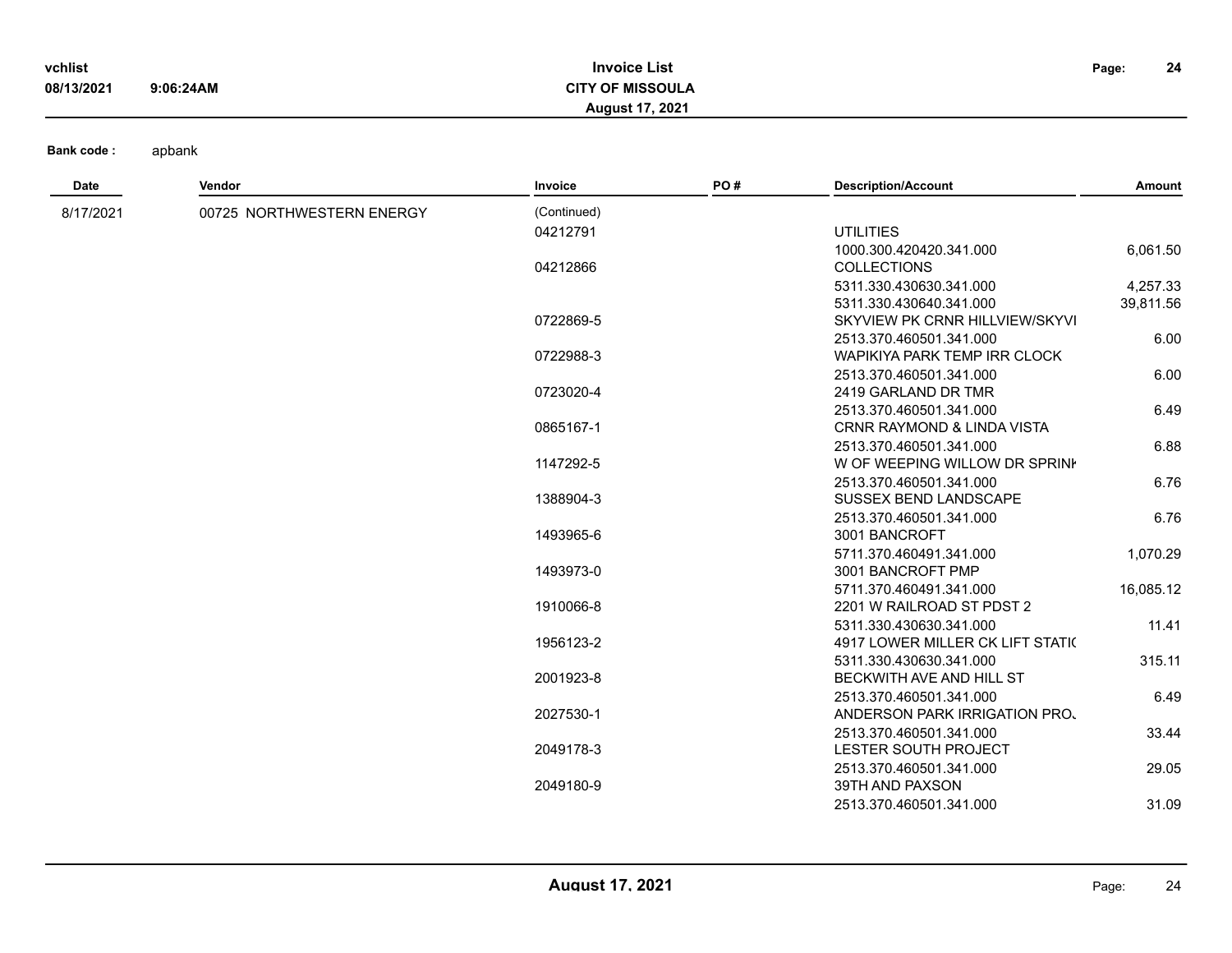| vchlist    |           | <b>Invoice List</b>     | Page: | 25 |
|------------|-----------|-------------------------|-------|----|
| 08/13/2021 | 9:06:24AM | <b>CITY OF MISSOULA</b> |       |    |
|            |           | <b>August 17, 2021</b>  |       |    |

| Date      | Vendor                    | Invoice     | PO# | <b>Description/Account</b> | Amount    |
|-----------|---------------------------|-------------|-----|----------------------------|-----------|
| 8/17/2021 | 00725 NORTHWESTERN ENERGY | (Continued) |     |                            |           |
|           |                           | 2092564-0   |     | 55TH AND HILLVIEW WAY      |           |
|           |                           |             |     | 2513.370.460501.341.000    | 30.58     |
|           |                           | 2092567-3   |     | <b>HOLLIS PARK PROJECT</b> |           |
|           |                           |             |     | 2513.370.460501.341.000    | 59.43     |
|           |                           | 3237987-7   |     | 7740 LOWER MILLER CK RD LS |           |
|           |                           |             |     | 5311.330.430630.341.000    | 160.48    |
|           |                           | 3421085-6   |     | 109 N CATLIN ST            |           |
|           |                           |             |     | 1000.246.430220.341.000    | 1,787.80  |
|           |                           | 3687896-5   |     | UNIVERSITY MTN             |           |
|           |                           |             |     | 5311.330.430630.341.000    | 30.44     |
|           |                           | 3747504-3   |     | 1101 SOUTH AVE W PDST      |           |
|           |                           |             |     | 2513.370.460501.341.000    | 120.46    |
|           |                           | 3835535-0   |     | 4155 MULLAN RD IRRG        |           |
|           |                           |             |     | 5311.330.430640.341.000    | 13.67     |
|           |                           | 3894676-0   |     | S END OF 40TH ST RECLAIMER |           |
|           |                           |             |     | 2513.370.460501.341.000    | 452.18    |
|           |                           |             |     | Total:                     | 75,875.86 |
| 8/17/2021 | 00487 OFFICE CITY         | 992125-0    |     | OFFICE SUPPLIES/FURNITURE  |           |
|           |                           |             |     | 1000.255.470210.210.000    | 978.00    |
|           |                           | 992283-1    |     | OFFICE SUPPLIES            |           |
|           |                           |             |     | 7393.385.470210.210.000    | 27.99     |
|           |                           | 992455-0    |     | OFFICE SUPPLIES            |           |
|           |                           |             |     | 5210.335.430510.210.000    | 10.96     |
|           |                           | 992455-1    |     | OFFICE SUPPLIES            |           |
|           |                           |             |     | 5210.335.430510.210.000    | 53.99     |
|           |                           | 992620-0    |     | <b>OFFICE SUPPLIES</b>     |           |
|           |                           |             |     | 1000.340.430910.210.000    | 26.95     |
|           |                           | 992692-0    |     | OFFICE SUPPLIES            |           |
|           |                           |             |     | 5210.335.430510.210.000    | 17.99     |
|           |                           | 992692-1    |     | OFFICE SUPPLIES            |           |
|           |                           |             |     | 5210.335.430510.210.000    | 35.98     |
|           |                           | 992758-0    |     | OFFICE SUPPLIES            |           |
|           |                           |             |     | 5210.335.430510.210.000    | 43.76     |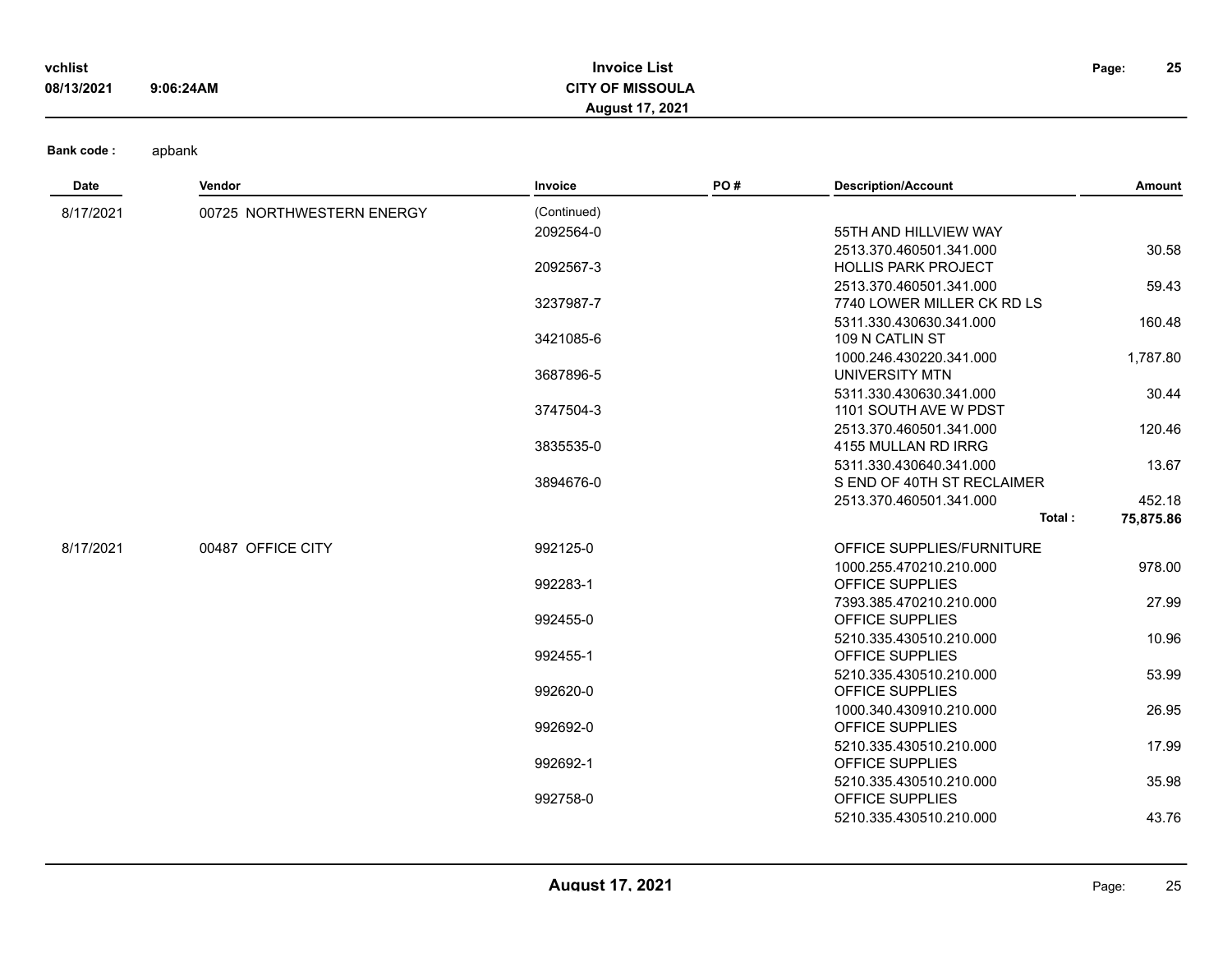| vchlist    |           | <b>Invoice List</b>    | Page: | 26 |
|------------|-----------|------------------------|-------|----|
| 08/13/2021 | 9:06:24AM | CITY OF MISSOULA       |       |    |
|            |           | <b>August 17, 2021</b> |       |    |

| <b>Date</b> | Vendor                              | Invoice         | PO# | <b>Description/Account</b>                                 | Amount    |
|-------------|-------------------------------------|-----------------|-----|------------------------------------------------------------|-----------|
|             | 00487 OFFICE CITY                   | (Continued)     |     | Total:                                                     | 1,195.62  |
| 8/17/2021   | 00488 OFFICE SOLUTIONS AND SERVICES | <b>INV96058</b> |     | CONTRACT OVERAGE APRIL- JUNE                               |           |
|             |                                     |                 |     | 7393.385.470210.320.000                                    | 181.55    |
|             |                                     | <b>INV96922</b> |     | <b>OFFICE SUPPLIES</b>                                     |           |
|             |                                     | <b>INV97030</b> |     | 5210.335.430510.210.000<br><b>JULY 2021 COPIER CHARGES</b> | 29.89     |
|             |                                     |                 |     | 5311.330.430610.360.000                                    | 122.57    |
|             |                                     |                 |     | Total:                                                     | 334.01    |
| 8/17/2021   | 00495 OPPORTUNITY RESOURCES INC     | 67318           |     | CATLIN POLICE FACILITY CLEANING                            |           |
|             |                                     |                 |     | 1000.246.431350.360.000                                    | 1,636.92  |
|             |                                     | 67328           |     | MRA JANITORIAL SERVICES JUNE 20                            |           |
|             |                                     |                 |     | 7393.385.470210.360.000                                    | 464.20    |
|             |                                     |                 |     | Total:                                                     | 2,101.12  |
| 8/17/2021   | 00496 ORANGE STREET FOOD FARM       | 01-1802784      |     | <b>CAMP FOOD/SUPPLIES</b>                                  |           |
|             |                                     |                 |     | 2513.370.460470.220.000                                    | 11.97     |
|             |                                     |                 |     | Total:                                                     | 11.97     |
| 8/17/2021   | 00726 PARTNERSHIP HEALTH CENTER     | FUSE-FY21-0804  |     | DRAWDOWN #7                                                |           |
|             |                                     |                 |     | 2988.390.411040.350.000                                    | 19,859.00 |
|             |                                     |                 |     | Total:                                                     | 19,859.00 |
| 8/17/2021   | 10966 PAULSON ELECTRIC              | 09770           |     | PORTS FOR WATCHGUARD DOCKS                                 |           |
|             |                                     |                 |     | 1000.290.420150.350.000                                    | 1,375.95  |
|             |                                     |                 |     | Total:                                                     | 1,375.95  |
| 8/17/2021   | 20244 PEPSI OF MISSOULA             | 40009316        |     | HOME PLATE CONCESSIONS                                     |           |
|             |                                     |                 |     | 1219.370.460477.220.000                                    | 30.00     |
|             |                                     | 40009317        |     | SPLASH MT CONCESSIONS                                      |           |
|             |                                     |                 |     | 5711.370.460477.220.000                                    | 624.32    |
|             |                                     | 40009318        |     | <b>CREDIT</b>                                              |           |
|             |                                     | 40010088        |     | 5711.370.460477.220.000<br>SPLASH MT CONCESSIONS           | $-20.00$  |
|             |                                     |                 |     | 5711.370.460477.220.000                                    | 460.38    |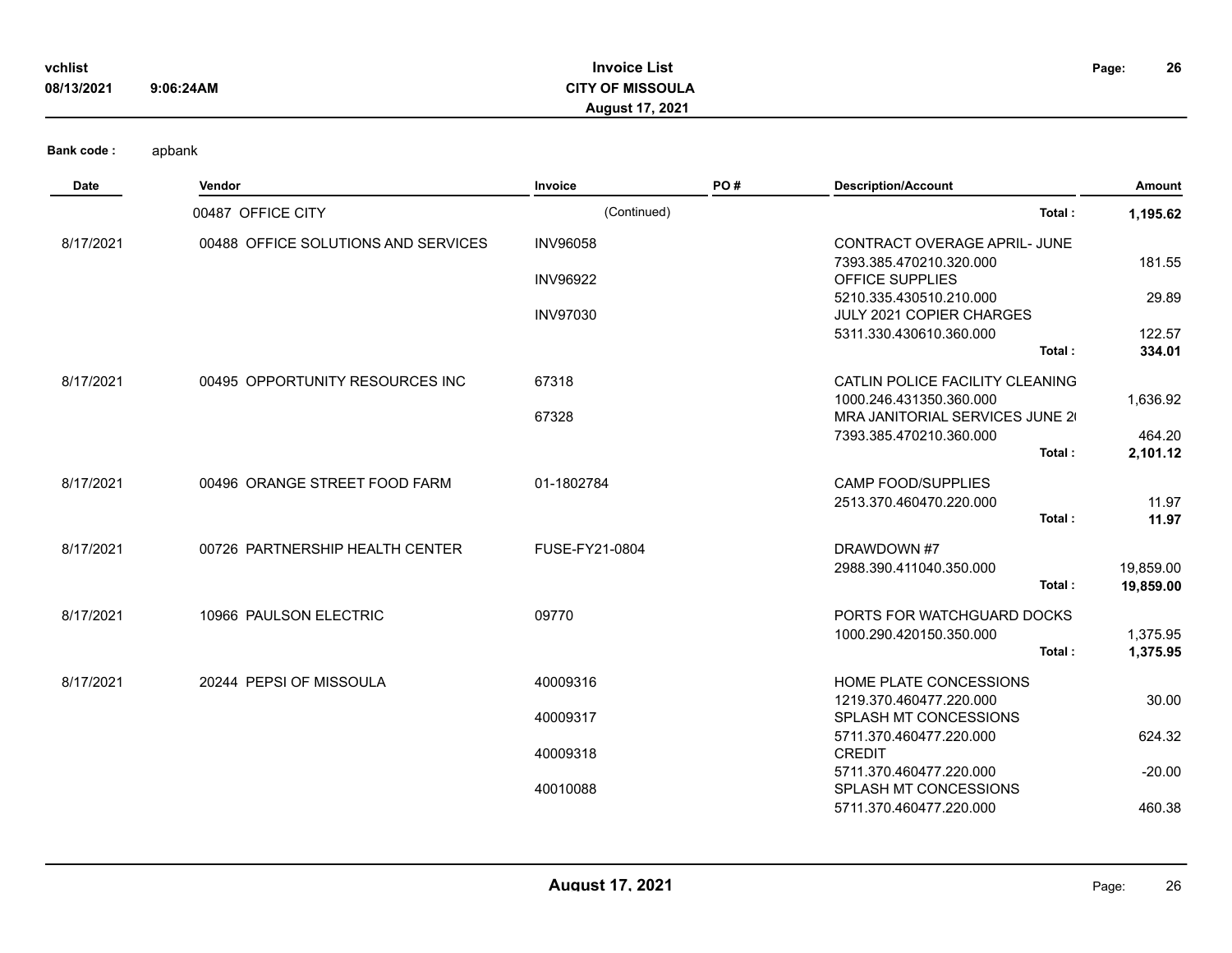| vchlist<br>08/13/2021 | 9:06:24AM                           | <b>Invoice List</b><br><b>CITY OF MISSOULA</b><br><b>August 17, 2021</b> |     |                                                                                                                           | 27<br>Page:                    |
|-----------------------|-------------------------------------|--------------------------------------------------------------------------|-----|---------------------------------------------------------------------------------------------------------------------------|--------------------------------|
| <b>Bank code:</b>     | apbank                              |                                                                          |     |                                                                                                                           |                                |
| Date                  | <b>Vendor</b>                       | Invoice                                                                  | PO# | <b>Description/Account</b>                                                                                                | Amount                         |
| 8/17/2021             | 20244 PEPSI OF MISSOULA             | (Continued)<br>40010089                                                  |     | <b>FMRP CONCESSIONS</b><br>1219.370.460477.220.000<br>Total:                                                              | 650.27<br>1,744.97             |
| 8/17/2021             | 09793 PETROFF, ERIC                 | <b>REIMBURSEMENT</b>                                                     |     | HOSE REPAIR PARTS/DEGREASER<br>1000.300.420460.230.000<br>Total:                                                          | 39.60<br>39.60                 |
| 8/17/2021             | 00515 PIONEER MANUFACTURING COMPANY | <b>INV795816</b><br><b>INV797941</b>                                     |     | FIELD PAINT-ACCT #CI7027<br>2513.370.460503.220.000<br>BASKETBALL NETS- ACCT #CI7027<br>1221.370.460503.220.000<br>Total: | 6,374.05<br>250.50<br>6,624.55 |
| 8/17/2021             | 20302 PIPILO NATIVE PLANTS          | 3051                                                                     |     | <b>CONTAINERIZED PLANTS</b><br>1000.250.410121.700.000<br>Total:                                                          | 428.00<br>428.00               |
| 8/17/2021             | 13147 PLAY SPACE DESIGNS INC        | 12819                                                                    |     | <b>H2O TABLE PLASTIC BALL/HARDWA</b><br>4081.370.460433.930.203<br>Total:                                                 | 490.00<br>490.00               |
| 8/17/2021             | 15284 POTTON, REBECCA               | <b>TVLADV091021</b>                                                      |     | PERDIEM, IACP CONFERENCE 0910.<br>1000.290.420130.370.000<br>Total:                                                       | 390.50<br>390.50               |
| 8/17/2021             | 00528 PURITAN                       | 28649                                                                    |     | <b>CUSTODIAL CLEANING</b><br>7370.395.430266.390.044<br>Total:                                                            | 229.00<br>229.00               |
| 8/17/2021             | 09264 QUICK, JOSHUA T               | 0032                                                                     |     | <b>LIBRARY MURAL CONSULTATION</b><br>1000.255.450500.350.000<br>Total:                                                    | 1,000.00<br>1,000.00           |
| 8/17/2021             | 00537 REDS TOWING INC               | 123216                                                                   |     | TOWING ON BEN HOGAN<br>2512.320.430230.310.000                                                                            | 75.00                          |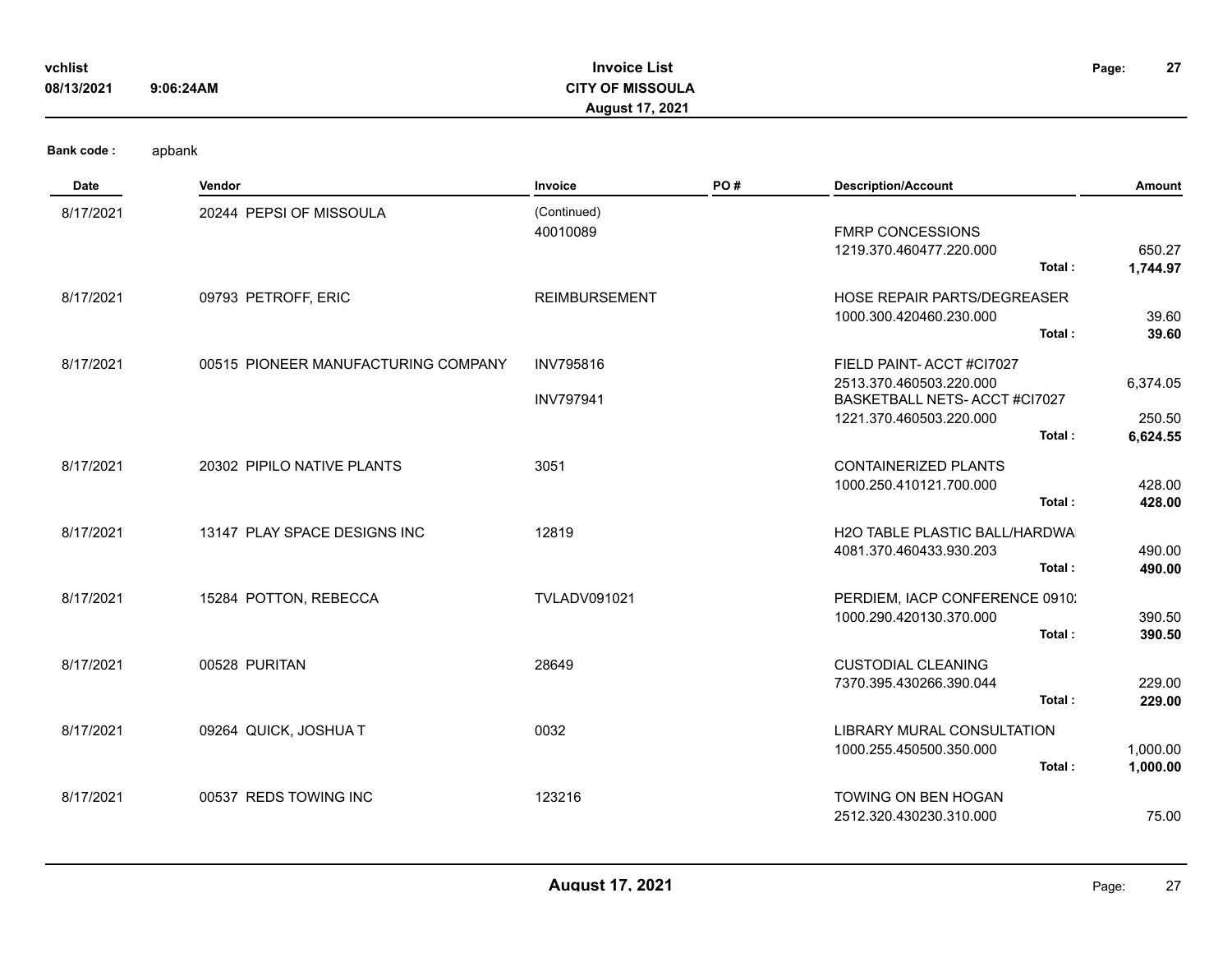| vchlist    |           | Invoice List              | Page: | 28 |
|------------|-----------|---------------------------|-------|----|
| 08/13/2021 | 9:06:24AM | <b>CITY OF MISSOULA</b>   |       |    |
|            |           | .2021<br><b>August 17</b> |       |    |

| Date      | Vendor                             | Invoice              | PO# | <b>Description/Account</b>          | Amount   |
|-----------|------------------------------------|----------------------|-----|-------------------------------------|----------|
|           | 00537 REDS TOWING INC              | (Continued)          |     | Total:                              | 75.00    |
| 8/17/2021 | 04811 REPUBLIC SERVICES #889       | 308890039802         |     | 2 SIDE LOAD 1.5 YARD RECYCLING I    |          |
|           |                                    |                      |     | 5311.330.430660.345.000             | 60.67    |
|           |                                    | 308890041620         |     | <b>TRASH AND RECYCLING SERVICES</b> |          |
|           |                                    |                      |     | 5210.335.430510.345.000             | 288.95   |
|           |                                    | 308890071423         |     | MSLA PARKING COMMISSION-AUG :       |          |
|           |                                    |                      |     | 7370.395.430266.345.000             | 454.90   |
|           |                                    |                      |     | 7370.395.430266.345.717             | 533.29   |
|           |                                    | 308890151605         |     | TRASH/RECYLCING SERVICE SPLAS       |          |
|           |                                    |                      |     | 5711.370.460491.345.000             | 1,320.81 |
|           |                                    | 308890153908         |     | CURRENTS TRASH SERVICE AUG 2        |          |
|           |                                    |                      |     | 5711.370.460490.345.000             | 156.99   |
|           |                                    |                      |     | Total:                              | 2,815.61 |
| 8/17/2021 | 00135 REPUBLIC SERVICES OF MT - LF | 450020000006         |     | <b>DUMP FEES</b>                    |          |
|           |                                    |                      |     | 2512.320.430230.360.000             | 29.25    |
|           |                                    |                      |     | Total:                              | 29.25    |
| 8/17/2021 | 00538 REXS UPHOLSTERY INC          | 10738                |     | SEAT REPAIR ON 102                  |          |
|           |                                    |                      |     | 2512.320.430230.360.000             | 150.00   |
|           |                                    |                      |     | Total:                              | 150.00   |
| 8/17/2021 | 05088 RICE, VICTOR                 | <b>REIMBURSEMENT</b> |     | <b>TOOL REIMBURSEMENT</b>           |          |
|           |                                    |                      |     | 1000.321.431330.220.000             | 400.93   |
|           |                                    |                      |     | Total:                              | 400.93   |
| 8/17/2021 | 21501 ROCKY MTN INDUSTRIAL CONTROL | 35                   |     | 2662 STRATFORD LS PARTS             |          |
|           |                                    |                      |     | 5311.330.430630.230.000             | 265.50   |
|           |                                    |                      |     | 5311.330.430630.360.000             | 340.00   |
|           |                                    | 36                   |     | UM LIFT STATION GENERATOR           |          |
|           |                                    |                      |     | 5311.330.430630.360.000             | 127.50   |
|           |                                    | 37                   |     | UM GENERATOR VOLTAGE ISSUE          |          |
|           |                                    |                      |     | 5311.330.430630.360.000             | 212.50   |
|           |                                    |                      |     | Total:                              | 945.50   |
| 8/17/2021 | 12176 RODDA PAINT                  | 69084778             |     | AIRLESS HOSE 50X1/4, FILTER AND     |          |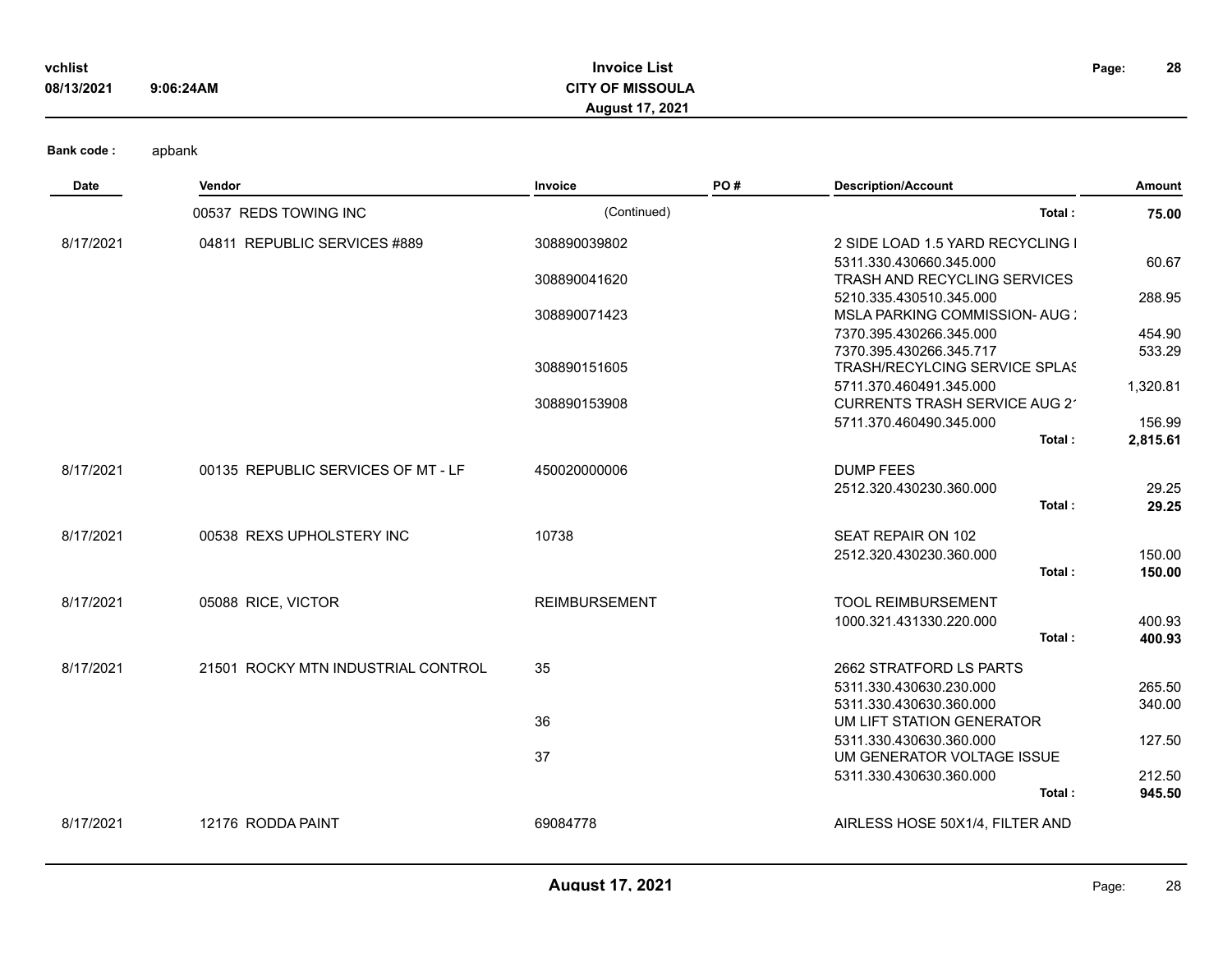| vchlist    |           | <b>Invoice List</b>     | Page: | 29 |
|------------|-----------|-------------------------|-------|----|
| 08/13/2021 | 9:06:24AM | <b>CITY OF MISSOULA</b> |       |    |
|            |           | <b>August 17, 2021</b>  |       |    |

| Date      | Vendor                              | Invoice             | PO# | <b>Description/Account</b>                          | <b>Amount</b>        |
|-----------|-------------------------------------|---------------------|-----|-----------------------------------------------------|----------------------|
| 8/17/2021 | 12176 RODDA PAINT                   | (Continued)         |     | 2512.280.430265.220.000                             | 91.86                |
|           |                                     |                     |     | Total:                                              | 91.86                |
| 8/17/2021 | 15896 SCHERRER, EMILY               | 862021              |     | HISTORIC PRESERVATION CONSULT                       |                      |
|           |                                     |                     |     | 2250.250.460460.110.000                             | 600.00               |
|           |                                     |                     |     | Total:                                              | 600.00               |
| 8/17/2021 | 20158 SCIDESIGNS COMMUNICATION      | 35                  |     | NIH-SEPA JULY 2021                                  |                      |
|           |                                     |                     |     | 1000.255.450500.350.000<br>Total:                   | 3,497.43<br>3,497.43 |
|           |                                     |                     |     |                                                     |                      |
| 8/17/2021 | 00567 SIGN PRO                      | 92142               |     | <b>TRAILHEAD SIGNAGE</b><br>2513.370.460484.220.000 | 157.80               |
|           |                                     |                     |     | Total:                                              | 157.80               |
| 8/17/2021 | 03666 SIGTRONICS CORP               | 136455              |     | 8577- HEADSETS                                      |                      |
|           |                                     |                     |     | 4020.390.420302.940.000                             | 2,114.26             |
|           |                                     |                     |     | Total:                                              | 2,114.26             |
| 8/17/2021 | 13108 SOLE STONE REIMBURSE SERVICES | 12053               |     | <b>MEDICAL SUPPLIES</b>                             |                      |
|           |                                     |                     |     | 1000.300.420455.220.000                             | 503.78               |
|           |                                     |                     |     | Total:                                              | 503.78               |
| 8/17/2021 | 08956 SPLASH CAR WASH               | 1536                |     | <b>CAR WASH</b>                                     |                      |
|           |                                     |                     |     | 1000.300.420460.360.000                             | 15.00                |
|           |                                     | 1537                |     | <b>CAR WASHES</b><br>5210.335.430520.360.000        | 40.00                |
|           |                                     |                     |     | Total:                                              | 55.00                |
| 8/17/2021 | 20534 STEPPER, RICHARD              | <b>TVLADV091021</b> |     | PERDIEM, IACP CONFERENCE 0910.                      |                      |
|           |                                     |                     |     | 1000.290.420130.370.000                             | 390.50               |
|           |                                     |                     |     | Total:                                              | 390.50               |
| 8/17/2021 | 20713 SWANEY, WILLIAM               | 080321              |     | CONSULTANT SERVICES SEPA JULY                       |                      |
|           |                                     |                     |     | 1000.255.450500.350.000                             | 375.00               |
|           |                                     |                     |     | Total:                                              | 375.00               |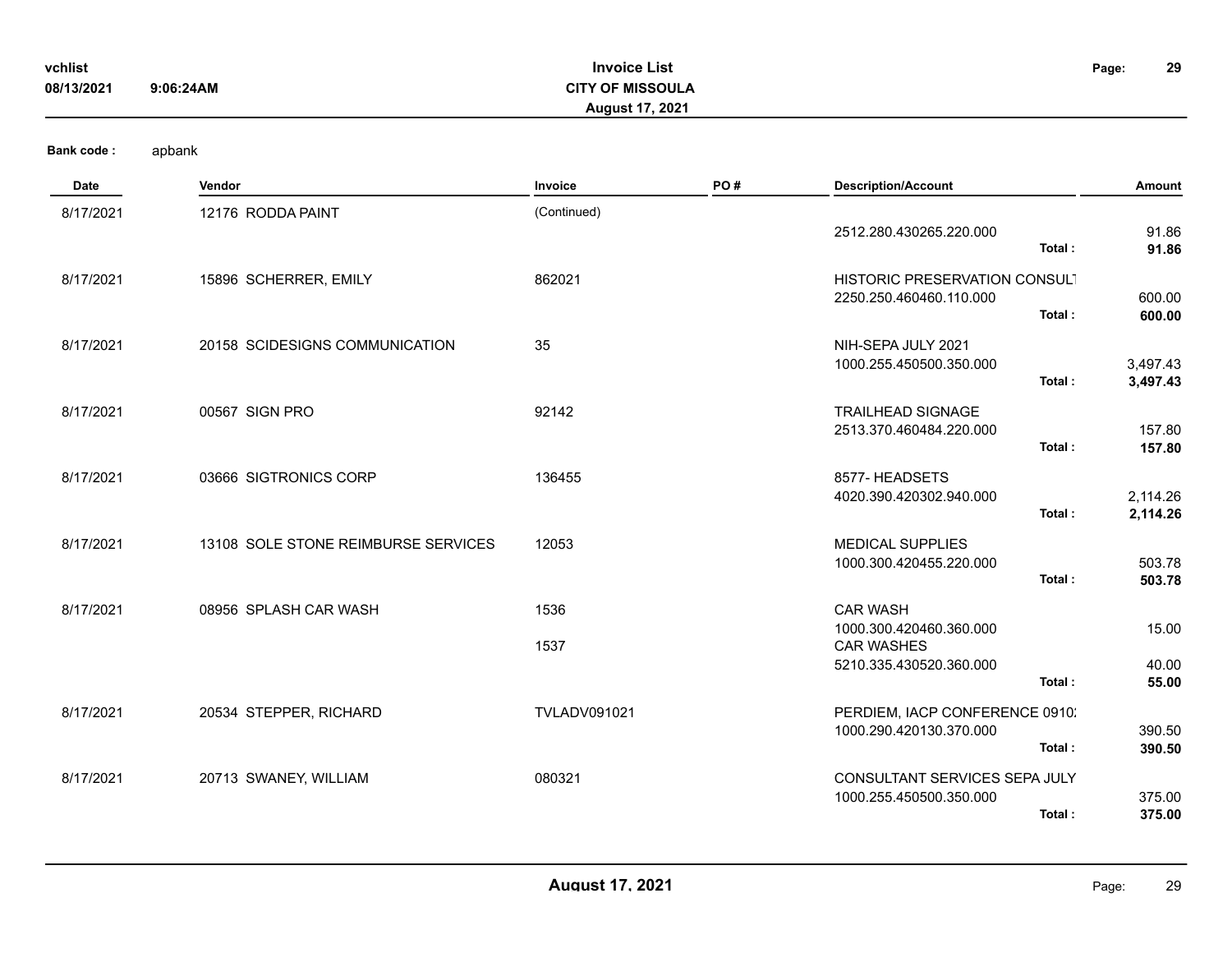| vchlist<br>08/13/2021 | 9:06:24AM | <b>Invoice List</b><br><b>CITY OF MISSOULA</b><br><b>August 17, 2021</b> | Page: | 30 |
|-----------------------|-----------|--------------------------------------------------------------------------|-------|----|
| <b>Bank code:</b>     | apbank    |                                                                          |       |    |

| <b>Date</b> | Vendor                              | Invoice    | PO# | <b>Description/Account</b>                                     | Amount                |
|-------------|-------------------------------------|------------|-----|----------------------------------------------------------------|-----------------------|
| 8/17/2021   | 05526 SYSCO                         | 343366804  |     | <b>SPLASH CONCESSIONS</b><br>5711.370.460477.220.000<br>Total: | 1,578.81<br>1,578.81  |
| 8/17/2021   | 09672 T2 SYSTEMS INC                | F013960    |     | EXTENDED WARRANTY SEPT 21-SE<br>7370.395.430266.510.000        | 39,285.00             |
|             |                                     | R015069    |     | <b>ROVR RETURNS JULY 2021</b><br>7370.395.430266.350.303       | 95.00                 |
|             |                                     |            |     | Total:                                                         | 39,380.00             |
| 8/17/2021   | 00583 TEMP RIGHT SERVICES INC       | 91010122   |     | REPAIR SHUT OFF VALVE AFTER ME<br>5210.335.430530.360.000      | 914.44                |
|             |                                     |            |     | Total:                                                         | 914.44                |
| 8/17/2021   | 00587 THATCHER COMPANY OF MONTANA   | 302776     |     | CREDIT- TWO EMPTY DRUMS RETUI                                  |                       |
|             |                                     | 352913     |     | 5711.370.460491.230.000<br><b>CALCIUM HYPO TABS</b>            | $-80.00$              |
|             |                                     | 352918     |     | 5711.370.460491.230.000<br><b>HYDROCHLORIC ACID</b>            | 5,548.76              |
|             |                                     | 352920     |     | 5711.370.460491.230.000<br>CALCIUM TABS & HYDROCHLORIC A       | 363.29                |
|             |                                     |            |     | 5711.370.460490.230.000<br>5711.370.460491.230.000             | 1,661.38<br>4,984.14  |
|             |                                     | 352957     |     | <b>CHLORINE</b>                                                |                       |
|             |                                     |            |     | 5210.335.430530.220.000<br>Total:                              | 4,840.68<br>17,318.25 |
| 8/17/2021   | 00590 THOMAS PLUMBING & HEATING INC | 146199     |     | <b>PLUMBING PART</b>                                           |                       |
|             |                                     |            |     | 2513.370.460501.220.000<br>Total:                              | 10.36                 |
|             |                                     |            |     |                                                                | 10.36                 |
| 8/17/2021   | 00820 TIRE RAMA                     | 7070015221 |     | TIRES - DISMOUNT&MOUNT - SWEE<br>2512.320.430252.360.000       | 2,172.54              |
|             |                                     |            |     | Total:                                                         | 2,172.54              |
| 8/17/2021   | 08834 TITAN MACHINERY               | 1312000CL  |     | UNIT #362 A/C SYSTEM INOPERABLI<br>5311.330.430660.235.000     | 607.74                |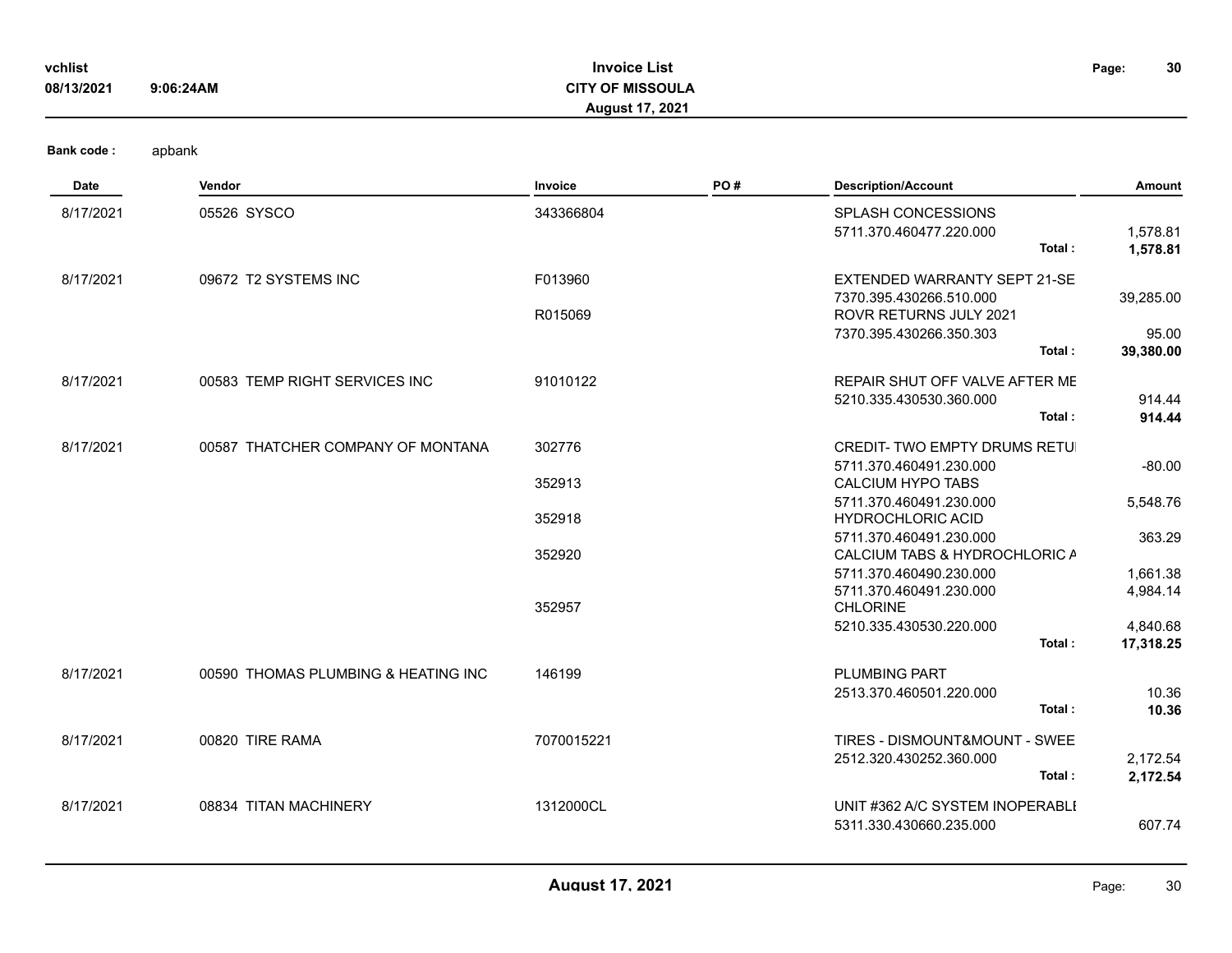| vchlist    |           | <b>Invoice List</b>     | Page: | 31 |
|------------|-----------|-------------------------|-------|----|
| 08/13/2021 | 9:06:24AM | <b>CITY OF MISSOULA</b> |       |    |
|            |           | August 17, 2021         |       |    |

**Bank code :** 

| Date      | Vendor                                          | Invoice     | PO# | <b>Description/Account</b>        | Amount    |
|-----------|-------------------------------------------------|-------------|-----|-----------------------------------|-----------|
| 8/17/2021 | 08834 TITAN MACHINERY                           | (Continued) |     |                                   |           |
|           |                                                 | 5630857PC   |     | PARTS FOR 115                     |           |
|           |                                                 |             |     | 2512.320.430230.230.000           | 180.75    |
|           |                                                 | 5644748PC   |     | 6-WIPER BLADES UNIT #362          |           |
|           |                                                 |             |     | 5311.330.430660.235.000           | 282.00    |
|           |                                                 | 5654510PC   |     | NEW FRONT WINDOW UNIT #363        |           |
|           |                                                 |             |     | 5311.330.430660.235.000           | 1,215.00  |
|           |                                                 | 5666108PC   |     | UNIT #363 WINDOW TINT STICKER 8   |           |
|           |                                                 |             |     | 5311.330.430660.235.000           | 477.11    |
|           |                                                 | 5684953PC   |     | 40 BOXES DEF UNIT #362, 363 & #36 |           |
|           |                                                 |             |     | 5311.330.430660.235.000           | 439.60    |
|           |                                                 |             |     | Total:                            | 3,202.20  |
| 8/17/2021 | 00598 TNT TRUCK PARTS                           | 102983      |     | UNIT #184 PINTLE HITCH STREETS I  |           |
|           |                                                 |             |     | 5311.330.430660.235.000           | 439.75    |
|           |                                                 |             |     | Total:                            | 439.75    |
| 8/17/2021 | 00601 TOWNE MAILER                              | 156113      |     | <b>POSTAGE REFILL - AUG</b>       |           |
|           |                                                 |             |     | 1000.223.410910.310.000           | 1,500.00  |
|           |                                                 | 156144      |     | PRINTING/INSERTING BULK MAIL      |           |
|           |                                                 |             |     | 1219.370.460473.330.000           | 93.70     |
|           |                                                 |             |     | Total:                            | 1,593.70  |
| 8/17/2021 | 14551 TREASURE STATE TREE INC, ADVANCED A 20424 |             |     | BLVD TREE REMOVAL FY 21 CONTR.    |           |
|           |                                                 |             |     | 2513.370.460439.350.000           | 14,075.00 |
|           |                                                 | 20425       |     | BLVD TREE REMOVAL FY 21 CONTR.    |           |
|           |                                                 |             |     | 2513.370.460439.350.000           | 10,900.00 |
|           |                                                 |             |     | Total:                            | 24,975.00 |
| 8/17/2021 | 00609 TRI ARC INC                               | 90869       |     | <b>WELDING SUPPLIES</b>           |           |
|           |                                                 |             |     | 5311.330.430660.220.000           | 279.66    |
|           |                                                 | R19292      |     | <b>WELDING SUPPLIES</b>           |           |
|           |                                                 |             |     | 1000.340.430930.350.000           | 10.50     |
|           |                                                 | R19294      |     | WELDING SUPPLIES CYLANDER REI     |           |
|           |                                                 |             |     | 5311.330.430660.220.000           | 5.25      |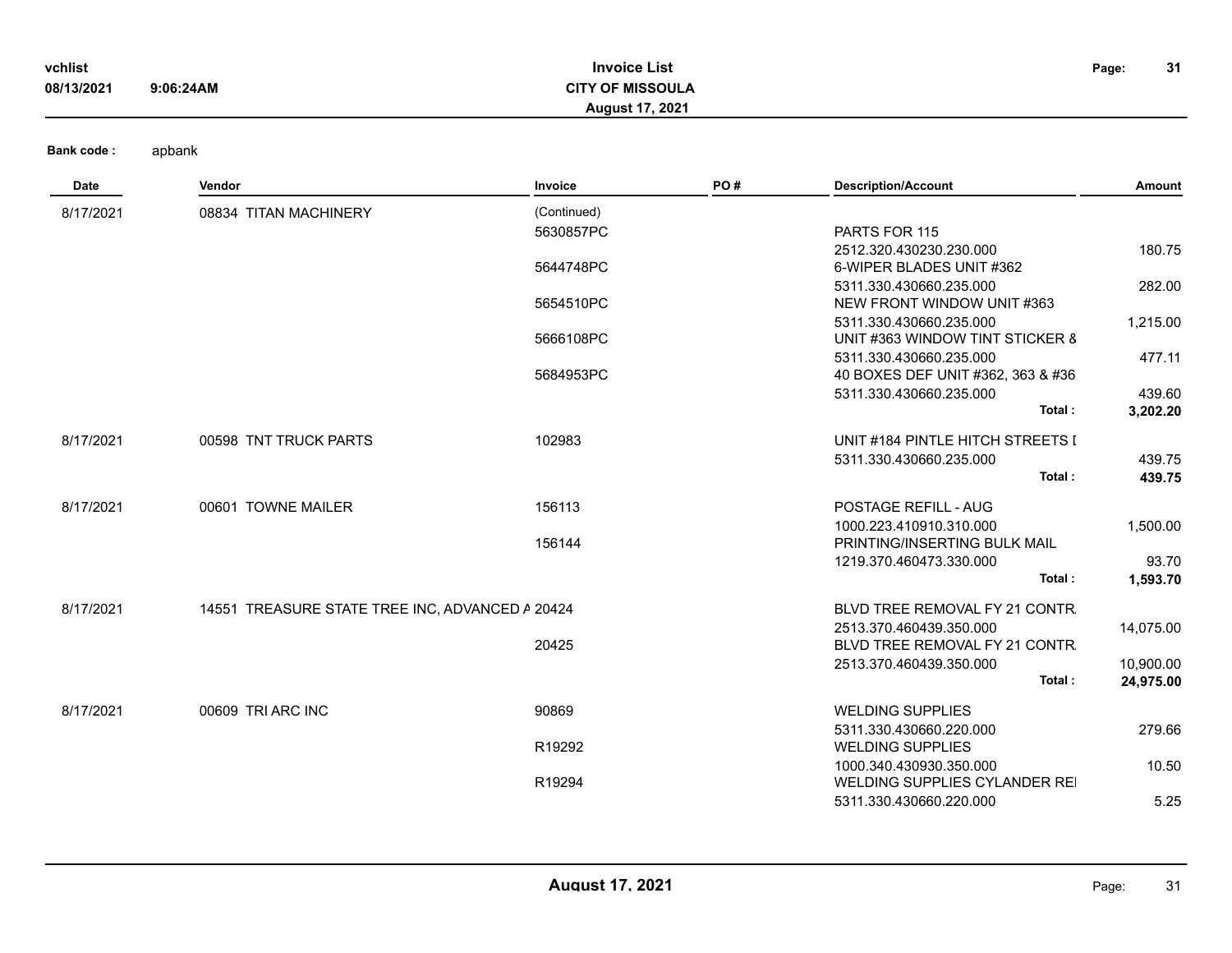| 08/13/2021        | 9:06:24AM                          | <b>CITY OF MISSOULA</b><br><b>August 17, 2021</b> |     |                                                                                 |                      |
|-------------------|------------------------------------|---------------------------------------------------|-----|---------------------------------------------------------------------------------|----------------------|
| <b>Bank code:</b> | apbank                             |                                                   |     |                                                                                 |                      |
| Date              | Vendor                             | <b>Invoice</b>                                    | PO# | <b>Description/Account</b>                                                      | Amount               |
|                   | 00609 TRI ARC INC                  | (Continued)                                       |     | Total:                                                                          | 295.41               |
| 8/17/2021         | 14408 TRI STATE OIL RECLAIMERS INC | 263512                                            |     | RECYLCE USED COOLANT<br>1000.321.431330.220.000<br>Total:                       | 300.00<br>300.00     |
| 8/17/2021         | 00651 UPS                          | 00004741VX311                                     |     | TEMP PROBES TO REOTEMP FOR A<br>5311.330.430660.310.000<br>UPS SHIPPING SERVICE | 169.61               |
|                   |                                    | 0000807A42321                                     |     | 5210.335.430510.350.000<br>Total:                                               | 9.50<br>179.11       |
| 8/17/2021         | 01050 US BANK                      | 6199796                                           |     | URDIII MARY AVE W PAYING AGENT                                                  |                      |
|                   |                                    | 6207766                                           |     | 7395.385.490204.620.000<br>2009 SIDEWALK/CURB BONDS- FEE!                       | 350.00               |
|                   |                                    | 6207767                                           |     | 3462.390.510100.620.000<br>SID541 PINEVIEW-PAYING AGENT FE                      | 350.00               |
|                   |                                    | 6207783                                           |     | 3541.390.510100.620.000<br>2010 SIDEWALK/CURB BONDS- PAYI                       | 350.00               |
|                   |                                    | 6207836                                           |     | 3463.390.510100.620.000<br>2012 SIDEWALK/CURB BONDS-PAYII                       | 350.00               |
|                   |                                    |                                                   |     | 3464.390.510100.620.000                                                         | 350.00               |
|                   |                                    |                                                   |     | Total:                                                                          | 1,750.00             |
| 8/17/2021         | 00660 UTILITIES UNDERGROUND        | 1035224A                                          |     | REVERSAL OF MARCH 2021 CREDIT<br>5311.330.430630.350.000                        | 23.55                |
|                   |                                    | 1075223                                           |     | UTILITY LOCATION SVS                                                            |                      |
|                   |                                    | 1075224                                           |     | 5311.330.430630.350.000<br>UTILITY LOCATION SVS                                 | 36.11                |
|                   |                                    | 1075225                                           |     | 5311.330.430630.350.000<br>UTILITY LOCATION SVS                                 | 348.54               |
|                   |                                    |                                                   |     | 5210.335.430550.360.000<br>Total:                                               | 1,149.24<br>1,557.44 |
| 8/17/2021         | 11997 UVEON TECHNOLOGIES LLC       | 21-419                                            |     | UV LAMPS 240 W<br>5311.330.430640.220.000                                       | 3,219.11             |

**Invoice List**

**vchlist Page:**

**32**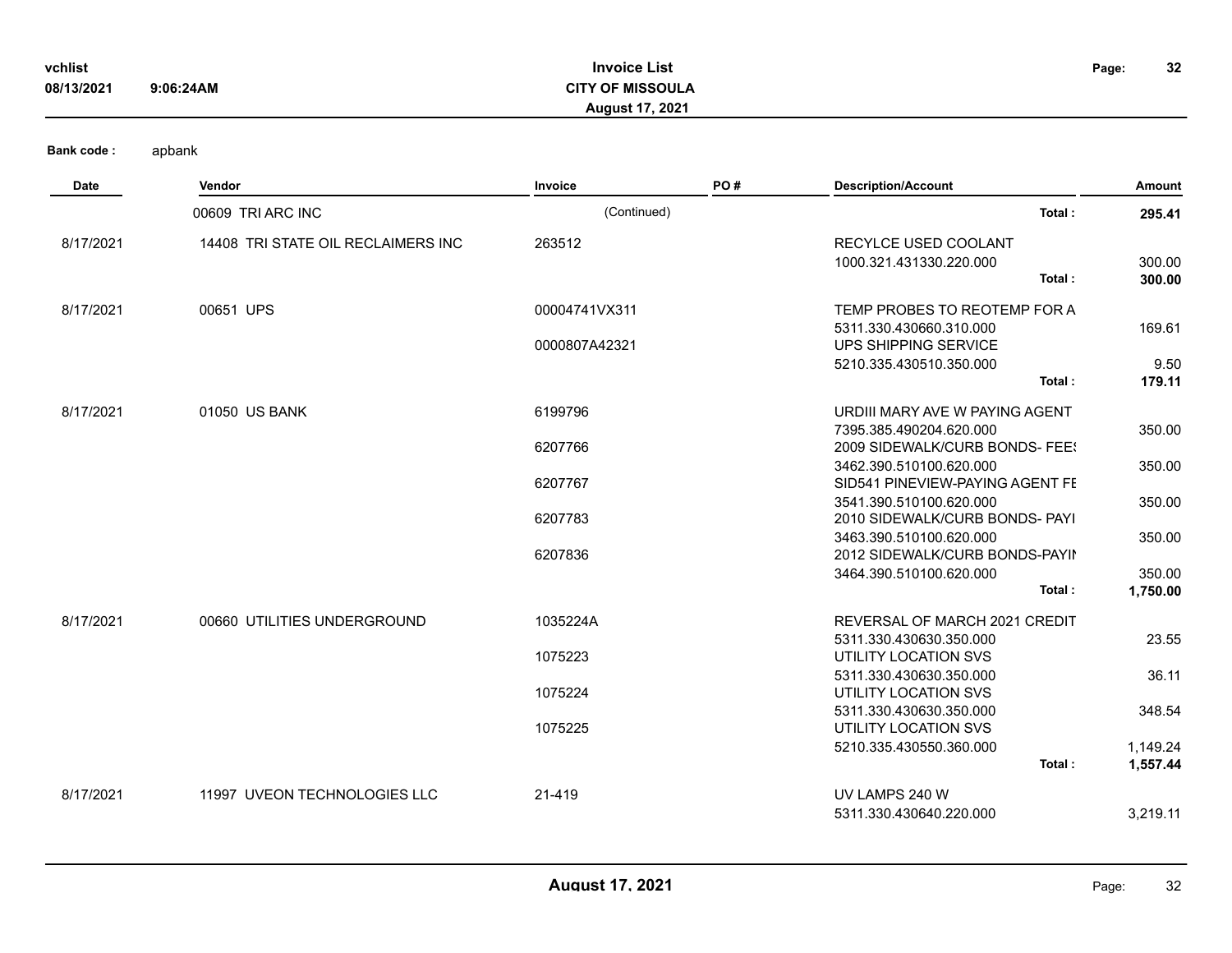| vchlist    |           | <b>Invoice List</b>     | Page: | 33 |
|------------|-----------|-------------------------|-------|----|
| 08/13/2021 | 9:06:24AM | <b>CITY OF MISSOULA</b> |       |    |
|            |           | <b>August 17, 2021</b>  |       |    |
|            |           |                         |       |    |

| <b>Date</b> | Vendor                            | Invoice           | PO# | <b>Description/Account</b>    | Amount   |
|-------------|-----------------------------------|-------------------|-----|-------------------------------|----------|
|             | 11997 UVEON TECHNOLOGIES LLC      | (Continued)       |     | Total:                        | 3,219.11 |
| 8/17/2021   | 00665 VERIZON WIRELESS            | 742160083-01      |     | MONTHLY CHARGES JUNE 28- JULY |          |
|             |                                   |                   |     | 5210.335.430510.344.000       | 3,247.87 |
|             |                                   |                   |     | Total:                        | 3,247.87 |
| 8/17/2021   | 00665 VERIZON WIRELESS            | 442126246-01      |     | MONTHLY CHARGES JUNE 20-JULY  |          |
|             |                                   |                   |     | 1221.370.460503.350.000       | 40.01    |
|             |                                   |                   |     | 2513.370.460501.350.000       | 160.04   |
|             |                                   | 671100517-01      |     | MONTHLY SERVICE JULY 4- AUG 3 |          |
|             |                                   |                   |     | 2513.370.460410.344.000       | 51.79    |
|             |                                   |                   |     | 2513.370.460411.344.000       | 144.57   |
|             |                                   |                   |     | 2513.370.460441.344.000       | 140.88   |
|             |                                   |                   |     | 2513.370.460470.344.000       | 103.58   |
|             |                                   |                   |     | 2513.370.460471.344.000       | 37.30    |
|             |                                   |                   |     | 2513.370.460472.344.000       | 51.79    |
|             |                                   |                   |     | 5711.370.460490.344.000       | 250.05   |
|             |                                   |                   |     | 5711.370.460491.344.000       | 26.26    |
|             |                                   |                   |     | 1219.370.460441.344.000       | 26.25    |
|             |                                   | 870763838-01      |     | MONTHLY CHARGES JUNE 27-JULY  |          |
|             |                                   |                   |     | 2513.370.460432.344.000       | 2,266.18 |
|             |                                   |                   |     | Total:                        | 3,298.70 |
| 8/17/2021   | 00665 VERIZON WIRELESS            | 842388319-01      |     | MONTHLY CHARGES JUNE 24- JULY |          |
|             |                                   |                   |     | 2512.280.430100.344.000       | 321.21   |
|             |                                   |                   |     | 1000.280.431400.344.000       | 1,099.51 |
|             |                                   |                   |     | 5210.335.430510.344.000       | 225.41   |
|             |                                   |                   |     | 5311.330.430610.344.000       | 180.57   |
|             |                                   |                   |     | 5450.334.430210.344.000       | 269.10   |
|             |                                   |                   |     | Total:                        | 2,095.80 |
| 8/17/2021   | 13822 VERIZON WIRELESS - VSAT     | 21377016-15316663 |     | 2021-30596                    |          |
|             |                                   |                   |     | 1000.290.420141.350.000       | 100.00   |
|             |                                   |                   |     | Total:                        | 100.00   |
| 8/17/2021   | 14931 VICTIG BACKGROUND SCREENING | 35634             |     | <b>MOTOR VEHICLE REPORTS</b>  |          |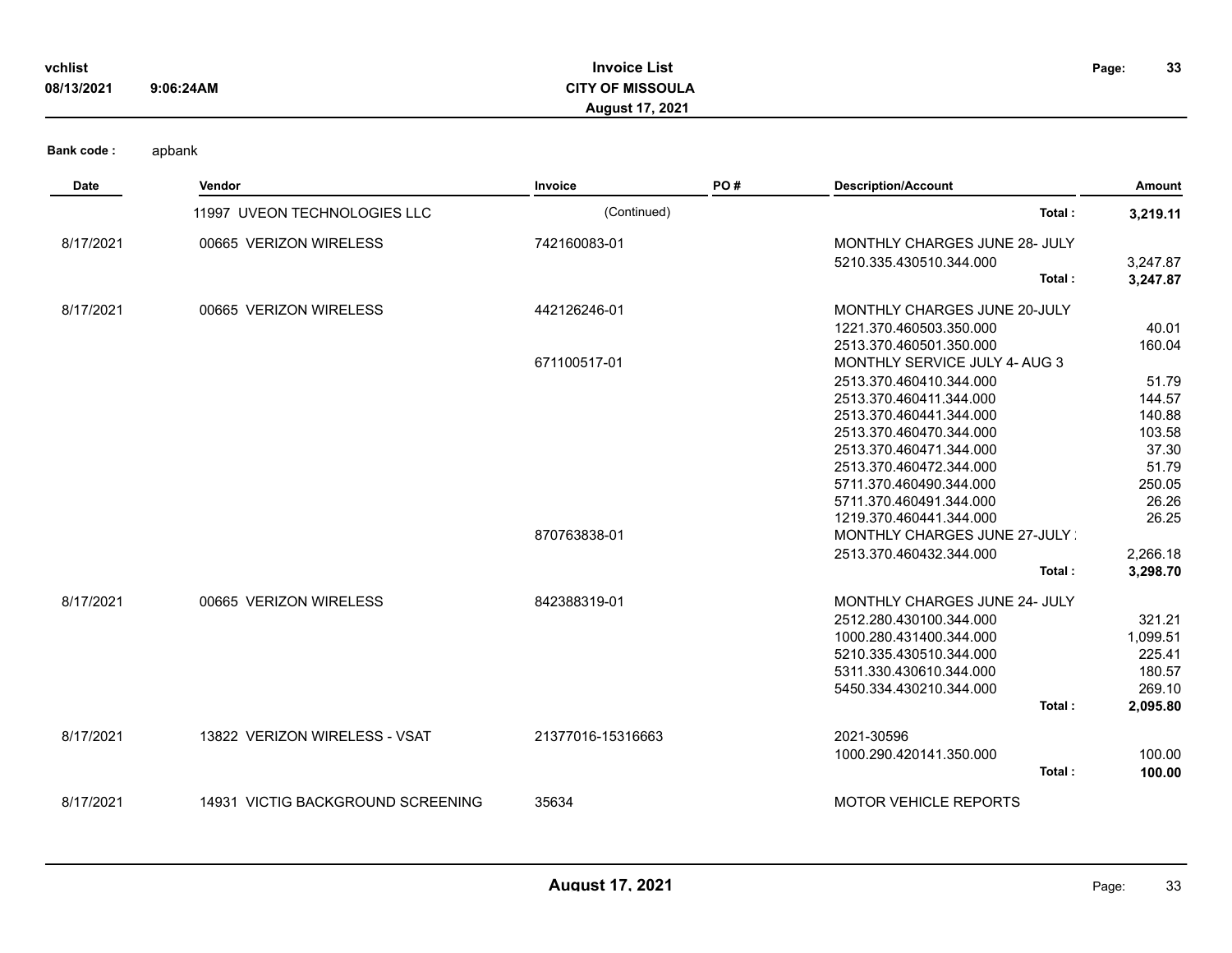| vchlist    |           | <b>Invoice List</b>     | Page: | 34 |
|------------|-----------|-------------------------|-------|----|
| 08/13/2021 | 9:06:24AM | <b>CITY OF MISSOULA</b> |       |    |
|            |           | <b>August 17, 2021</b>  |       |    |

| Date      | Vendor                            | Invoice             | PO# | <b>Description/Account</b>    | Amount    |
|-----------|-----------------------------------|---------------------|-----|-------------------------------|-----------|
| 8/17/2021 | 14931 VICTIG BACKGROUND SCREENING | (Continued)         |     |                               |           |
|           |                                   |                     |     | 2513.370.460501.350.000       | 157.89    |
|           |                                   |                     |     | 1000.280.431400.330.000       | 12.02     |
|           |                                   |                     |     | 2512.280.430100.330.000       | 12.02     |
|           |                                   |                     |     | 1000.340.430930.380.000       | 12.02     |
|           |                                   |                     |     | Total:                        | 193.95    |
| 8/17/2021 | 17493 WAPITI AERIAL SERVICES INC  | <b>INV13113</b>     |     | MOBILE CRANE AND INSULATED TR |           |
|           |                                   |                     |     | 2512.280.430265.350.000       | 275.00    |
|           |                                   |                     |     | 2512.280.430264.360.000       | 395.00    |
|           |                                   |                     |     | 1000.321.431330.360.000       | 275.00    |
|           |                                   |                     |     | Total:                        | 945.00    |
| 8/17/2021 | 21647 WAYNE, RENEE L              | SEWER REFUND 044748 |     | DBL PYM 123 W KENT AVE MSLA   |           |
|           |                                   |                     |     | 5311.122000                   | 88.51     |
|           |                                   |                     |     | Total:                        | 88.51     |
| 8/17/2021 | 08468 WEBER, JOHN ERIC            | <b>TVLADV082221</b> |     | PERDIEM/LODGING, SNIPERCRAFT  |           |
|           |                                   |                     |     | 1000.290.420130.370.000       | 1,137.75  |
|           |                                   |                     |     | Total:                        | 1,137.75  |
| 8/17/2021 | 00682 WESTERN STATES EQUIPMENT CO | CN014866            |     | SERVICE GENERATOR CREDIT      |           |
|           |                                   |                     |     | 5210.335.430530.360.000       | $-129.05$ |
|           |                                   | IN001725814         |     | <b>GRANT CRK LS</b>           |           |
|           |                                   |                     |     | 5311.330.430630.360.000       | 329.60    |
|           |                                   | IN001726980         |     | <b>SERVICE GENERATOR</b>      |           |
|           |                                   |                     |     | 5210.335.430530.360.000       | 829.73    |
|           |                                   | IN001726989         |     | <b>SERVICE GENERATOR</b>      |           |
|           |                                   |                     |     | 5210.335.430530.360.000       | 552.12    |
|           |                                   | IN001726995         |     | <b>SERVICE GENERATOR</b>      |           |
|           |                                   |                     |     | 5210.335.430530.360.000       | 788.53    |
|           |                                   | IN001727001         |     | <b>SERVICE GENERATOR</b>      |           |
|           |                                   |                     |     | 5210.335.430530.360.000       | 829.73    |
|           |                                   | IN001727004         |     | <b>SERVICE GENERATOR</b>      |           |
|           |                                   |                     |     | 5210.335.430530.360.000       | 829.73    |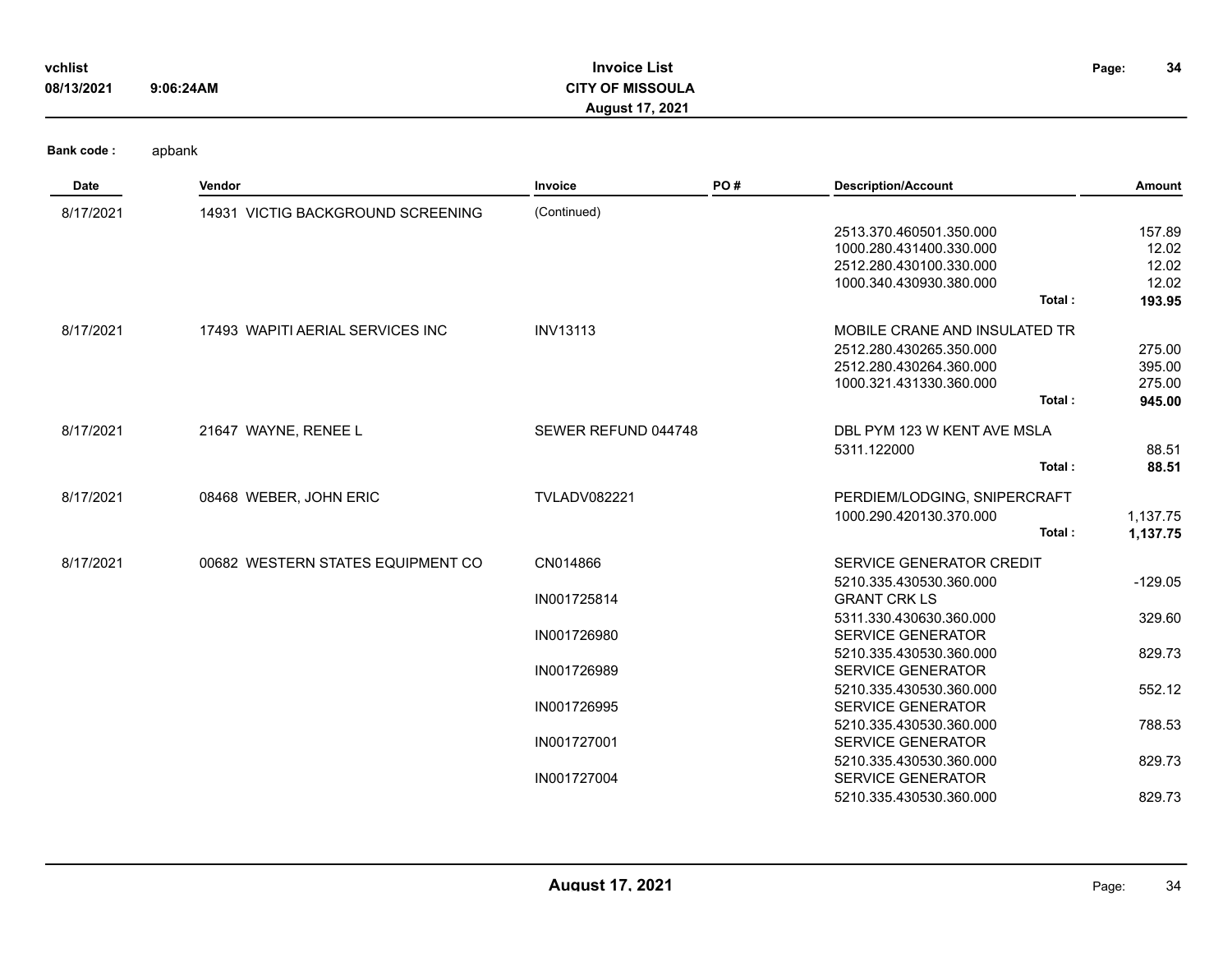| vchlist    |           | <b>Invoice List</b> | Page: | 35 |
|------------|-----------|---------------------|-------|----|
| 08/13/2021 | 9:06:24AM | <b>OF MISSOULA</b>  |       |    |
|            |           | 17.2021<br>August 1 |       |    |

| Date      | Vendor                            | Invoice     | PO# | <b>Description/Account</b> | Amount |
|-----------|-----------------------------------|-------------|-----|----------------------------|--------|
| 8/17/2021 | 00682 WESTERN STATES EQUIPMENT CO | (Continued) |     |                            |        |
|           |                                   | IN001727010 |     | <b>SERVICE GENERATOR</b>   |        |
|           |                                   |             |     | 5210.335.430530.360.000    | 337.86 |
|           |                                   | IN001727012 |     | <b>SERVICE GENERATOR</b>   |        |
|           |                                   |             |     | 5210.335.430530.360.000    | 337.86 |
|           |                                   | in001727016 |     | <b>SERVICE GENERATOR</b>   |        |
|           |                                   |             |     | 5210.335.430530.360.000    | 829.73 |
|           |                                   | IN001727023 |     | <b>SERVICE GENERATOR</b>   |        |
|           |                                   |             |     | 5210.335.430530.360.000    | 497.26 |
|           |                                   | IN001727027 |     | <b>SERVICE GENERATOR</b>   |        |
|           |                                   |             |     | 5210.335.430530.360.000    | 829.73 |
|           |                                   | IN001727038 |     | <b>SERVICE GENERATOR</b>   |        |
|           |                                   |             |     | 5210.335.430530.360.000    | 139.05 |
|           |                                   | IN001727039 |     | <b>SERVICE GENERATOR</b>   |        |
|           |                                   |             |     | 5210.335.430530.360.000    | 139.05 |
|           |                                   | IN001727085 |     | <b>SERVICE GENERATOR</b>   |        |
|           |                                   |             |     | 5210.335.430530.360.000    | 129.05 |
|           |                                   | IN001727091 |     | <b>SERVICE GENERATOR</b>   |        |
|           |                                   |             |     | 5210.335.430530.360.000    | 139.05 |
|           |                                   | IN001727100 |     | <b>SERVICE GENERATOR</b>   |        |
|           |                                   |             |     | 5210.335.430530.360.000    | 139.05 |
|           |                                   | IN001727103 |     | <b>SERVICE GENERATOR</b>   |        |
|           |                                   |             |     | 5210.335.430530.360.000    | 139.05 |
|           |                                   | IN001727116 |     | <b>SERVICE GENERATOR</b>   |        |
|           |                                   |             |     | 5210.335.430530.360.000    | 139.05 |
|           |                                   | IN001727123 |     | <b>SERVICE GENERATOR</b>   |        |
|           |                                   |             |     | 5210.335.430530.360.000    | 139.05 |
|           |                                   | IN001727162 |     | <b>SERVICE GENERATOR</b>   |        |
|           |                                   |             |     | 5210.335.430530.360.000    | 139.05 |
|           |                                   | IN001727170 |     | <b>SERVICE GENERATOR</b>   |        |
|           |                                   |             |     | 5210.335.430530.360.000    | 139.05 |
|           |                                   | IN001727174 |     | <b>SERVICE GENERATOR</b>   |        |
|           |                                   |             |     | 5210.335.430530.360.000    | 139.05 |
|           |                                   | IN001727192 |     | <b>SERVICE GENERATOR</b>   |        |
|           |                                   |             |     | 5210.335.430530.360.000    | 139.05 |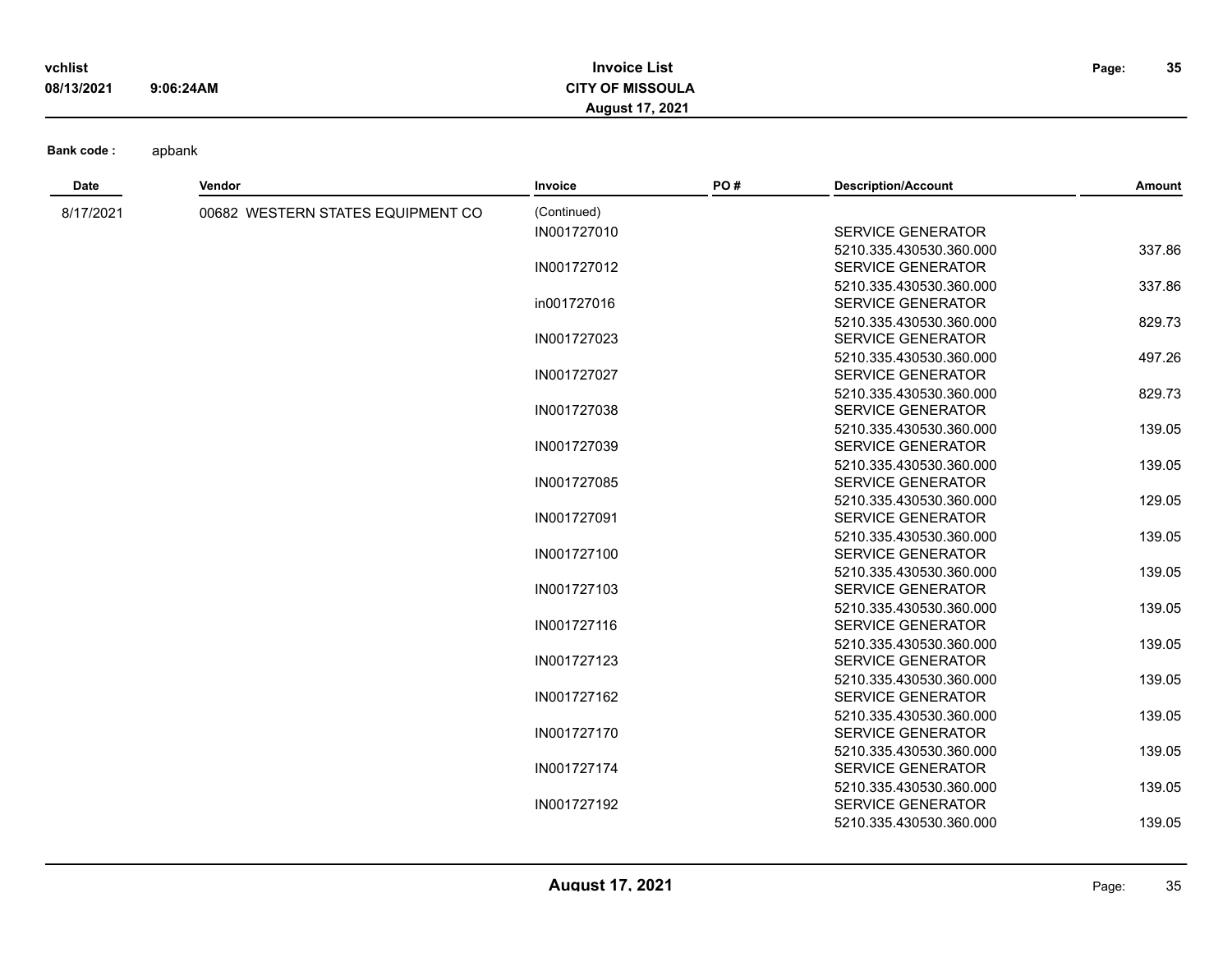| vchlist    |           | <b>Invoice List</b>     | Page: | 36 |
|------------|-----------|-------------------------|-------|----|
| 08/13/2021 | 9:06:24AM | <b>CITY OF MISSOULA</b> |       |    |
|            |           | <b>August 17, 2021</b>  |       |    |

**Date Vendor Invoice PO # Description/Account Amount** 8/17/2021 00682 WESTERN STATES EQUIPMENT CO (Continued) IN001727194 SERVICE GENERATOR 5210.335.430530.360.000 139.05 IN001727197 SERVICE GENERATOR 5210.335.430530.360.000 139.05 IN001727204 SERVICE GENERATOR 5210.335.430530.360.000 139.05 IN001727255 SERVICE GENERATOR 5210.335.430530.360.000 139.05 IN001727258 SERVICE GENERATOR 5210.335.430530.360.000 139.05 IN001727261 SERVICE GENERATOR 5210.335.430530.360.000 139.05 IN001727273 SERVICE GENERATOR 5210.335.430530.360.000 139.05 IN001727278 SERVICE GENERATOR 5210.335.430530.360.000 139.05 IN001727285 SERVICE GENERATOR 5210.335.430530.360.000 139.05 IN001727288 SERVICE GENERATOR 5210.335.430530.360.000 139.05 IN001727290 SERVICE GENERATOR 5210.335.430530.360.000 139.05 **Total : 10,050.98** 8/17/2021 01303 WESTERN STATES FIRE PROTECTION WSF369415 FIRE PROTECTION INSPECTION 5210.335.430520.360.000 1,014.00 **Total : 1,014.00** 8/17/2021 04183 WEX BANK, FLEET SERVICES 73129151 FUEL JULY 2021 1000.321.431330.231.000 56,684.07 **Total : 56,684.07** 8/17/2021 00057 WGM GROUP INC 63175 PRO SERVICES JULY 2021 7393.385.470230.350.000 4,155.40